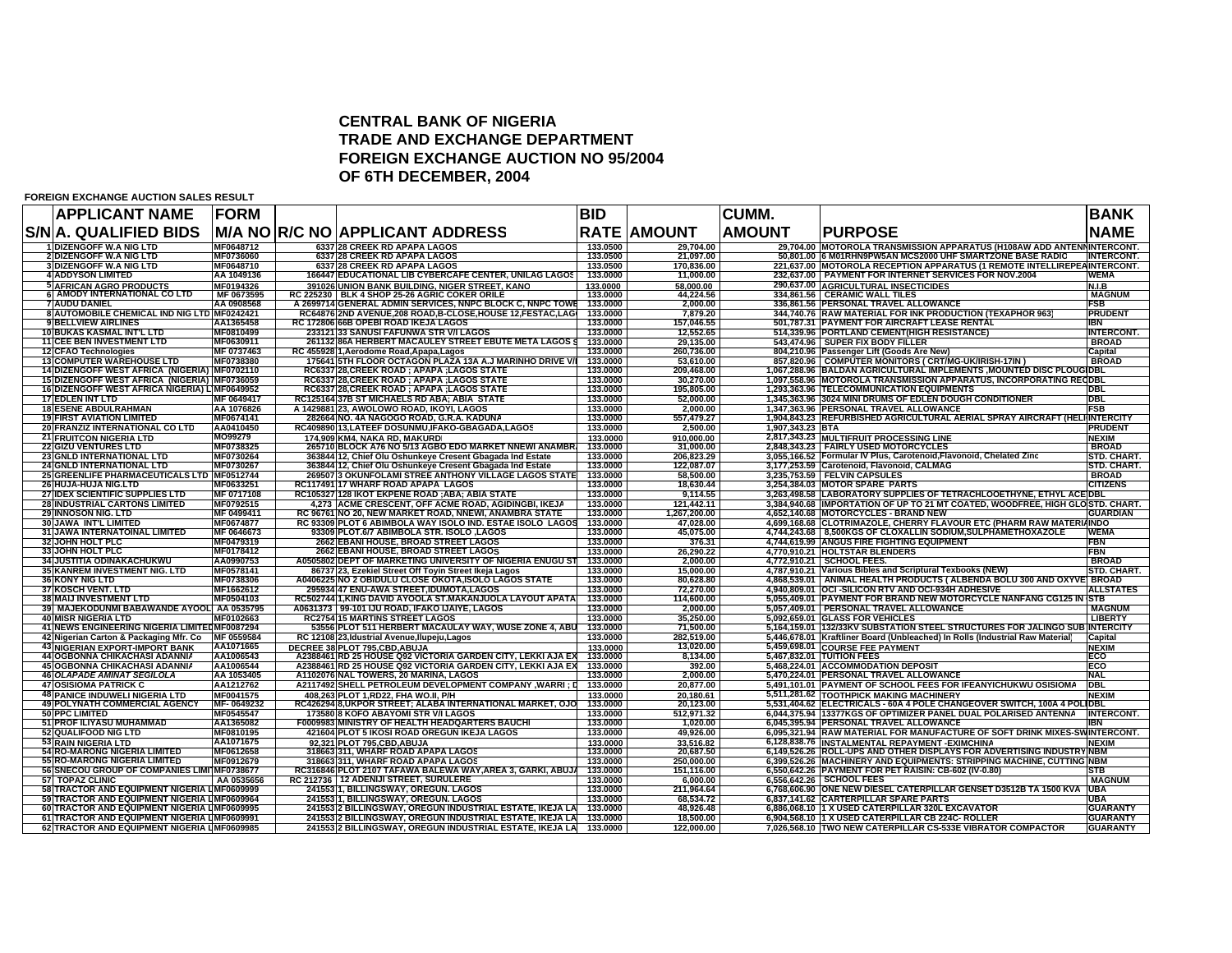| 63 TRIACTA NIGERIA LIMITED                                                        | MF0680090                | 108553 139 MURTALA MOHAMMED WAY, KANO                                                                      | 133.0000             | 46,872.00                 |                           | 7,073,440.10 2 TRUCKS (1 USED 1820 & 1 USED 1920 MERCEDES - BENZ)                                                         | <b>UTB</b>                             |
|-----------------------------------------------------------------------------------|--------------------------|------------------------------------------------------------------------------------------------------------|----------------------|---------------------------|---------------------------|---------------------------------------------------------------------------------------------------------------------------|----------------------------------------|
| 64 TRIACTA NIGERIA LIMITED                                                        | MF0680089                | 108553 139 MURTALA MOHAMMED WAY, KANO                                                                      | 133.0000             | 495,498.64                |                           | 7,568,938.74 6 NEW TRACTOR HEADS 3332 6X4 (MERCEDES - BENZ)                                                               | UTB                                    |
| 65 TRIPPLESEA LIMITED                                                             | MF 0698171               | 352330 17, OREMEJI ST.IKEJA LAGOS                                                                          | 133.0000             | 237,470.00                |                           | 7,806,408.74 19,100UNITS OF UPS AND 5,000UNITS OF KEYBOARD                                                                | <b>WEMA</b>                            |
| 66 UBIEBOR G. K                                                                   | AA1216161                | B797996 328 UGHELLI / SAPELE ROAD; UGHELLI ; DELTA STATE                                                   | 133.0000             | 7,892.80                  |                           | 7,814,301.54 PAYMENT OF SCHOOL FEES FOR MERHEDIA UBIEBOR                                                                  | <b>DBL</b>                             |
| 67 WEMY INDUSTRIES LIMITED                                                        | MF0620402                | 26574 110/113 DEMURIN STREET, KETU, LAGOS                                                                  | 133.0000             | 39,100.00                 |                           | 7,853,401.54   RAW MATERIALS FOR DISPOSABLE BABY DIAPERS                                                                  | <b>ACCESS</b>                          |
| 68 YONGHUI INT'L TRADING CO.                                                      | MF0282525                | 390873 3RD AVENUE 303 RD, HOUSE 5B FESTAC TOWN, LAGOS                                                      | 133.0000             | 9,800.00                  |                           | 7,863,201.54 BEVERAGE PRODUCTION AND FIXING MACHINE                                                                       | <b>INTERCONT.</b>                      |
| 69 YOOJIN ENGINEERING NIG CO LIMITED MF0624427                                    |                          | RC 502070 PLOT 3253 NILE STREET MINISTER HILL ABUJA                                                        | 133.0000             | 219.120.00                |                           | 8,082,321.54 DRY CONCRETE BATCHER PLANTS                                                                                  | <b>IBN</b>                             |
| 70 ZUBIS AND COMPANY NIGERIA LTD                                                  | MF0499806                | 131580 NO.28 MARKET ROAD, ABA ABIA STATE                                                                   | 133.0000             | 34.188.00                 |                           | 8,116,509.54 38.0M. TON COLOUR BRISTOL BOARD/DRAWING SHEET 160GSM GUARANTY                                                |                                        |
| <b>71 HONDA MFG NIG LTD</b>                                                       | MF0711753                | 29448 KILO 6 OTA IDIROKO RD OTA OGUN STATE                                                                 | 132.9800             | 5.000.00                  |                           | 8,121,509.54 HONDA GASOLINE GENERATOR MODEL 6 UNITS                                                                       | <b>INTERCONT.</b>                      |
| 72 MASTERSTROKE PACKAGES LIMITED MF9614829                                        |                          | MASTERSTROKE PACKAGES LIMITED PLOT 3A, ABEBE VI<br>RC 139141                                               | 132.9800             | 67,500.00                 |                           | 8,189,009.54 PURCHASE OF STAMPING AND DIE-CUT MACHINE WITH POWER FCMB                                                     |                                        |
| 73 TADECO IND ENT. NIG. LTD                                                       | MF 0547323               | RC 84536 21 KOSOKO STREET, LAGOS                                                                           | 132.9800             | 84,500.00                 |                           | 8,273,509.54 RAW MATERIALS WHITE PRINTING BOARD                                                                           | GATEWAY                                |
| 74 Ashrom Industries Ltd                                                          | MF 0296469               | RC 125879 3,Oluwole Close,KM 30,Lagos/Abeokuta Express Road,Salo                                           | 132.9600             | 17,061.85                 |                           | 8,290,571.39 New Steel Moulds For Injection Moulding Machine                                                              | Capital                                |
| 75 MONTANA INDUSTRIES NIGERIA LIMIT MF0497461                                     |                          | 168635 KM 16, IKORODU ROAD, OJOTA , LAGOS                                                                  | 132.9600             | 70,422.37                 |                           | 8,360,993.76 TO IMPORT PLACTIC ARTIFICIAL RESIN                                                                           | <b>ACCESS</b>                          |
| <b>76 SOMOTEX NIGERIA LIMITED</b>                                                 | MF0615362                | 308383<br>SOMOTEX NIGERIA LIMITED KN 16 IKORODU ROAD OJOTA                                                 | 132.9600             | 92.102.58                 |                           | 8,453,096.34 CKD PARTS AND ACCESSORIES FOR AIR CONDITIONERS (MODEFCMB                                                     |                                        |
| <b>77 SOMOTEX NIGERIA LIMITED</b>                                                 | MF0615358                | 308383<br>SOMOTEX NIGERIA LIMITED KN 16 IKORODU ROAD OJOTA                                                 | 132.9600             | 52,480.31                 |                           | 8,505,576.65 CKD PARTS AND ACCESSORIES FOR AIR CONDITIONERS (MODEFCMB                                                     |                                        |
| <b>78 AIKHENA JERNA NIG ENT LTD</b>                                               | MF0468812                | 132603 29 OKEOLOWOGBOWO STR LAGOS ISLAND LAGOS                                                             | 132.9500             | 15,996.00                 |                           | 8,521,572.65 SPARE PARTS FOR AGRIC. MACHINERY                                                                             | <b>AFRI</b>                            |
| <b>79 AKINTOLA ONI</b>                                                            | AA1088675                | A0914865 7 AFOLABI BROWN ST AKOKA LAGOS                                                                    | 132.9500             | 2,000.00                  | 8,523,572.65 PTA          |                                                                                                                           | <b>INTERCONT.</b>                      |
| 80 AL-SHREE INTERNATIONAL LIMITED                                                 | MF0582352                | RC377382 37, APATA STREET, YABA, LAGOS                                                                     | 132.9500             | 27,364.69                 |                           | 8,550,937.34 COLOUR PRINTING PAPER                                                                                        | <b>OCEANIC</b>                         |
| <b>81 ALUFOILS NIGERIA LTD</b>                                                    | MF0698306                | 82064 KM32 ABEOKUTA EXPRESSWAY, ALAGBADO LAGOS                                                             | 132.9500             | 55,298.49                 |                           | 8,606,235.83 ALUMINIUM FOIL, NEW                                                                                          | <b>GUARANTY</b>                        |
| 82 ASSOCIATED MATCH IND NIG LTD                                                   | MF0645402                | 7979 PLOT 38 ELEYELE IND LAYOUT IBADAN OYO STATE                                                           | 132.9500             | 63,770.00                 |                           | 8,670,005.83 41.04 MT BROWN PREMIX FOR MATCH HEAD                                                                         | <b>INTERCONT.</b>                      |
| 83 ASSOCIATED MATCH IND NIG LTD                                                   | MF0645408<br>MF0645406   | 7979 PLOT 38 ELEYELE IND LAYOUT IBADAN OYO STATE                                                           | 132.9500<br>132.9500 | 29,235.00                 |                           | 8,699,240.83 ONE SECONDHAND PARAFFIN UNIT WITH TANK                                                                       | <b>INTERCONT.</b><br><b>INTERCONT.</b> |
| <b>84 ASSOCIATED MATCH IND NIG LTD</b>                                            |                          | 7979 PLOT 38 ELEYELE IND LAYOUT IBADAN OYO STATE                                                           |                      | 65,631.99                 |                           | 8,764,872.82 84MT POTASSIUM CHLORATE                                                                                      |                                        |
| 85 B.A. INT'L INVESTMENT LTD                                                      | MF 0649443<br>MF 0663980 | RC29430 27 CAMEROUN ROAD ABA; ABIA STATE                                                                   | 132.9500             | 19,667.50                 |                           | 8,784,540.32 1,250 CTNS INDUSTRIAL FOOD FLAVOURS IN CARTONS                                                               | <b>DBL</b><br><b>DBL</b>               |
| 86 B.A. INT'L INVESTMENT LTD<br><b>87 BABY HANNATU FOUNDATION</b>                 | AA 1343436               | RC29430 27 CAMEROUN ROAD ABA; ABIA STATE<br>RC323731 PLOT 618, ALEX EKWUEME WAY JABI-ABUJA                 | 132.9500<br>132.9500 | 1,098.48<br>406.65        |                           | 8,785,638.80 SKIN DEODORANTS - 50ML<br><b>8.786.045.45 MEDICAL RESEARCH FEES BALANCE</b>                                  | <b>TRADE</b>                           |
| <b>88 BENKOL (NIG) ENTERPRISES</b>                                                | MF 0663957               | RC5070 71 TENANT ROAD ABA; ABIA STATE                                                                      | 132.9500             | 12,639.60                 |                           | 8,798,685.05 60,000 ROLLS OF ALUMINIUM FOIL IN ROLLS OF 0.44*10                                                           | <b>DBL</b>                             |
| <b>89 CENTURY DYES &amp; CHEM</b>                                                 | MF 0546816               | 85302 PLT PC 30 AFRIBANK ST. V/ISLAND, LAGOS                                                               | 132.9500             | 66.000.00                 |                           | 8.864.685.05 RAW MAT.SODA ASH LIGHT                                                                                       | <b>REGENT</b>                          |
| <b>90 CENTURY DYES &amp; CHEM</b>                                                 | MF 0546296               | 85302 PLT PC 30 AFRIBANK ST. V/ISLAND, LAGOS                                                               | 132.9500             | 18,285.25                 |                           | 8,882,970.30 RAW MAT. HYDROCHLORIC ACID                                                                                   | <b>REGENT</b>                          |
| 91 CHURCHGATE NIGERIA LTD                                                         | MF 0546778               | 10406 PLT PC 30 AFRIBANK ST. V/ISLAND, LAGOS                                                               | 132.9500             | 1,202,612.50              |                           | 10,085,582.80 MILLED AND PARBOILED LONG GRAIN RICE                                                                        | <b>REGENT</b>                          |
| 92 CORPORATE OIL AND GAS LTD                                                      | MF0686287                | 231617 27/29 ADEYEMO ALAKIJA STREET, VICTORIA ISLAND LAG                                                   | 132.9500             | 63,189.44                 |                           | 10,148,772.24 F.G WILSON GENERATOR SETS                                                                                   | <b>GUARANTY</b>                        |
| 93 FOLLY-YEM ALLIED SERVICES LIMITEIMF 0797612                                    |                          | RC-238937 28, OBAFEMI AWOLOWO WAY, IKEJA, LAGOS STATE                                                      | 132.9500             | 20,046.50                 |                           | 10,168,818.74 ELECTRONIC EQUIPMENT - SAM4S ELECTRONICS CASH REGISTDBL                                                     |                                        |
| 94 GNLD INTERNATIONAL LTD                                                         | MF0193294                | 363844 12, Chief Olu Oshunkeye Cresent Gbagada Ind Estate                                                  | 132.9500             | 85,592.53                 |                           | 10,254,411.27   Formular IV Plus, Carotenoid, Flavonoid, Chelated Zinc                                                    | STD. CHART.                            |
| 95 HONDA MFG NIG LTD                                                              | MF0711754                | 29448 KM 6 OTA / IDIROKO RD, OTA                                                                           | 132.9500             | 325,125.00                |                           | 10,579,536.27 HONDA MOTORCYCLE MODEL CGL125                                                                               | <b>FBN</b>                             |
| 96 JET MOVE INTERNATIONAL LTD                                                     | MF 0217850               | RC 323012 92, OJUELEGBA ROAD SURULERE LAGOS                                                                | 132.9500             | 24,000.00                 |                           | 10,603,536.27 HANDY COMPACT REFERRENCE HOLY BIBLE (KJV)                                                                   | <b>TRADE</b>                           |
| 97 MISS ADEBIMPE FADAIRO                                                          | AA1088658                | 243512 ATERE WAY MATORI MUSHIN LAGOS                                                                       | 132.9500             | 2,000.00                  | 10,605,536.27 PTA         |                                                                                                                           | <b>INTERCONT.</b>                      |
| 98 NEW NIGERIA DEVELOPMENT COMPAIAA0754507                                        |                          | 4591 18/19 AHMADU BELLO WAY, KADUNA STATE                                                                  | 132.9500             | 5,667.84                  |                           | 10,611,204.11 ANNUAL SUBSCRIPTION FOR 2004                                                                                | <b>GUARANTY</b>                        |
| 99 NISA PREMIER HOSPITAL                                                          | AA 1343435               | RC323731 PLOT 618, ALEX EKWUEME WAY JABI-ABUJA                                                             | 132.9500             | 1,019.82                  |                           | 10,612,223.93 CONSULTANCY FEES BALANCE                                                                                    | <b>TRADE</b>                           |
| <b>100 STAR CHIMIE LIMITED</b>                                                    | MF0576739                | RC95110 36 MORISON CRESCENT OREGUN IKEJA LAGOS                                                             | 132.9500             | 39.312.00                 |                           | 10,651,535.93 SOLVENTS FOR PAINT INDUSTRIES                                                                               | <b>CITIZENS</b>                        |
|                                                                                   |                          |                                                                                                            |                      |                           |                           |                                                                                                                           |                                        |
|                                                                                   |                          |                                                                                                            |                      |                           |                           |                                                                                                                           |                                        |
| <b>101 STAR CHIMIE LIMITED</b>                                                    | MF0689130<br>MF0730371   | RC95110 36 MORISON CRESCENT OREGUN IKEJA LAGOS                                                             | 132.9500<br>132.9500 | 89,614.00<br>1,964,315.00 |                           | 10,741,149.93 SOLVENTS FOR PRINTING INDUSTRIES                                                                            | <b>CITIZENS</b>                        |
| 102 STUDIO PRESS (NIG) PLC                                                        | MF 0695281               | 4414 ISRAEL ADEBAJO CLOSE, INDUSTRIAL ESTATE, IKEJA                                                        | 132.9500             | 75,600.00                 |                           | 12,705,464.93 IMPORTATION OF ONE KUGLER WOMAKO LONGITUDINAL AND (STD. CHART.                                              | <b>DBL</b>                             |
| <b>103 TERMEX LIMITED</b><br>104 AFRICAN STEEL MILLS NIG LTD                      | MF0758838                | RC-326017 47, AWOLOWO ROAD, IKOYI, LAGOS STATE<br>395473 PLOT NO 337 IKORODU ROAD IKORODU LAGOS            | 132.9400             | 183,371.72                |                           | 12,781,064.93 COMPUTER PARTS - 6300 PCS OF LITEON 52 X CDROM DRIVES<br>12,964,436.65 HOT ROLLED STEEL SHEETS              | <b>AFRI</b>                            |
| <b>105 AFRICAN STEEL MILLS NIG. LTD</b>                                           | MF-0701364               | RC395473 2, DAKAR ROAD, APAPA LAGOS STATE                                                                  | 132.9400             | 20.130.00                 |                           | 12,984,566.65 INDUSTRIAL MACHINERY FOR STEEL ROLLING MILL- INGOT MO(DBL                                                   |                                        |
| 106 B.L. CHAINRAI & CO NIG LIMITED                                                | MF 0185128               | RC 16212 3 AJIBADE OKE STREET AJAO ESTATE ISOLO                                                            | 132.9400             | 459,803.79                |                           | 13,444,370.44 GASOLINE GENERATOR                                                                                          | <b>HABIB</b>                           |
| <b>107 CHELLCO INDUSTRIES LIMITED</b>                                             | MF0366213                | 269195 PLOT A1 & E2 KUDENDA INDUSTRIAL ESTATE, KADUNA S                                                    | 132.9400             | 60.966.89                 |                           | 13,505,337.33 SORTED MUTILATED RAGS FOR THE MANUFACTURE OF BLANK GUARANTY                                                 |                                        |
| <b>108 EASYLAND VENTURES LIMITED</b>                                              | MF0527532                | RC 504891 143/145 BROAD STREET , LAGOS STATE                                                               | 132.9400             | 127,266.00                |                           | 13,632,603.33 PORTABLE PETROL GENERATORS                                                                                  | DBL                                    |
| <b>109 EMEKCO INTERNATIONAL COMPANY</b>                                           | MF0603295                | 686076 5, WESTERN AVENUE, SURULERE LAGOS                                                                   | 132.9400             | 25,904.00                 |                           | 13,658,507.33 MUSICAL INSTRUMENTS                                                                                         | <b>UBA</b>                             |
| 110 G.M.O & COMPANY LTD                                                           | <b>MF0501887</b>         | 5328 1 ABIMBOLA SHODIPE STREET, WESTERN AVENUE, SURI                                                       | 132.9400             | 133,166.00                |                           | 13,791,673.33 BICYCLE AND MOTORCYCLE CKD PARTS                                                                            | <b>GUARANTY</b>                        |
| 111 ISPAT STEEL NIG. LTD.                                                         | MF0743664                | 387955 6, BAUCHI STREET, APAPA LAGOS.                                                                      | 132.9400             | 52,325.00                 |                           | 13,843,998.33 HOT ROLLED SHEETS                                                                                           | N.I.B                                  |
| <b>112 MONTANA INDUSTRIES NIG. LIMITED</b>                                        | MF-0559414               | RC168635 KM 16 IKORODU ROAD, OJOTA, BEHIND PHILLIPS,LAGOS                                                  | 132.9400             | 176,728.28                |                           | 14,020,726.61 PLASTIC RAW MATERIAL PP RAFFIA GRADE H5300                                                                  | <b>DBL</b>                             |
| 113 MONTANA INDUSTRIES NIG. LIMITED MF-0559432                                    |                          | RC168635 KM 16 IKORODU ROAD, OJOTA, BEHIND PHILLIPS, LAGOS                                                 | 132.9400             | 46,423.13                 |                           | 14,067,149.74 ARTIFICIAL RESINS - LLDPE FILM GRADE LL1001K                                                                | <b>DBL</b>                             |
| 114 PENTAGON PLASTICS INDUSTRIES LT MF 0185141                                    |                          | RC 400509 3 AJIBADE OKE STREET AJAO ESTATE ISOLO                                                           | 132.9400             | 89,832.25                 |                           | 14,156,981.99 ARTIFICIAL RESINS POLY PROPYLENE                                                                            | <b>HABIB</b>                           |
| 115 AMELEX COMPANY NIGERIA LIMITED MF0529751                                      |                          | RC197951 3A RIBADU ROAD IKOYI LAGOS                                                                        | 132.9300             | 6,500.00                  |                           | 14,163,481.99 BIBLE-MASTER STUDY, FAMILY BIBLE                                                                            | <b>ETB</b>                             |
| <b>116 BEAUTYFAIR LABORATORIES LTD</b>                                            | MF0541897                | 20770 65A, OPEBI ROAD, IKEJA LAGOS                                                                         | 132.9300             | 26,313.00                 |                           | 14,189,794.99 MIXTURES OF ODORIFEROUS SUBSTANCES                                                                          | <b>NBM</b>                             |
| <b>117 CADBURY NIGERIA PLC</b>                                                    | MF0607778                | 4151 LATEEF JAKANDE ROAD, AGIDINGBI, IKEJA LAGOS                                                           | 132.9300             | 76,839.36                 |                           | 14,266,634.35 RAW MATERIAL FOR FOOD INDUSTRY                                                                              | <b>UBA</b>                             |
| <b>118 CHELLARAMS PLC</b>                                                         | MF0730707                | 639 2, GORIOLA STREET, V/ISL                                                                               | 132.9300             | 244.640.00                |                           | 14,511,274.35 IMPORTATION OF POLYMERIC POLYOL ALCUPOL P-4311 (RAW ISTD. CHART.                                            |                                        |
| <b>119 CHIZZY NIGERIA LIMITED</b>                                                 | MF 0797958               | RC-93191 NO. 8, ISHERI ROAD, OPP. SADDLE CLUB, OLOWORA JUN                                                 | 132.9300             | 121,000.00                |                           | 14,632,274.35 HYDROXYETHYL CELLULOSE TYLOSE HS 100000 YP2 (20MT) - RDBL                                                   |                                        |
| 120 CORPORATE GENERAL BUSINESS LIMMF-0701234                                      |                          | RC408845 26, JEZZA STREET, EGBEDA, LAGOS STATE                                                             | 132.9300             | 9,470.40                  |                           | 14,641,744.75 ASSORTED DOMESTIC ELECTRICAL APPLIANCES                                                                     | <b>DBL</b>                             |
| <b>121 CORPORATE GENERAL BUSINESS LIMMF-0701227</b>                               |                          | RC408845 26, JEZZA STREET, EGBEDA, LAGOS STATE                                                             | 132.9300             | 22.539.60                 |                           | 14,664,284.35 TOUCHMATE P4 COMPUTER CASINGS                                                                               | <b>DBL</b>                             |
| <b>122 DUNLOP NIGERIA PLC</b>                                                     | MF0706602                | 2736 OBA AKRAN AVENUE, IKEJA, LAGOS                                                                        | 132.9300             | 36,551.95                 |                           | 14,700,836.30 NYLON FIBRE DIPPED AND STRETCHED                                                                            | <b>FBN</b>                             |
| <b>123 ELCON INDUSTRIAL CO.LTD</b>                                                | MF0631505                | RC140289 85 TENANT ROAD ABA ABIA STATE                                                                     | 132.9300             | 10.955.64                 |                           | 14,711,791.94 PVC AND NETTING REMNANTS                                                                                    | <b>CITIZENS</b>                        |
| <b>124 FEDERATED STEEL MILLS LIMITED</b>                                          | MF0526238                | 20344 BLOCK XI PLOT 3-10 OTA IND. ESTATE OTA OGUN                                                          | 132.9300             | 114,700.00                |                           | 14,826,491.94 224 PIECES OF INGOT MOULD AND LADLE                                                                         | <b>AFRI</b>                            |
| <b>125 FEDERATED STEEL MILLS LIMITED</b>                                          | MF0526234                | 20344 BLOCK XI, PLOT 3-10, OTA INDUSTRIAL ESTATE                                                           | 132.9300             | 84,975.00                 |                           | 14,911,466.94 INDUSTRIAL RAW MATERIAL - SEROL GLYCON 75MT                                                                 | <b>UBA</b>                             |
| <b>126 FIRST ALUMINIUM NIGERIA PLC</b><br><b>127 FIRST CITY MONUMENT BANK LTD</b> | MF0654093<br>AA0975904   | 2288 2 AKILO STREET, OGBA IKEJA LAGOS<br>FIRST CITY MONUMENT BANK LIMITED 17A TINUBU STREE<br>RC 46713     | 132.9300<br>132.9300 | 21,835.00<br>2.984.65     |                           | 14,933,301.94 WHITE CAPS REF: S13C/01<br>14,936,286.59 BEING MONTHLY RECURRING CHARGESON SWIFT FOR SEPTEMFCMB             | <b>AFRI</b>                            |
| 128 HIGH PERFORMANCE DISTRIBUTION NMF 0408473                                     |                          | 373752 50, ISAAC JOHN STREET, GRA, IKEJA, LAGOS                                                            | 132.9300             | 172,295.91                |                           | 15,108,582.50 HEWLETT PACKARD SERVERS AND ACCESSORIES                                                                     | <b>MBC</b>                             |
| 129 HIGH PERFORMANCE DISTRIBUTION NMF 0752053                                     |                          | 373752 50, ISAAC JOHN STREET, GRA, IKEJA, LAGOS                                                            | 132.9300             | 21,101.08                 |                           | 15,129,683.58 COMPUTER SYSTEMS AND ACCESSORIES                                                                            | <b>MBC</b>                             |
| 130 HIGH PERFORMANCE DISTRIBUTION NMF 0752052                                     |                          | 373752 50, ISAAC JOHN STREET, GRA, IKEJA, LAGOS                                                            | 132.9300             | 349,389.76                |                           | 15,479,073.34 HEWLETT PACKARD PRINTERS                                                                                    | <b>MBC</b>                             |
| <b>131 IMEX AGRO INTERNATIONAL</b>                                                | MF0489776                | LAZ 088311 13 AJOKE SALAKO STREET, IFAKO GBAGADA, LAGOS                                                    | 132.9300             | 190,806.50                |                           | 15,669,879.84 AGRICULTURAL GRINDING MILLS FOR PRIMA MOVERS                                                                | <b>TRUS</b>                            |
| 132 K.G.M. INDUSTRIES                                                             | MF 0635440               | RC 118795   PLOT 6 BLOCK A LIMCA WAY ISOLO LAGOS                                                           | 132.9300             | 93,614.30                 |                           | 15,763,494.14 HDPE BLOW FOR PLASTIC INDUSTRY                                                                              | <b>MAGNUM</b>                          |
| <b>133 KGM INDUSTRIES LTD</b>                                                     | MF 0649027               | RC118795 PLOT 6, BLOCK A, LIMCA WAY, ISOLO, LAGOS STATE                                                    | 132.9300             | 114,240.00                |                           | 15,877,734.14 102MT. PRIME PP INJECTION HOMOPOLYMER                                                                       | DBL                                    |
| <b>134 KRS INVESTMENTS LIMITED</b>                                                | MF-0717327               | RC351826 A-1 EKO COURT, KOFO ABAYOMI STREET VICTORIA ISLAN                                                 | 132.9300             | 31,738.00                 |                           | 15,909,472.14 MIXTURES OF ODORIFEROUS SUBSTANCES                                                                          | DBL                                    |
| 135 L.O. AGAZIE ELECTRICAL STORES LTIMF0529686                                    |                          | RC661659 D.118 ALABA INTERNATIONAL MARKET OJO LAGOS                                                        | 132.9300             | 21,540.50                 | 15,931,012.64 SWITCH FUSE |                                                                                                                           | ETB                                    |
| <b>136 MAGCHEM NIGERIA LIMITED</b>                                                | MF 0685477               | 462888 PLOT 9, KOLEX AVENUE, AJAO ESTATE ISOLO, LAGOS                                                      | 132.9300             | 53,646.97                 |                           | 15,984,659.61 51.6MTS PP INJECTION H1600-ARTIFICIAL RESIN                                                                 | <b>WEMA</b>                            |
| 137 Midway Ventures Limited<br>138 NEW HEALTHWAY COMPANY LIMITED MF0691791        | MF0707909                | RC78434 31/32, Afariogun Street, Ajao Estate, Lagos<br>RC10944/13 KM 22 BADAGRY EXPRESSWAY AJANGBADI LAGOS | 132.9300<br>132.9300 | 115.280.40<br>21.698.00   |                           | 16,099,940.01 Artificial Resins: HD Film H561 5F<br>16,121,638.01 DRY POWDER FILLING MACHINE, REVONAX STEAM BOILER & METB | NAMBL                                  |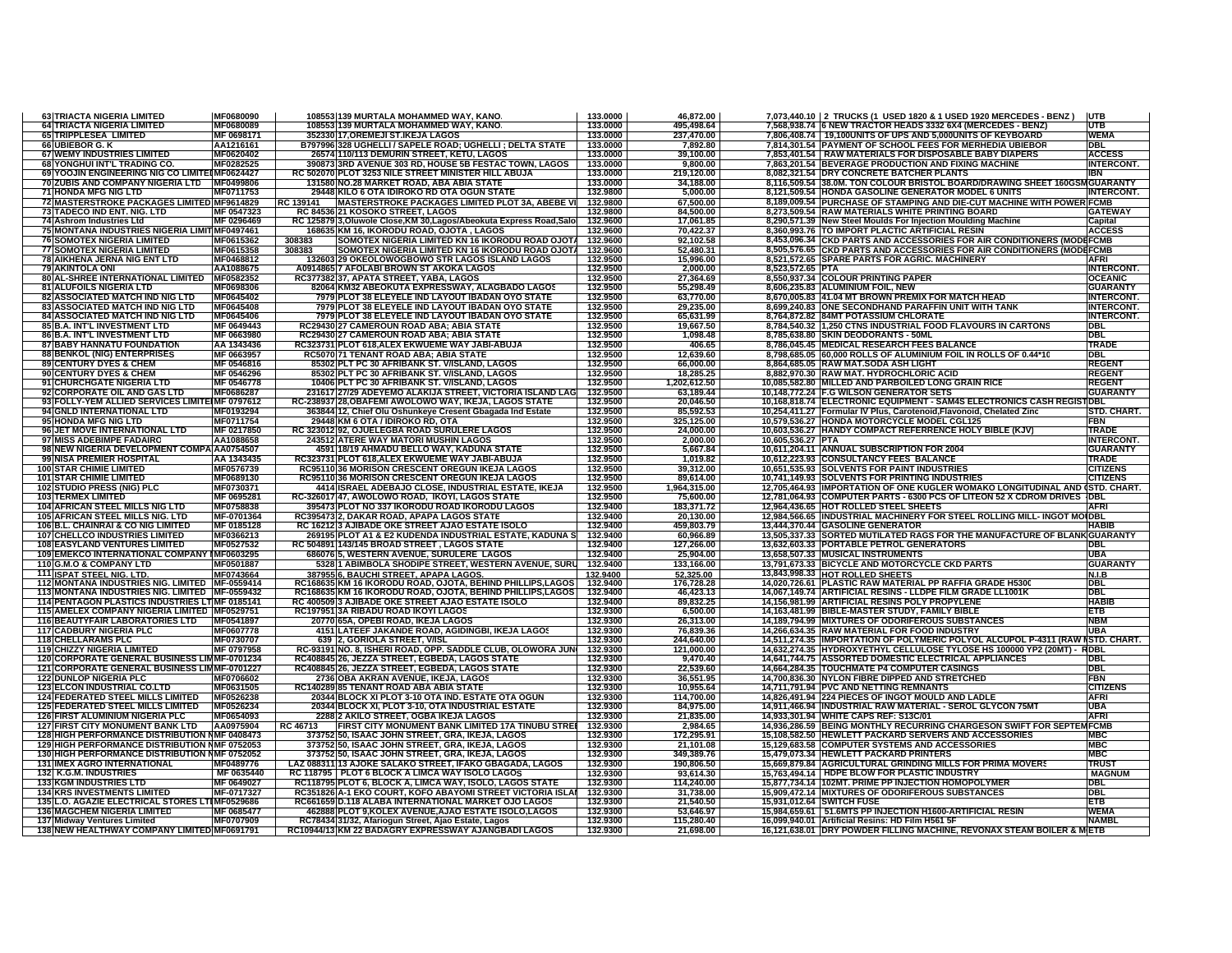| <b>139 NIGERIAN BOTTLING CO PLC</b>                                       | MF0795655               | 902 NBC HOUSE EBUTE METTA OYINGBO LAGOS                                                                                  | 132.9300             | 96,836.74               |                            | 16,218,474.75 TETRA BRIK ASEPTIC PACKAGING MATERIALS                                                                                            | <b>AFRI</b>                 |
|---------------------------------------------------------------------------|-------------------------|--------------------------------------------------------------------------------------------------------------------------|----------------------|-------------------------|----------------------------|-------------------------------------------------------------------------------------------------------------------------------------------------|-----------------------------|
| 140 NIMMACCO(W/A) LIMITED                                                 | MF0526946               | 171536 1, ABIMBOLA STREET, ISOLO INDUSTRIAL ESTATE,LAGOS                                                                 | 132.9300             | 18,952.00               |                            | 16,237,426.75 MONOETHYLENE GLYCOL                                                                                                               | UBA                         |
| <b>141 SAGNOV LIMITED</b>                                                 | MF0687825               | RC245028 18 CARTER STREET EBUTE META LAGOS                                                                               | 132.9300             | 72,000.00               |                            | 16,309,426.75 LANETTE WAX AO                                                                                                                    | ETB                         |
| <b>142 SAMSTAR LIMITED</b><br><b>143 VEEKAY INVESTMENT LTD</b>            | MF0176883<br>MF 0146222 | RC189554 PLOT 26, CHALLAWA ROAD; CHALLAWA INDUSTRIAL EST<br>RC 51171 26, OBUN-EKO STREET, LAGOS                          | 132.9300<br>132.9300 | 72,450.00<br>23.243.85  |                            | 16,381,876.75 ARTIFICIAL RESINS BEING RAW MATERIALS FOR PLASTIC MANIDBL<br>16,405,120.60 IMPORTATION OF MATHEMATICAL INSTRUMENT SETS, MATHEMNAL |                             |
| <b>144 VIPRA INTERNATIONAL LIMITED</b>                                    | MF-0650200              | RC479060 A-1 EKO COURT, KOFO ABAYOMI STREET VICTORIA ISLAN                                                               | 132.9300             | 73,465.00               |                            | 16,478,585.60 96 MT POLYPROP; 96 MT OF HDPE                                                                                                     | <b>DBL</b>                  |
| <b>145 AFTRADE (NIGERIA) LIMITED</b>                                      | BA0502004210            | RC46945 10/12 INDUSTRIAL ESTATE ST. (OFF TOWN PLANNING WA)                                                               | 132.9200             | 97,893.00               |                            | 16,576,478.60 HDPE ARTIFICIAL RESIN                                                                                                             | ECO                         |
| 146 ALFA MAGNETICS INDUSTRIES LIMITEMF0687843                             |                         | RC465158 16 IJORA CAUSEWAY INTRA MOTOR YARD IJORA                                                                        | 132.9200             | 25,100.00               |                            | 16,601,578.60 RECYCLED LEXAN POLYCARBONATE                                                                                                      | <b>ETB</b>                  |
| <b>147 CENTURY POLYESTER PLC</b>                                          | MF 0546976              | 83211 PLT 64, IKORODU IND. ESTATE, IKORODU                                                                               | 132.9200             | 100,000.00              |                            | 16,701,578.60 POLYESTER CHIPS SEMI DULL                                                                                                         | <b>REGENT</b>               |
| <b>148 CONOIL PLC</b>                                                     | <b>MF0687978</b>        | RC7288 BULL PLAZA 38/39 MARINA LAGOS                                                                                     | 132.9200             | 2,252,986.75            | 18,954,565.35 JET FUEL     |                                                                                                                                                 | <b>ETB</b>                  |
| <b>149 DIRECT ON PC</b>                                                   | AA0992799               | RC 349178 PLOT B BLOCK 1; ILUPEJU INDUSTRIAL ESTATE; LAGOS S                                                             | 132.9200             | 104,400.00              |                            | 19,058,965.35 PAYMENT FOR BANDWIDTH                                                                                                             | <b>DBL</b>                  |
| <b>150 EMMANUEL EBERE</b>                                                 | AA1111668               | A0824462 3RD AVENUE O CLOSE HOUSE 29, FESTAC TOWN LAGOS                                                                  | 132.9200             | 9,853.94                |                            | 19,068,819.29 PAYMENT OF SCHOLL FEES                                                                                                            | <b>TRUST</b>                |
| <b>151 EVANS MEDICAL PLC</b>                                              | MF 0426522              | RC1161 PLOT 6, ABIMBOLA WAY , ISOLO ; LAGOS STATE                                                                        | 132.9200             | 61,944.08               |                            | 19,130,763.37 PRINTED FLEXIBLE PACKAGING MATERIAL ; APEX 400G; PRINTE DBL                                                                       |                             |
| <b>152 FIDSON HEALTHCARE LIMITED</b>                                      | MF0674641               | RC 267435 215/219 IKORODU ROAD OBANIKORO LAGOS                                                                           | 132.9200             | 9,100.00                |                            | 19,139,863.37 AMILORIDE HCL (PHARMACEUTICAL RAW MATERIAL                                                                                        | <b>INDO</b>                 |
| 153 FIOGRET LTD<br>154 GLAXOSMITHLINE CONSUMER NIGERI MF0803368           | MF0691902               | RC58704 55C ADEBISI OMOTOLA CLOSE VI LAGOS<br>8726 KM16 IKORODU ROAD, OJOTA LAGOS                                        | 132.9200<br>132.9200 | 250,000.00<br>24,380.03 |                            | 19,389,863.37 FRESH FROZEN FISH<br>19,414,243.40 3,000 UNITS SEROXAT TABS 20MG X 30S                                                            | <b>ETB</b><br><b>UBA</b>    |
| <b>155 GMT NIGERIA LIMITED</b>                                            | MF 0711498              | 333700 14 GERARD ROAD IKOYI LAGOS                                                                                        | 132.9200             | 31,892.40               |                            | 19,446,135.80 GROWING UP 1-2-3 MILK                                                                                                             | <b>FBN</b>                  |
| <b>156 GREY DE KOURON</b>                                                 | MF0589438               | RC152493 22, HAPPY HOME AVENUE; KIRIKIRI INDUSTRIAL SCHEME;                                                              | 132.9200             | 26,514.92               |                            | 19,472,650.73 SMALL & LARGE BOTTLES FOR PERFUMES AND COLOURANTS                                                                                 | <b>IDBL</b>                 |
| <b>157 GREY DE KOURON</b>                                                 | MF0589402               | RC152493 22, HAPPY HOME AVENUE; KIRIKIRI INDUSTRIAL SCHEME;                                                              | 132.9200             | 11,500.00               |                            | 19,484,150.73 EMPTY GLASS BOTTLES NOT EXCEEDING 125 ML                                                                                          | DBL                         |
| <b>158 IBIKUNLE ABIODUN JIMO</b>                                          | AA1337366               | A2705295 DEPT. OF PETROLEUM RESOURCES, KOFO ABAYOMI V/IS                                                                 | 132.9200             | 14,300.00               |                            | 19,498,450.73 SCHOOL FEES - BRONTE COLLEGE OF CANADA - IBIKUNLE GAFFBN                                                                          |                             |
| <b>159 LATERNA VENTURES LTD</b>                                           | MF0073497               | 202868 13 OKO- AWO CLOSE, VICTORIA ISLAND LAGOS                                                                          | 132.9200             | 15,000.00               |                            | 19.513.450.73 BOOKS AND BIBLES                                                                                                                  | <b>GUARANTY</b>             |
| <b>160 LIFE BREWERIES CO LTD</b>                                          | MF0724816               | 12643 87/89 PORT HARCOURT ROAD ONITSHA                                                                                   | 132.9200             | 15,000.00               |                            | 19,528,450.73 PUMP ASSY WITH MOTOR/ACCESSORIES                                                                                                  | UBN                         |
| <b>161 MATRIX PETROLEUM</b>                                               | MF 0717066              | RC 218153 3 WILMER STREET, ILUPEJU ; LAGOS STATE                                                                         | 132.9200             | 4.664.88                |                            | 19.533.115.61 DRILLING THREAD COMPOUNDS                                                                                                         | DBL                         |
| 162 Montana Industries                                                    | MF 0559418              | RC 168635 KM 16, Ikorodu Road, Behind Philips, Ojota, Lagos                                                              | 132.9200             | 16,324.20               |                            | 19,549,439.81 Sodium Sulphate Anhydrous                                                                                                         | Capital                     |
| <b>163 Montana Industries</b>                                             | MF 0559419              | RC 168635 KM 16, Ikorodu Road, Behind Philips, Ojota, Lagos                                                              | 132.9200             | 16,747.42               | 19,566,187.23 Caustic Soda |                                                                                                                                                 | Capital                     |
| <b>164 MONTANA INDUSTRIES NIG LTD</b>                                     | <b>MF0559425</b>        | 168635 KM16 IKORODU ROAD, OJOTA, BEHIND PHILLIPS, LAGOS                                                                  | 132.9200             | 43,710.92               |                            | 19,609,898.15 CHEMICAL CALCIUM CARBIDE                                                                                                          | <b>GUARANTY</b>             |
| <b>165 NOCHIS IND.&amp; MARKETING LTD</b><br><b>166 OGIDI AVIATION</b>    | MF0681532<br>AA 0980716 | 315988 11B, B BLOCK OGBA IND SCHEME<br>RC 271171 28 AROMIRE AVENUE IKEJA ; LAGOS STATE                                   | 132.9200<br>132.9200 | 2,165.31<br>9,825.60    |                            | 19,612,063.46 ADDITIVES FOR LUBRICANT<br>19,621,889.06 FREIGHT CHARGE REMITTANCE                                                                | <b>INTERCONT.</b><br>DBL    |
| <b>167 OK FOODS LIMITED</b>                                               | MF0452432               | 216477 7A, ILASAMAJA SCHEME ISOLO LAGOS                                                                                  | 132.9200             | 2,175.26                |                            | 19,624,064.32 PRINTED LAMINATED FLEXIBLE PACKAGING MATERIAL                                                                                     | <b>NBM</b>                  |
| <b>168 OK SWEETS LIMITED</b>                                              | MF 0590429              | RC 066667 7A ; ILASAMAJA SCHEME ITIRE JUNCTION; OFF ISOLO EX                                                             | 132.9200             | 61,440.00               |                            | 19,685,504.32 192 MT CONFECTIONERY GRADE GLUCOSE 45BE                                                                                           | <b>DBL</b>                  |
| <b>169 POLY PRODUCTS NIG PLC</b>                                          | MF0729999               | RC 4331 PLOT C BLOCK 10 ILUPEJU IND. SCHEME LAGOS                                                                        | 132.9200             | 19,186.94               |                            | 19,704,691.26 LOW DENSITY POLYETHYLENE (CHEMICAL FOR PLASTIC INDUS INDO                                                                         |                             |
| <b>170 POLY PRODUCTS NIG PLC</b>                                          | MF0729815               | RC 4331 PLOT C BLOCK 10 ILUPEJU IND. SCHEME LAGOS                                                                        | 132.9200             | 33,703.41               |                            | 19,738,394.67 HIGH DENSITY POLYETHYLENE (CHEMICAL FOR PLASTIC INDUSINDO                                                                         |                             |
| <b>171 POMAT PETERS</b>                                                   | MF 0793005              | RC 136158 1, POMAT DRIVE ABULE EGBA; LAGOS STATE                                                                         | 132.9200             | 68,411.13               |                            | 19,806,805.80 ORAJET SELF ADHESIVE VINYL (WHITE)                                                                                                | DBL                         |
| 172 PRIMA IMPEX (NIG) LIMITED                                             | MF0760534               | RC 215875 12 AKINWANDE STREET ALABA COKER LAGOS                                                                          | 132.9200             | 219,300.00              |                            | 20,026,105.80 PLASTIC RAW MATERIAL : POLYPROPYLENE GRADE H380F                                                                                  | <b>TRUST</b>                |
| <b>173 RADIUM NIG LTD</b>                                                 | MF0703693               | RC492433 13, EREKO STREET, 1ST FLOOR, IDUMOTA, LAGOS STATE                                                               | 132.9200             | 7.666.60                |                            | 20,033,772.40 ASSORTED GLASS CONTAINERS                                                                                                         | <b>DBL</b>                  |
| 174 ROLLING STONE INDUSTRIES LIMITED MF0430226                            |                         | 491485 C5/6 TOBACCO LINE, MAIN MKT ONITSHA ANAMBRA STAT                                                                  | 132.9200             | 149.700.00              |                            | 20,183,472.40 520 CASES UMANUFACTURED LEAF TOBACCO                                                                                              | <b>GUARANTY</b>             |
| <b>175 SADHWANIS NIG LTD</b><br><b>176 SADHWANIS NIG LTD</b>              | MF0702392<br>MF0703698  | RC7048 13, EREKO STREET, 1ST FLOOR, IDUMOTA, LAGOS STATE                                                                 | 132.9200<br>132.9200 | 39.454.40<br>39,671.00  |                            | 20,222,926.80 CHEMICAL FOR COOLERS-DESMODUR 44V20 MDI,BAYTHERM 94DBL                                                                            | DBL                         |
| <b>177 SADHWANIS NIG LTD</b>                                              | MF0702073               | RC7048 13, EREKO STREET, 1ST FLOOR,IDUMOTA, LAGOS STATE<br>RC7048 13, EREKO STREET, 1ST FLOOR, IDUMOTA, LAGOS STATE      | 132.9200             | 14,168.00               |                            | 20,262,597.80 HIGH DENSITY POLY PROPYLENE<br>20,276,765.80 VARIOUS HOUSEHOLD TOOLS - MOPS AND SWEEPERS                                          | DBL                         |
| <b>178 SAMEER ENT NIG LTD</b>                                             | MF0701802               | RC26332 239C KOFO ABAYOMI STREET, VICTORIA ISLAND; LAGOS                                                                 | 132.9200             | 84,178.00               |                            | 20,360,943.80 COMPACT PETROL GENERATORS                                                                                                         | <b>DBL</b>                  |
| <b>179 SEYDEL INDUSTRIES LIMITED</b>                                      | MF0482957               | RC 168326 3 BLIND CENTRE ROAD OSHODI LAGOS                                                                               | 132.9200             | 4,945.64                |                            | 20,365,889.44 VINYL STICKERS (FOR LABELLING)                                                                                                    | INDO                        |
| <b>180 SIGMA INT'L LIMITED</b>                                            | <b>MF0800218</b>        | RC 279187 20 JOHNSON STREET ILUPEJU LAGOS                                                                                | 132.9200             | 21,380.00               |                            | 20,387,269.44 PRINTING CYLINDERS (SPARE PARTS FOR PRINTING MACHINE                                                                              | <b>INDO</b>                 |
| <b>181 SIGMA INT'L LIMITED</b>                                            | MF0800216               | RC 279187 20 JOHNSON STREET ILUPEJU LAGOS                                                                                | 132.9200             | 7,584.00                |                            | 20,394,853.44 CARBOY (CHEMICALS FOR TEXTILE INDUSTRY)                                                                                           | <b>INDO</b>                 |
| <b>182 SIGMA INT'L LIMITED</b>                                            | <b>MF0800215</b>        | RC 279187 20 JOHNSON STREET ILUPEJU LAGOS                                                                                | 132.9200             | 110,472.00              |                            | 20,505,325.44 ACRYLIC POLYMERS (CHEMICALS FOR TEXTILE INDUSTRY                                                                                  | <b>INDO</b>                 |
| <b>183 VAS NIG LTD</b>                                                    | MF0650154               | RC46924 239C KOFO ABAYOMI STREET, VICTORIA ISLAND; LAGOS                                                                 | 132.9200             | 156,307.00              |                            | 20,661,632.44 COMPACT PETROL GENERATORS                                                                                                         | <b>DBL</b>                  |
| <b>184 VEE NETWORKS LIMITED</b>                                           | AA1391550<br>MF0703225  | 398557 PLOT 1678, OLA BAKARE STREET, VICTORIA ISLAND, LAG                                                                | 132.9200<br>132.9200 | 352,695.49<br>30,660.00 |                            | 21,014,327.93 MANAGEMENT TECHNICAL SERVICE FEE                                                                                                  | <b>FBN</b><br><b>DBL</b>    |
| <b>185 VISCHEM LIMITED</b><br><b>186 VISCHEM LIMITED</b>                  | MF0703231               | RC348900 114, NNAMDI AZIKIWE STREET, IDUMOTA, LAGOS; LAGOS<br>RC348900 114, NNAMDI AZIKIWE STREET, IDUMOTA, LAGOS; LAGOS | 132.9200             | 143,220.00              | 21,188,207.93 FISH MEAL    | 21,044,987.93 PARAFIN WAX COSMETIC GRADE                                                                                                        | <b>DBL</b>                  |
| 187 WEST AFRICA MILK COMPANY NIGERI MF0672287                             |                         | 11330 PLOT 7B ACME ROAD, IKEJA INDUSTRIAL ESTATE, OGBA                                                                   | 132.9200             | 285,000.00              |                            | 21,473,207.93 150MT DOMOLAT GS-05                                                                                                               | <b>GUARANTY</b>             |
| <b>188 AFRICAN FISH COMPANY NIGERIA</b>                                   | MF0329800               | 365260 1A COMMERCIAL ROAD, ELEGANZA PLAZA LEO BLOCK                                                                      | 132.9100             | 348,000.00              |                            | 21,821,207.93 FROZEN FISH                                                                                                                       | N.I.B                       |
| <b>189 ARFUROL TRADING NIG.LTD</b>                                        | MF0454756               | RC436983 17 COMMERCIAL ROAD APAPA LAGOS                                                                                  | 132.9100             | 11,145.00               |                            | 21,832,352.93 PORCELAIN TABLEWARE                                                                                                               | <b>CITIZENS</b>             |
| 190 BEN-REUBENS NIG LTD/DUNLOP NIG IMF0652713                             |                         | 2736 OBA AKRAN AVENUE IKEJA LAGOS                                                                                        | 132.9100             | 107,830.00              |                            | 21,940,182.93 43000KG OF N2 STRANDED WIRE                                                                                                       | <b>INTERCONT.</b>           |
| 191 BEN-REUBENS NIG LTD/DUNLOP NIG LMF0652714                             |                         | 2736 OBA AKRAN AVENUE IKEJA LAGOS                                                                                        | 132.9100             | 53,800.00               |                            | 21,993,982.93 21000KG OF T6 STEELCORD                                                                                                           | <b>INTERCONT.</b>           |
| 192 BEN-REUBENS NIG LTD/DUNLOP NIG LMF0810043                             |                         | 2736 OBA AKRAN AVENUE IKEJA LAGOS                                                                                        | 132.9100             | 34,200.00               |                            | 22,028,182.93   14000KG INSOLUBLE SULPHUR APPROX 14MT CRYSTEX OT20                                                                              | <b>INTERCONT.</b>           |
| 193 BEN-REUBENS NIG LTD/DUNLOP NIG LMF0652715                             |                         | 2736 OBA AKRAN AVENUE IKEJA LAGOS                                                                                        | 132.9100             | 29,280.80               |                            | 22,057,463.73 16800KG OF SYNTHETIC RUBBER 1500 AND 1712                                                                                         | <b>INTERCONT.</b>           |
| 194 BEN-REUBENS NIG LTD/DUNLOP NIG IMF0810028                             |                         | 2736 OBA AKRAN AVENUE IKEJA LAGOS                                                                                        | 132.9100             | 32,124.50               |                            | 22,089,588.23 16850KGS OF SB1502 RUBBER                                                                                                         | <b>INTERCONT.</b>           |
| 195 BEN-REUBENS NIG LTD/DUNLOP NIG I MF0652718                            |                         | 2736 OBA AKRAN AVENUE IKEJA LAGOS                                                                                        | 132.9100             | 36,700.00               |                            | 22,126,288.23 6000 KILOS OF SMD 3644 AND 4000 KILOS OF MBS/MOR                                                                                  | <b>INTERCONT.</b>           |
| <b>196 BLACKWELL SAFARI LIMITED</b><br>197 Chellarams Plc                 | AA1214968<br>MF 0729856 | RC347400 SPECTRUM HOUSE; RING ROAD; IBADAN; OYO STATE<br>RC 639 2, Goriola Street, Victoria Island, Lagos                | 132.9100<br>132.9100 | 3,703.87<br>42,000.00   |                            | 22,129,992.10 PAYMENT FOR JOURNAL SUBSCRIPTION<br>22,171,992.10 Parafin Wax(Raw Material For Industry)                                          | DBL<br>Capital              |
| <b>198 CHELLARAMS PLC</b>                                                 | MF0729956               | RC 639 2 GORIOLA STREET VICTORIA ISLAND LAGOS                                                                            | 132.9100             | 45,850.00               |                            | 22,217,842.10 MOTORCYCLE IN C.K.D. CONDITIONS                                                                                                   | <b>INDO</b>                 |
| <b>199 CHELLARAMS PLC</b>                                                 | <b>MF0730430</b>        | 639 2, GORIOLA STREET, V/ISL, LAGOS                                                                                      | 132.9100             | 97,856.00               |                            | 22,315,698.10   IMPORTATION OF POLYMERIC POLYOL ALCUPOL P-4311 (RAW ISTD. CHART.                                                                |                             |
| 200 CIC LIMITED                                                           | BA050/2004210           | RC480642 35/39 CREEK ROAD, APAPA, LAGOS                                                                                  | 132.9100             | 117,207.60              |                            | 22,432,905.70 FROZEN FISH                                                                                                                       | ECO                         |
| 201 CROYDON LIMITED                                                       | MF0184035               | 215917 72 BODE THOMAS STREET, SURULERE, LAGOS                                                                            | 132.9100             | 31,971.87               |                            | 22,464,877.57 IMPORTATION OF RADIO CASSETTE RECORDER                                                                                            | <b>ACCESS</b>               |
| 202 DANGOTE AGROSACKS LTD                                                 | MF0944349               | 339920 3 OBA AKRAN AVENUE IKEJA LAGOS                                                                                    | 132.9100             | 1,188,000.00            |                            | 23,652,877.57 RAW MATERIAL-POLYPROPYLENE                                                                                                        | <b>ZENITH</b>               |
| 203 DANGOTE IND LTD                                                       | MF0625567               | RC71242 MARBLE HSE, 1 ALFRED REWANE RD. IKOYI, LAGOS                                                                     | 132.9100             | 3,212,000.00            |                            | 26,864,877.57 PAYMENT FOR 44,000MT OF CEMENT                                                                                                    | <b>STB</b>                  |
| <b>204 DANGOTE IND LTD</b>                                                | <b>MF0625571</b>        | RC71242 MARBLE HSE, 1 ALFRED REWANE RD. IKOYI, LAGOS                                                                     | 132.9100             | 3,182,800.00            |                            | 30,047,677.57 PAYMENT FOR 43,600MT OF CEMENT                                                                                                    | <b>STB</b>                  |
| <b>205 DANGOTE IND LTD</b>                                                | MF0668337               | RC71242 MARBLE HSE, 1 ALFRED REWANE RD. IKOYI, LAGOS                                                                     | 132.9100             | 2,954,310.00            |                            | 33,001,987.57 PAYMENT FOR 40,470MT OF CEMENT                                                                                                    | <b>STB</b>                  |
| <b>206 DANGOTE INDUSTRIES LTD</b><br><b>207 DEEKAY &amp; SONS NIG LTD</b> | MF0625581<br>MF0702540  | 71242 1, ALFRED REWANE ROAD IKOYI, LAGOS<br>RC9641 239C KOFO ABAYOMI STREET, VICTORIA ISLAND; LAGOS                      | 132.9100<br>132.9100 | 306.000.00<br>19.640.00 |                            | 33,307,987.57 ELCONIT (VITAMIN A PREMIX)<br>33,327,627.57 INDUSTRIAL FANS                                                                       | <b>ACCESS</b><br><b>DBL</b> |
| 208 DEEKAY & SONS NIG LTD                                                 | MF0703173               | RC9641 239C KOFO ABAYOMI STREET, VICTORIA ISLAND; LAGOS                                                                  | 132.9100             | 11.825.00               |                            | 33,339,452.57 SANDWICH MAKERS                                                                                                                   | DBL                         |
| 209 DEEKAY & SONS NIG LTD                                                 | MF0703168               | RC9641 239C KOFO ABAYOMI STREET, VICTORIA ISLAND; LAGOS                                                                  | 132.9100             | 9,243.00                |                            | 33,348,695.57 CHEST FREEZERS                                                                                                                    | DBL                         |
| 210 DEEKAY & SONS NIGERIA LIMITED                                         | MF0457842               | DEEKAY & SONS NIGERIA LTD 239 C KOFO ABAYOMI STRI<br><b>RC 9641</b>                                                      | 132.9100             | 57,995.00               |                            | 33,406,690.57 PURCHASE OF RADIO CASSETTE RECORDERS AND CD PLAYER FCMB                                                                           |                             |
| 211 EMEL ENT LTD                                                          | MF0752104               | RC28701 136/138 NNAMDI AZIKIWE STREET, IDUMOTA, LAGOS STAT                                                               | 132.9100             | 11,917.00               |                            | 33,418,607.57 DINNER WARES - 6PCS CUP AND 6PCS SAUCER                                                                                           | DBL                         |
| <b>212 EMEL ENTERPRISES LIMITED</b>                                       | MF 0752123              | 28701 136/138, NNAMDI AZIKIWE STREET, LAGOS                                                                              | 132.9100             | 28,285.00               |                            | 33,446,892.57 WALL CLOCKS                                                                                                                       | <b>MBC</b>                  |
| 213 EMEL ENTERPRISES LIMITED<br>214 EMEMBOLU CHINEDU OLISA                | MF 0748487              | 28701 136/138, NNAMDI AZIKIWE STREET, LAGOS                                                                              | 132.9100             | 6,829.00                |                            | 33,453,721.57 DINNER PLATES                                                                                                                     | <b>MBC</b>                  |
|                                                                           | AA1086607               | A2413023 3 CHIEF EMEMBOLU EZE STR. ODENIGBO, NSUKKA, ENUG 132.9100                                                       |                      | 11,015.00               |                            | 33,464,736.57 PAYMENT OF SCHOOL FEES                                                                                                            | <b>STB</b>                  |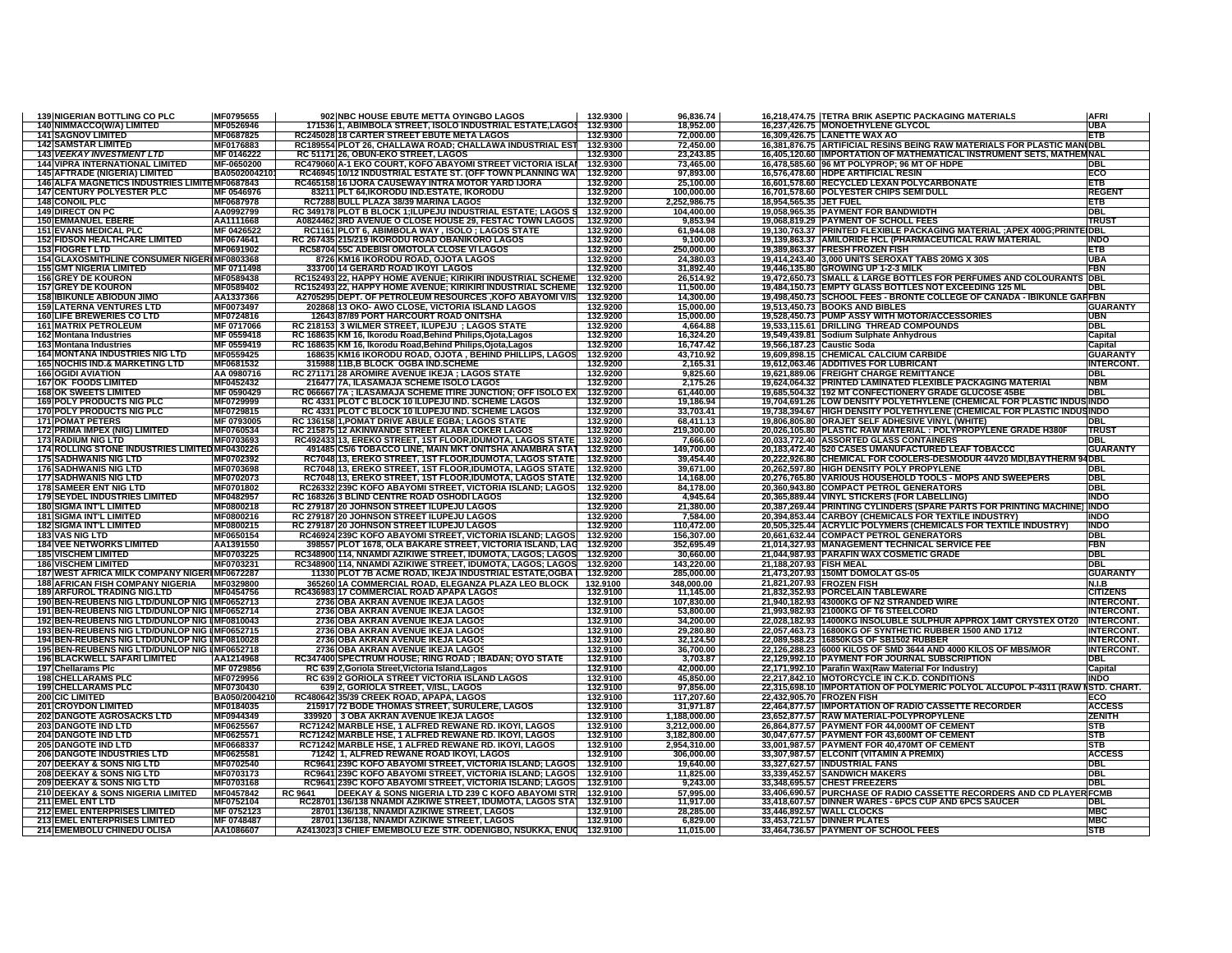| 215 FIRST ALUMINIUM NIGERIA PLC                                                    | MF0795669                 | 2288 2 AKILO STREET, OGBA IKEJA LAGOS                                                                                              | 132.9100             | 251,774.07               |                           | 33,716,510.64 PLASTIC SHEET MATERIALS FOR TOOTHPASTE TUBE                                                                                            | <b>AFRI</b>                       |
|------------------------------------------------------------------------------------|---------------------------|------------------------------------------------------------------------------------------------------------------------------------|----------------------|--------------------------|---------------------------|------------------------------------------------------------------------------------------------------------------------------------------------------|-----------------------------------|
| 216 HAANSBRO NIG LTD                                                               | MF0703154                 | RC427122 239C KOFO ABAYOMI STREET, VICTORIA ISLAND; LAGOS                                                                          | 132.9100             | 129,346.00               |                           | 33,845,856.64 POLYPROPYLENE & LINEAR LOW DENSITY POLYETHYLENE(ARTDBL                                                                                 |                                   |
| <b>217 HAANSBRO NIG LTD</b>                                                        | MF0702354                 | RC427122 239C KOFO ABAYOMI STREET, VICTORIA ISLAND; LAGOS                                                                          | 132.9100             | 35,100.00                |                           | 33.880.956.64 REFRIGERANTS                                                                                                                           | <b>DBL</b>                        |
| <b>218 HAANSBRO NIG LTD</b>                                                        | MF0703161                 | RC427122 239C KOFO ABAYOMI STREET, VICTORIA ISLAND; LAGOS                                                                          | 132.9100             | 134,646.00               |                           | 34,015,602.64 HIGH DENSITY POLYETHYLENE(ARTIFICIAL RESINS)                                                                                           | <b>DBL</b>                        |
| <b>219 HAANSBRO NIG LTD</b>                                                        | MF0702356                 | RC427122 239C KOFO ABAYOMI STREET, VICTORIA ISLAND; LAGOS                                                                          | 132.9100             | 85,027.00                |                           | 34.100.629.64 PVC RESIN (ARTIFICIAL RESINS)                                                                                                          | <b>DBL</b><br><b>FCMB</b>         |
| <b>220 HAANSBRO NIGERIA LIMITED</b><br><b>221 HAANSBRO NIGERIA LIMITED</b>         | MF 0457836<br>MF 0457035  | HAANSBRO NIG LTD 239C KOFO ABAYOMI STREET VI<br>RC 427122<br>HAANSBRO NIG LTD 239C KOFO ABAYOMI STREET VI<br>RC 427122             | 132.9100<br>132.9100 | 13,673.00                |                           | 34,114,302.64 VACUUM FLASKS<br>34,123,654.64 TOWEL RACKS                                                                                             | <b>FCMB</b>                       |
| 222 IBETO CEMENT CO. LTD                                                           | MF0422431                 | 467162 4A, ADEOLA HOPEWELL STREET, VICTORIA ISLAND, LAGO                                                                           | 132.9100             | 9,352.00<br>228,100.00   |                           | 34,351,754.64 BUILDING ACCESSORIES FOR CEMENT FACTORY                                                                                                | <b>ACCESS</b>                     |
| <b>223 IPCA PHARMA NIG LTD</b>                                                     | MF0323322                 | 436506 17 OSOLO WAY AJAO ESTATE ISOLO LAGOS                                                                                        | 132.9100             | 19,500.00                |                           | 34,371,254.64 1083KG PHARMACEUTICAL FORMULATIONS(NIMICA 100DT TAB(INTERCONT.                                                                         |                                   |
| <b>224 KENVEE NIG LTD</b>                                                          | MF0567215                 | RC28020 34,IDUMAGBO AVENUE,IDUMOTA,LAGOS                                                                                           | 132.9100             | 86,183.21                |                           | 34,457,437.85 KEROSINE STOVE AND PARTS                                                                                                               | <b>PRUDENT</b>                    |
| 225 KINGS AIRLINES AND TRAVELS LTD                                                 | AA0825933                 | RC164976 4TH FLOOR, NSE BUILDING, 1 ENGINEERING CLOSE                                                                              | 132.9100             | 15,549.06                |                           | 34,472,986.91 MAINTENANCE OF AIRCRAFT ENGINE                                                                                                         | <b>BOND</b>                       |
| <b>226 KOLORKOTE NIG LTD</b>                                                       | MF0798451                 | 45814 INDUSTRIAL ESTATE, PLOT 5, BLOCK IV, OTTA OGUN STA                                                                           | 132.9100             | 49,044.73                |                           | 34,522,031.64 40 MT GALVALUM COILS FIRST CHOICE                                                                                                      | <b>GUARANTY</b>                   |
| <b>227 LOTUS PLASTICS</b>                                                          | MF 0752216                | 189434 PLOT 999C DANMOLE STREET,VICTORIA ISLAND,LAGOS                                                                              | 132.9100             | 209,700.00               |                           | 34,731,731.64 HIGH DENSITY POLYETHYLENE RESIN BLOW                                                                                                   | <b>MBC</b>                        |
| <b>228 LUCHARIS NIG.LTD</b>                                                        | MF 0793056                | RC 321890 21, OGUNSIJI CLOSE, IKEJA; LAGOS STATE                                                                                   | 132.9100             | 45,000.00                |                           | 34,776,731.64 RAW MATERIAL FOR THE MANUFACTURE OF ANIMAL FEED                                                                                        | <b>DBL</b>                        |
| 229 MIDLAND GALVANIZING                                                            | MF-0703816<br>MF-0320051  | RC18220 KM 10 ABEOKUTA/LAGOS ROAD, ABEOKUTA; OGUN STAT 132.9100                                                                    |                      | 591,129.80               |                           | 35,367,861.44 750MT COLD ROLLED STEEL COILS                                                                                                          | <b>DBL</b><br><b>DBL</b>          |
| <b>230 MIDLAND GALVANIZING</b><br><b>231 NUTRIFOODS LIMITED</b>                    | MF 0651755                | RC18220 KM 10 ABEOKUTA/LAGOS ROAD, ABEOKUTA; OGUN STAT 132.9100<br>213712 PLOT 999C DANMOLE STREET, VICTORIA ISLAND, LAGOS         | 132.9100             | 258,377.41<br>455,400.00 |                           | 35,626,238.85 200 MT SPECIAL HIGH GRADE ZINC 99.995%<br>36,081,638.85 HIGH DENSITY POLYETHYLENE RESIN                                                | <b>MBC</b>                        |
| <b>232 NUTRIFOODS LIMITED</b>                                                      | MF 0651006                | 213712 PLOT 999C DANMOLE STREET, VICTORIA ISLAND, LAGOS                                                                            | 132.9100             | 127,400.00               |                           | 36,209,038.85 MONOSODIUM GLUTAMATE                                                                                                                   | <b>MBC</b>                        |
| 233 O.G.C NIGERIA LIMITED                                                          | MF-0701163                | RC184683 D555 ALABA INTERNATIONAL MARKET; OJO LAGOS STAT 132.9100                                                                  |                      | 32,951.70                |                           | 36,241,990.55 VARIOUS SIZES OF STREET LIGHTS                                                                                                         | <b>DBL</b>                        |
| 234 OBAJANA CEMENT COMPANY LTD                                                     | MF0689464                 | 208767 1, ALFRED REWANE ROAD, FALOMO, IKOYI, LAGOS                                                                                 | 132.9100             | 196,561.54               |                           | 36,438,552.09 PROFILE FOR ROOF AND GALVANISED STEEL WITH POLYESTER ACCESS                                                                            |                                   |
| 235 OGUNLESI AYODELE                                                               | MF0635662                 | A2713266 29, AJEGUNLE STREET, SHAGAMU, OGUN STATE                                                                                  | 132.9100             | 1,101.99                 |                           | 36,439,654.08 22.050 KILOS, DANISH MEAL (SHORTFALL AND CHARGES                                                                                       | <b>GLOBAL</b>                     |
| <b>236 OLISA CHUKWUMA</b>                                                          | AA2397048                 | A2397048 186, AWOLOWO ROAD, IKOYI LAGOS                                                                                            | 132.9100             | 5,400.00                 |                           | 36,445,054.08 SCHOOL FEES                                                                                                                            | <b>NBM</b>                        |
| 237 OOMS RA LTD                                                                    | MF0650915                 | RC15915 4, OJU-OLOKUN STREET, 2ND FLOOR, LAGOS STATE                                                                               | 132.9100             | 30.343.99                |                           | 36,475,398.07 TUMBLER GLASS-(90Z & 120Z) , COFFEE MUGS(BM-570) & TUMB DBL                                                                            |                                   |
| 238 POF NATURAL PRODUCTS NIG. LTD                                                  | BA050/2004210             | RC31761 28 FATAI ATERE WAY, MATORI, MUSHIN, LAGOS                                                                                  | 132.9100             | 588,420.68               | 37,063,818.75 FROZEN FISH |                                                                                                                                                      | ECO                               |
| <b>239 POLLENG NIGERIA LIMITED</b>                                                 | MF-0170177<br>AA1367926   | RC 264288 7, PELEWURA WAY; APAPA; LAGOS STATE                                                                                      | 132.9100<br>132.9100 | 19,340.00<br>6,650.00    |                           | 37,083,158.75 60A 4 POLE CHANGEOVER SWITCH, 100A 4 POLE CHANGEOVER DBL                                                                               | <b>NBM</b>                        |
| <b>240 PRIMUS NIGERIA LIMITED</b><br>241 PROGRESSIVE ENTERPRISES NIG. LTIMF0612289 |                           | 19811 KM 16 PH/ABA EXPRESSWAY PORTHARCOURT<br>43896 6, ONIKOYI STREET IDUMOTA LAGOS                                                | 132.9100             | 31,107.53                |                           | 37,089,808.75 SCHOOL FEES<br>37,120,916.28 HURRICANE LANTERNS                                                                                        | <b>NBM</b>                        |
| 242 PROGRESSIVE ENTERPRISES NIG. LTIMF0612294                                      |                           | 43896 6, ONIKOYI STREET IDUMOTA LAGOS                                                                                              | 132.9100             | 31,197.97                |                           | 37,152,114.25 CHILDREN TRICYCLES AND BABY SWINGS                                                                                                     | <b>NBM</b>                        |
| 243 PROGRESSIVE ENTERPRISES NIG. LTIMF0612288                                      |                           | 43896 6, ONIKOYI STREET IDUMOTA LAGOS                                                                                              | 132.9100             | 13,760.65                |                           | 37,165,874.90 KEROSENE STOVES                                                                                                                        | <b>NBM</b>                        |
| 244 PROGRESSIVE ENTERPRISES NIGERIAMF0457336                                       |                           | PROGRESSIVE ENTERPRISES NIG LTD NO 6 ONIKOYI STRI<br>RC 43896                                                                      | 132.9100             | 49,843.54                |                           | 37,215,718.44 FLASH LIGHTS (TOUCH LIGHTS)                                                                                                            | <b>FCMB</b>                       |
| 245 S.I.L. CHEMICAL LIMITED                                                        | MF0565531                 | RC 463012 3 BLIND CENTRE ROAD OSHODI LAGOS                                                                                         | 132.9100             | 28,340.75                |                           | 37,244,059.19 SODA ASH DENSE (INDUSTRIAL CHEMICAL                                                                                                    | INDO                              |
| 246 S.S. RANJAN                                                                    | AA1096039                 | A1464701 42 ADEOLA HOPEWELL STREET V/ ISLAND LAGOS                                                                                 | 132.9100             | 2,750.00                 |                           | 37,246,809.19 PERSONAL HOME REMMITTANCE                                                                                                              | <b>INDO</b>                       |
| 247 SAFADE VENTURES LTD.<br><b>248 SARA FOODS LIMITED</b>                          | MF0581429<br>MF0702138    | 212806 12, OLOWOPOROKU STREET, MAFOLUKU OSHODI, LAGOS<br>435378 184/185, HAPPY HOME AVENUE KIRIKIRI LAGOS                          | 132.9100<br>132.9100 | 13,094.80<br>16,552.80   |                           | 37,259,903.99 PLUMBING BRASS FITTING 1HP W.C, SANITARY WARES<br>37,276,456.79 SINGLE STAGE ROTARY CUTTER WITH ACCESSORIES                            | <b>GLOBAL</b><br><b>NBM</b>       |
| <b>249 SATURN FROZEN FOOD LIMITED</b>                                              | MF0623537                 | 462310 71A, ORDINANCE ROAD, TRANSAMADI INDUSTRIAL LAYO!                                                                            | 132.9100             | 312,365.50               | 37,588,822.29 FROZEN FISH |                                                                                                                                                      | <b>UBA</b>                        |
| <b>250 SPINTEX MILLS LIMITED</b>                                                   | MF0695775                 | 6864 37/39 IGANMU INDUSTRIAL ESTATE, SURULERE, LAGOS                                                                               | 132.9100             | 1,876.50                 |                           | 37,590,698.79 RING & FLAT GASKET - SPARE PARTS FOR TEXTILE INDUSTRY                                                                                  | <b>FBN</b>                        |
| 251 TOWER ALUMINIUM (NIGERIA) PLC.                                                 | MF0191577                 | 2002 9, OBA AKRAN AVENUE, IKEJA, LAGOS.                                                                                            | 132.9100             | 607,621.25               |                           | 38,198,320.04 ALUMINIUM BILLETS                                                                                                                      | N.I.B                             |
| <b>252 TRIACTA NIGERIA LIMITED</b>                                                 | MF 0752635                | 108553 139, MURTALA MUHAMMED WAY, KANC                                                                                             | 132.9100             | 49,257.20                |                           | 38,247,577.24 SPARES FOR CAT HEAVY EQUIPMENTS                                                                                                        | <b>MBC</b>                        |
| <b>253 UNILEVER NIGERIA PLC</b>                                                    | MF0486328                 | RC113 1 BILLINGSWAY ROAD OREGUN, LAGOS                                                                                             | 132.9100             | 932.37                   |                           | 38,248,509.61 PART. PAYMENT FOR LUX WHITE WRAPPERS 80 GMS                                                                                            | <b>STB</b>                        |
| 254 VENTI LTD<br><b>255 WANDEL INT'L LTD</b>                                       | MF0588614<br>MF-0473535   | 314609 24 ADEOLA ODEKU STREET, V/I LAGOS<br>RC113254 77/79 ERIC MOORE  STREET;SURULERE LAGOS STATE                                 | 132.9100<br>132.9100 | 41,038.01<br>186,000.00  |                           | 38,289,547.62 PURPCHASE OF 2160 CATONS OF BOY INFANT MILK FORMULA<br>38,475,547.62 CKD COMPONENTS OF MOTORCYCLES                                     | <b>ALLSTATES</b><br><b>DBL</b>    |
| <b>256 WELCOME WEALTH COMPANY LTD</b>                                              | MF0709438                 | RC439567 17A IBIDUN STREETSURULERE LAGOS                                                                                           | 132.9100             | 46,360.34                |                           | 38,521,907.96 PRE-SENSITIZED PLATE FOR PRINTING                                                                                                      | <b>CITIZENS</b>                   |
| 257 WEST AFRICAN SEASONING CO. LTD                                                 | MF0488674                 | 164542 37, CREEK ROAD APAPA LAGOS                                                                                                  | 132.9100             | 229,320.00               |                           | 38,751,227.96 MONOSODIUM GLUTAMATE                                                                                                                   | N.I.B                             |
| <b>258 XAN NIGERIA LTD</b>                                                         | <b>MF0620756</b>          | 493306 37, OGUDU ROAD, LAGOS                                                                                                       | 132.9100             | 24,816.00                |                           | 38,776,043.96 NEW GALANZ SPILT UNIT AIR CONDITIONER                                                                                                  | <b>ACCESS</b>                     |
| 259 A. G. LEVENTIS NIGERIA PLC                                                     | MF0737475                 | 1654 IDDO HOUSE - IDDO 2 WHARF RD, APAPA LAGOS                                                                                     | 132.9000             | 41,630.03                |                           | 38,817,673.99 AUTOMOBILE SPARES- CARBORATORS, GEAR RANK AND BRAK ZENITH                                                                              |                                   |
| 260 A. G. LEVENTIS NIGERIA PLC                                                     | MF0737474<br>AA1350393    | 1654 IDDO HOUSE - IDDO 2 WHARF RD, APAPA LAGOS<br>A1479697 2 KAGARA CLOSE, GRA, KADUNA                                             | 132.9000<br>132.9000 | 241,786.92<br>3,000.00   |                           | 39,059,460.91 TRUCKS(MB CHASIS FITTED WITH ENGINE)<br>39,062,460.91 MEDICAL EXPENSES                                                                 | <b>ZENITH</b><br><b>CHARTERED</b> |
| 261 ABARSHI DANLADI DAVID<br>262 ACCESS BANK PLC                                   | AA0977838                 | 125384 PLOT 1665, OYIN JOLAYEMI STREET, VICTORIA ISLAND,                                                                           | 132.9000             | 3,232.04                 |                           | 39,065,692.95 PAYMENT OF ANNUAL SOFTWARE UPDATE FEE FOR BUSINESS ACCESS                                                                              |                                   |
| 263 AGRIC SERVICES NIGERIA LIMITED.                                                | MF0643456                 | 39146 1 ASHANTI ROAD APAPA LAGOS                                                                                                   | 132.9000             | 33,800.00                |                           | 39,099,492.95 STRONG STEEL SINGLE DOOR                                                                                                               | <b>ZENITH</b>                     |
| <b>264 AGRITED NIGERIA LTD</b>                                                     | MF-0703321                | RC158157 5 AGORO ODIYAN STREET VICTORIA ISLAND LAGOS STAT                                                                          | 132.9000             | 17,233.00                |                           | 39,116,725.95 CHLORINE CHLORIDE 70%                                                                                                                  | <b>DBL</b>                        |
| <b>265 AGRO POWER CONCEPTS</b>                                                     | MF0209862                 | BN992629 13, AJOKE SALAKO STREET, IFAKO, GBAGADA, LAGOS                                                                            | 132.9000             | 100,501.28               |                           | 39,217,227.23 AGRICULTURAL MACHINERY & PARTS                                                                                                         | <b>ASSURANCE</b>                  |
| <b>266 AKRON NIGERIA LIMITED</b>                                                   | MF0294284                 | RC5656 86 ALLEN AVENUE IKEJA LAGOS                                                                                                 | 132.9000             | 31,648.21                |                           | 39,248,875.44 MILEX MILK POWDER                                                                                                                      | <b>TRUST</b>                      |
| <b>267 AKWIWU MOTORS LIMITED</b><br><b>268 ALFA MAGNETICS IND. LTD</b>             | MF 0336531<br>MF0696847   | 3118 24 ADO AVENUE APAPA LAGOS<br>495158 16, IJORA CAUSEWAY, IJORA LAGOS                                                           | 132.9000<br>132.9000 | 83,135.38<br>38,100.00   |                           | 39,332,010.82 1UNIT OF MAN TRUCK TRACTOR<br>39,370,110.82 PLASTIC INDUSTRIAL RAW MATERIAL-POLYCARBONATE (LEXAZENITH                                  | <b>WEMA</b>                       |
| <b>269 ALLIED COMPUTERS LIMITED</b>                                                | MF0749563                 | 185032 227 IKORODU ROAD, LAGOS                                                                                                     | 132.9000             | 52,997.94                |                           | 39,423,108.76 COMPUTER PARTS-PRINTER                                                                                                                 | <b>ZENITH</b>                     |
| <b>270 APEX PAINTS LTD</b>                                                         | AA-1216758                | RC27462 KM 8 ABEOKUTA/LAGOS ROAD, ABEOKUTA; OGUN STAT                                                                              | 132,9000             | 5,355.20                 |                           | 39,428,463.96 DIVIDEND FOR YEAR 2003 - CLOVIS LIMITED                                                                                                | <b>DBL</b>                        |
| <b>271 APEX PAINTS LTD</b>                                                         | AA-1216759                | RC27462 KM 8 ABEOKUTA/LAGOS ROAD, ABEOKUTA; OGUN STAT 132.9000                                                                     |                      | 5,375.87                 |                           | 39,433,839.83 DIVIDEND FOR YEAR 2003 FOR LENTOR LIMITED                                                                                              | <b>DBL</b>                        |
| <b>272 APEX PAINTS LTD</b>                                                         | AA-1216757                | RC27462 KM 8 ABEOKUTA/LAGOS ROAD, ABEOKUTA: OGUN STAT                                                                              | 132.9000             | 5,375.87                 |                           | 39.439.215.70 DIVIDEND FOR YEAR 2003 FOR BURYBELL INVESTMENT                                                                                         | <b>DBL</b>                        |
| 273 AVON CROWNCAPS & CONTAINERS L'MF 0647269                                       |                           | 22940 337, MUSA YARADUA STREET, V/ ISLAND LAGOS                                                                                    | 132.9000             | 113,264.70               |                           | 39,552,480.40   15MTS OF ALUMINIUM FOIL                                                                                                              | <b>WEMA</b>                       |
| 274 BARIOU RAYMOND ALBERT<br>275 BERNARD OMOGO C                                   | AA1294957<br>AA - 1213879 | OOAE95271 16 KEFFI STREET, S.W IKOYI LAGOS<br>A2326168. STATE PLANNING COMMISSION, ABAKALIKI; EBONYI STA                           | 132.9000<br>132.9000 | 28,940.63<br>1,122.36    |                           | 39,581,421.02 PERSONAL HOME REMITTANCE<br>39,582,543.38 HOSPITAL BILL FOR SIMON OJIOGU                                                               | STD. CHART.<br><b>DBL</b>         |
| 276 BHARAT VENTURES LIMITED                                                        | MF0572364                 | RC491399 12, WAZIRI IBRAHIM CRESCENT, VICTORIA ISLAND, LAGO! 132.9000                                                              |                      | 131,196.00               |                           | 39,713,739.38 FROZEN FISH                                                                                                                            | <b>CHARTERED</b>                  |
| <b>277 BOULOS ENTERPRISES LIMITED</b>                                              | MF0315734                 | RC3763 PLOT 10 BLOCK D, ACME ROAD, OGBA, IKEJA, LAGOS                                                                              | 132.9000             | 118,440.00               |                           | 39,832,179.38   420 SETS OF ZAKI AX100 MOTOR CYCLES IN CKD                                                                                           | <b>CHARTERED</b>                  |
| 278 C.H.F HERON NIGERIA LTD.                                                       | MF0765054                 | 143370 39 WAREHOUSE ROAD APAPA LAGOS                                                                                               | 132.9000             | 21,165.00                |                           | 39,853,344.38 ELECTRICALS-NEW REFRIGERATORS                                                                                                          | <b>ZENITH</b>                     |
| <b>279 CADBURY NIG PLC</b>                                                         | MF0578434                 | 4151 1 LATEE JAKANDE ROAD AGIDINGBI IKEJA LAGOS                                                                                    | 132.9000             | 128,127.57               |                           | 39,981,471.95 SPARE PARTS FOR INDUSTRY                                                                                                               | UBN                               |
| 280 CADBURY NIG. PLC                                                               | MF 0607756                | 4151 LATEEF JAKANDE ROAD AGIDINGBI LAGOS                                                                                           | 132.9000<br>132.9000 | 167,421.35               |                           | 40,148,893.30 EQUIPMENTS FOR FOOD INDUSTRY-FLOW WRAPPER FEEDER, ZENITH                                                                               |                                   |
| 281 CADBURY NIG. PLC<br>282 CADBURY NIG. PLC                                       | MF0623594<br>MF0623595    | 4151 LATEEF JAKANDE ROAD AGIDINGBI IKEJA LAGOS<br>4151 LATEEF JAKANDE RD, AGIDINGBI, LAGOS AGIDINGBI IKEJA                         | 132.9000             | 46,694.04<br>24,022.80   |                           | 40,195,587.34 FILL AND SEAL MACHINERY-EQUIPMENT FOR FOOD INDUSTRY ZENITH<br>40,219,610.14 INDUSTRIAL SPARE PARTS(BRACKETS, CONNECTORS, VALVE EZENITH |                                   |
| <b>283 CARING CHEMISTRY LTD</b>                                                    | MF0764499                 | 310144 39, ODUDUWA CRESCENT, IKEJA LAGOS                                                                                           | 132.9000             | 19,150.00                |                           | 40,238,760.14 FROSTED BOTTLES AND ALUMINIUM CAP                                                                                                      | <b>ZENITH</b>                     |
| <b>284 CELPLAS INDUSTRIES NIG.LIMITED</b>                                          | MF0541962                 | RC146397 37A FATAI ATERE WAY MATORI IND ESTATE MUSHIN LAG                                                                          | 132.9000             | 1,215.00                 |                           | 40,239,975.14 CHEMICAL & MOULD FOR PLASTIC INJECTION MOULDING MACHCITIZENS                                                                           |                                   |
| 285 CHEMO-TECHNICS NIGERIA LIMITED                                                 | MF0736553                 | RC 142021 173 IGBOSERE ROAD LAGOS                                                                                                  | 132.9000             | 24,867.01                |                           | 40,264,842.15 SUNLIGHT SLT CHARGER 48V/50A                                                                                                           | <b>NATIONAL</b>                   |
| 286 CHI LIMITED                                                                    | MF0764662                 | 32283 PLOT 20 BENSON ANORUE STREET, AJAO ESTATE, ISOLO 132.9000                                                                    |                      | 25,722.98                |                           | 40,290,565.13 INDUSTRIAL RAW MATERIAL-FRUIT JUICE CONCENTRATE (APPIZENITH                                                                            |                                   |
| 287 CHI LIMITED<br>288 CHI LIMITED                                                 | MF0764661<br>MF0764668    | 32283 PLOT 20 BENSON ANORUE STREET, AJAO ESTATE, ISOLO 132.9000<br>32283 PLOT 20 BENSON ANORUE STREET, AJAO ESTATE, ISOLO 132.9000 |                      | 120,155.00<br>89,591.81  |                           | 40,410,720.13 FRUIT JUICE CONCENTRATES ( PINEAPPLE AND ORANGE)-CHEIZENITH<br>40,500,311.94 AGRICULTURAL MACHINERY-PRIME MOVER                        | <b>ZENITH</b>                     |
| 289 COLEMAN TECHNICAL IND. LTD                                                     | MF0530609                 | RC 15410 149/151 IDIMU ROAD IKOTUN LAGOS                                                                                           | 132.9000             | 30,120.00                |                           | 40,530,431.94 UNION GRINDERS ACCESSORIES (INDUSTRIAL MACHINERY FORINDO                                                                               |                                   |
| 290 CONSOLIDATED DISCOUNTS LIMITED AA 1294991                                      |                           | 282573 BULL PLAZA, 10TH - 12TH FLOOR, 38/39 MARINA, LAGOS                                                                          | 132.9000             | 8,944.20                 |                           | 40,539,376.14 SUBSCRIPTION FEES FOR GLOBAL CREDIT RATING CO.                                                                                         | <b>MBC</b>                        |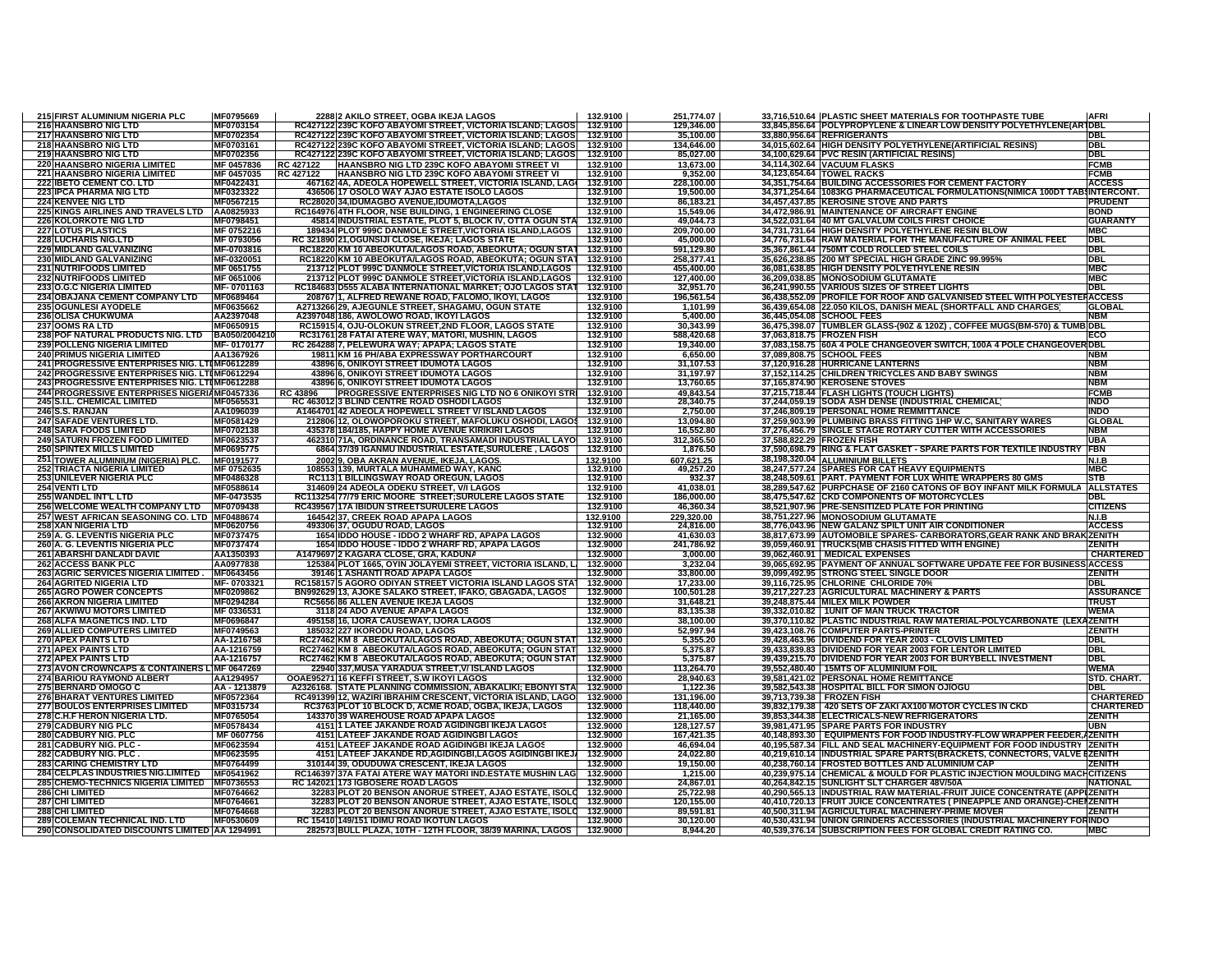| 291 CORMART (NIGERIA) LIMITED                                              | MF 0697097               | 34618 20, CHIEF BENSON ANORUE STREET APAKUN OSHODI LA                                                            | 132.9000             | 33,600.00                 |                       | 40,572,976.14   48TONS OF EDENOR ST1 MY (RAW MATERIAL FOR MANUCTUR WEMA                                                                                |                                |
|----------------------------------------------------------------------------|--------------------------|------------------------------------------------------------------------------------------------------------------|----------------------|---------------------------|-----------------------|--------------------------------------------------------------------------------------------------------------------------------------------------------|--------------------------------|
| 292 Cormart Nig Ltd                                                        | MF 0516963               | RC 34618 20, Chief Benson Anorue Street, Apakun, Oshodi, Lagos                                                   | 132.9000             | 69,549.97                 |                       | 40,642,526.11 P3-Lubodrive (Raw Materials For Manufacture)                                                                                             | Capital                        |
| <b>293 COSCHARIS TECHNOLOGY LTD.</b><br><b>294 COUSIN NIGERIA LIMITED</b>  | MF 0640494<br>MF 0727466 | RC 216991 27, OBAFEMI AWOLOWO WAY, IKEJA LAGOS                                                                   | 132.9000<br>132.9000 | 900.00<br>77,562.18       |                       | 40,643,426.11 COMPUTER ACCESSORIES<br>40,720,988.29 PIECES OF LOUDSPEAKERS                                                                             | <b>GUARDIAN</b><br>HABIB       |
| 295 CRITTALL HOPE NIG LTD                                                  | MF0179591                | RC 88329 34 DOCEMO STREET LAGOS<br>1626 330/332 AGEGE MOTOR RD CHALLENGE MUSHIN LAGOS                            | 132.9000             | 176,700.00                |                       | 40,897,688.29 60 TONS-F7D 10TONS-T6, 20TONS-FX6 10TONS-F4 MILD STEEL WINTERCONT.                                                                       |                                |
| 296 Crown Flour Mills                                                      | MF 0566736               | RC 8575 Tincan Island Port, Gate 2, Behind Berth No 1, Apapa, Lagos                                              | 132.9000             | 33,896.36                 |                       | 40,931,584.65 Stainless Stell Screw Conveyor & Spare Parts                                                                                             | Capital                        |
| <b>297 CROWNSTAR COMM. INVEST LTD</b>                                      | MF0696667                | 81823 13, EREKO STREET, IDUMOTA, LAGOS                                                                           | 132.9000             | 57,430.00                 |                       | 40,989,014.65 ELECTRONICS-RADIO CASSETTE RECORDERS                                                                                                     | <b>ZENITH</b>                  |
| <b>298 D&amp;S TRADING COMPANY LTD</b>                                     | MF0655625                | 21700 25 ASA AFARIOGUN ST STR, AJAO ESTATE APAKUN OSH                                                            | 132.9000             | 37,200.00                 |                       | 41,026,214.65 AKBAR PREMIUM QUALITY TEA BAGS                                                                                                           | <b>ZENITH</b>                  |
| <b>299 DANEL NIGERIA LIMITED</b>                                           | MF0422148                | RC276124 1, MORISSON CRESCENT, OFF OREGUN ROAD, OREGUN, 1 132.9000                                               |                      | 71,289.50                 |                       | 41,097,504.15 72100KG TAMCRYL 15, AND 53900KG TAMCRYL 60                                                                                               | <b>ASSURANCE</b>               |
| <b>300 DANELEC LIMITED</b>                                                 | MF0643533                | 211972 4, HINDERER ROAD G.R.A. APAPA, LAGOS.                                                                     | 132.9000             | 17,021.13                 |                       | 41,114,525.28 ELECTRIC TRANSFORMER                                                                                                                     | <b>ZENITH</b>                  |
| <b>301 DANELEC LIMITED</b>                                                 | MF0643592                | 211972 4, HINDERER ROAD G.R.A. APAPA, LAGOS                                                                      | 132.9000             | 21,406.74                 |                       | 41,135,932.02 ELECTRICAL MATERIALS-TRANSFORMER                                                                                                         | <b>ZENITH</b>                  |
| 302 DANTATA & SAWOE CONSTRUCTION (MF 0701003<br>303 DEBANACO DRUGS NIG LTD | MF0552881                | RC 18876 DANTATA COMPLEX; NNAMDI AZIKIWE WAY,GARKI ABUJI<br>174612 71, CAMEROUN ROAD ABA ABIA STATE              | 132.9000<br>132.9000 | 88,662.11<br>8,127.30     |                       | 41,224,594.13 IMPORTATION OF MACHINE SPARE PARTS, W/SHOP EQPMT,ET<br>41,232,721.43 RAW MATERIAL-ROLLS OF SCRAPS VINYL                                  | <b>CDBL</b><br><b>ZENITH</b>   |
| 304 DECAN CONCEPTS LTD                                                     | MF0681992                | 269439 27 OBUN EKO STR IDUMOTA LAGOS                                                                             | 132.9000             | 24.832.64                 |                       | 41,257,554.07   1080 CTNS OF DECAN RICHIE LIQUID GLUE                                                                                                  | <b>INTERCONT.</b>              |
| 305 DEE-LITE NIG. LTD                                                      | MF0601197                | 497994 93 ENUOWA ST 3RD FLOOR IDUMOTA LAGOS.                                                                     | 132.9000             | 45,470.00                 |                       | 41,303,024.07 KEROSINE STOVE                                                                                                                           | <b>ZENITH</b>                  |
| 306 DE-UNITED FOOD INDUSTRIES LIMITEIMF0615632                             |                          | RC 229723<br>DE-UNITED FOOD INDUSTRIES LIMITED 40, KINGSWAY RO                                                   | 132.9000             | 1,735.40                  |                       | 41,304,759.47 MIXER BLADE FUJI W800 (SPARE PARTS)                                                                                                      | <b>FCMB</b>                    |
| 307 DE-UNITED FOOD INDUSTRIES LIMITEI MF0615626                            |                          | RC 229723<br><b>DE-UNITED FOOD INDUSTRIES LIMITED 40, KINGSWAY RO</b>                                            | 132.9000             | 1,082.50                  |                       | 41,305,841.97 TRANSFORMER PR1380 400 AND ACCESSORIES (SPARE PART)                                                                                      | <b>FCMB</b>                    |
| 308 DE-UNITED FOOD INDUSTRIES LIMITEI MF0615627                            |                          | RC 229723<br>DE-UNITED FOOD INDUSTRIES LIMITED 40, KINGSWAY RO                                                   | 132.9000             | 2,228.70                  |                       | 41,308,070.67 INVERTED MITSUBISHI FR A450 15K (SPARE PART)                                                                                             | <b>FCMB</b>                    |
| 309 DE-UNITED FOOD INDUSTRIES LTD                                          | MF0615630                | 229723 KLM 4, OTA IDIROKO ROAD, SANGO OTTA , OTA OGUN ST                                                         | 132.9000             | 123,826.08                |                       | 41,431,896.75 SEASONING FOR SPECIALIZED AND FRANCHISED FOOD (INSTAGUARANTY                                                                             |                                |
| 310 DEVIKA NIGERIA LTD                                                     | MF0601809                | 114045 9, OJON STREET OFF AGORO ST. IDUMOTA LAGOS                                                                | 132.9000             | 10,181.50                 |                       | 41,442,078.25 WALL CLOCKS                                                                                                                              | <b>ZENITH</b>                  |
| 311 DIL/MALTEX NIGERIA PLC                                                 | MF0706349                | 24331 PLOT C 12/3 SAGAMU RD AGBARA IND EST OGUN                                                                  | 132.9000             | 4,137.29                  |                       | 41,446,215.54   MALT EXTRACT.ISOMERISED HOP EXTRACT                                                                                                    | <b>AFRI</b>                    |
| 312 DIRECT ON PC LIMITED                                                   | MF0637666                | 439178 PLOT B, BLOCK 1 ILUPEJU INDUSTRIAL ESTATE LAGOS                                                           | 132.9000             | 8,944.19                  |                       | 41,455,159.73 INDUSTRIAL EQUIPMENT-DIGITAL LINE SYSTEM CARRIER APPA ZENITH                                                                             | <b>ZENITH</b>                  |
| 313 DIRECT ON PC LIMITED<br>314 DONGFENG INVESTMENT NIGERIA LIMMF 0639445  | MF0637665                | 439178 PLOT B, BLOCK 1 ILUPEJU INDUSTRIAL ESTATE LAGOS<br>455767 PLOT 22 LATEEF JAKANDE AGIDINGBI IKEJA LAGOS    | 132.9000<br>132.9000 | 76,725.00<br>43,400.00    |                       | 41,531,884.73 30 SETS OF TRANSMISSION EQUIPMENTS<br>41,575,284.73 SEALING AND CUTTING MACHINE                                                          | <b>ZENITH</b>                  |
| 315 DR AVOVOME TIJANI AGIDIBO                                              | AA0569354                | A2596790 FED. COLLEGE OF EDU. CAMPUS, OSIELE ABEOKUTA, OG 132.9000                                               |                      | 7,005.23                  |                       | 41,582,289.96 PAYMENT OF SCHOOL FEES                                                                                                                   | <b>STB</b>                     |
| <b>316 DRUGFIELD PHARMACEUTICAL LTD</b>                                    | <b>MF0770717</b>         | 162264 48 AKEJU STREET, PALM GROVE, LAGOS                                                                        | 132.9000             | 23,500.00                 |                       | 41,605,789.96 AMPCILLIN TRIHYDRATE COMPACTED BP, CLOXACILIN SODIUM GUARANTY                                                                            |                                |
| <b>317 DUNLOP NIGERIA PLC</b>                                              | MF 0563507               | 2736 OBA AKRAN AVENUE, IKEJA                                                                                     | 132.9000             | 150.00                    |                       | 41,605,939.96 MOULDED TYRE TAKEAWAY CONVEYOR SYSTEM (COMPLETE) FBNMB                                                                                   |                                |
| <b>318 DUNLOP NIGERIA PLC</b>                                              | MF 0563516               | 2736 OBA AKRAN AVENUE, IKEJA                                                                                     | 132,9000             | 345.073.26                |                       | 41,951,013.22 63.5 BAG - O - MATIC ALL STEEL TRUCK TYRE MOULDING PRESIFBNMB                                                                            |                                |
| <b>319 EAS AIRLINES LIMITED</b>                                            | AA1325989                | 59507 29 ADENIYI JONES AVENUE IKEJA                                                                              | 132.9000             | 36,377.40                 |                       | 41,987,390.62 AIRCRAFT MAINTENANCE RESERVE                                                                                                             | <b>AFRI</b>                    |
| <b>320 EBIMATEXX INDUSTRIES LIMITED</b>                                    | MF0492763                | RC135230 21, ATU STREET, CALABAR, CROSSRIVER STATE                                                               | 132.9000             | 190.800.00                |                       | 42.178.190.62 FAIRLY USED MOTOR CYCLES                                                                                                                 | <b>ASSURANCE</b>               |
| <b>321 EKHA AGRO FARM LTD</b>                                              | MF0486988                | 86817 36 LADIPO KASUMU STR., IKEJA,LAGOS                                                                         | 132.9000             | 3,838.46                  |                       | 42,182,029.08 VITAMINS FOR MAKING POULTRY FEED                                                                                                         | <b>INTERCONT.</b>              |
| 322 EKHA AGRO FARMS LIMITED<br>323 ELECTRICITY METER CO. NIG. PLC          | MF0530852<br>MF 0608235  | 86817 36 LADIPO KASUMU STREET, OFF ALLEN AVENUE, IKEJA,<br>21118 Plot 30-32 Light Industrial Area, Chikaji-Zaria | 132.9000<br>132.9000 | 6,706,203.00<br>12,594.60 |                       | 48,888,232.08 42 DE GLUCOSE SYRUP PLANT FOR THE PROCESSING OF<br>48,900,826.68 Shortfall of DAS 91/2004 to cover the FOB cost of 20,000 sets of paAIMB | <b>BOI</b>                     |
| <b>324 EMMYSON NIGERIA LTD</b>                                             | MF0688238                | 40767 200 AWOLOWO ROAD, IKOYI LAGOS                                                                              | 132.9000             | 106,000.00                |                       | 49,006,826.68 PIGMENTS & PREPARATIONS H.S CODE3204.1700                                                                                                | <b>GUARANTY</b>                |
| <b>325 EMMYSON NIGERIA LTD</b>                                             | MF0690931                | 40767 200 AWOLOWO ROAD, IKOYI LAGOS                                                                              | 132.9000             | 74,360.00                 |                       | 49,081,186.68 MIXTURES OF ODIFEROUS SUBSTANCES H.S CODE 3302.9000                                                                                      | <b>GUARANTY</b>                |
| 326 EMMYSON NIGERIA LTD                                                    | MF0690945                | 40767 200 AWOLOWO ROAD, IKOYI LAGOS                                                                              | 132.9000             | 21,200.00                 |                       | 49,102,386.68 TEXANOL H.S CODE 2915.6000                                                                                                               | <b>GUARANTY</b>                |
| <b>327 EMMYSON NIGERIA LTD</b>                                             | MF0786442                | 40767 200 AWOLOWO ROAD, IKOYI LAGOS                                                                              | 132.9000             | 34,830.00                 |                       | 49,137,216.68 OMYACOAT 850 OG H.S CODE 3824.90                                                                                                         | GUARANTY                       |
| 328 ESSAY HOLDINGS LTD                                                     | MF 0673514               | RC 90574   ADEBOLA HOUSE 40 OPEBI ROAD IKEJA LAGOS                                                               | 132.9000             | 32,123.00                 |                       | 49,169,339.68 RAW MATERIALS - UNEXPOSED PHOTOGRAPHIC PAPERS                                                                                            | <b>MAGNUM</b>                  |
| 329 EUROBRIDGE INDUSTRIES LTD                                              | MF 0507197               | 263442 7, ODUDUWA STREET, G.R.A.IKEJA,LAGOS.                                                                     | 132.9000             | 39,140.00                 |                       | 49,208,479.68 RAW MATERIAL-ODORIFEROUS MIXTURES                                                                                                        | <b>ZENITH</b>                  |
| 330 EXXON RESOURCE LTD.                                                    | MF0597685                | 382215 4 CROWTHER CRESCENT APAPA LAGOS                                                                           | 132.9000             | 15,946.00                 |                       | 49,224,425.68 CHARCOAL IRON, POLE HEAD LINE FITTING STAY ROD, EARTH (ZENITH                                                                            |                                |
| 331 F. A. E. LTD<br>332 FBN (MERCHANT BANKERS) LIMITED   AA 1421247        | MF0944201                | 81104 2, ADU STREET BEHIND COUNTY HOSPITAL, OGBA, LAGO<br>58203 9/11 MACARTHY STREET, ONIKAN, LAGOS              | 132.9000<br>132.9000 | 57,062.00<br>6,030.01     |                       | 49,281,487.68 UPM NATURA PLAIN BROWN PAPER<br>49,287,517.69 SERVICE CHARGE FOR REUTERS INSTALLATION FOR PERIOD 0 FBNMB                                 | <b>ZENITH</b>                  |
| 333 FBN (MERCHANT BANKERS) LIMITED AA 1421255                              |                          | 58203 9/11 MACARTHY STREET, ONIKAN, LAGOS                                                                        | 132.9000             | 323.38                    |                       | 49,287,841.07 PAYMENT FOR SWIFTNET FIN SERVICES FOR SEPTEMBER & OCFBNMB                                                                                |                                |
| 334 FILADE CALEB OLADIPUPC                                                 | AA 0849841               | A1095961 BLOCK E, PLOT 10, STATE HOSPITAL ROAD, RING ROAD,                                                       | 132,9000             | 10.871.00                 |                       | 49,298,712.07 SCHOOL FEES                                                                                                                              | <b>FBNMB</b>                   |
| 335 FINANCIAL STRATEGISTS LTD                                              | AA1413871                | A0507407 3 HILTON DRIVE, IKEJA, LAGOS                                                                            | 132.9000             | 2.500.00                  | 49,301,212.07 BTA     |                                                                                                                                                        | <b>CHARTERED</b>               |
| 336 FIRST ALUMINIUM NIGERIA PLC                                            | MF0687030                | RC2288 2 AKILO STREET, OGBA IKEJA, LAGOS                                                                         | 132.9000             | 136,105.00                |                       | 49,437,317.07 INDUSTRIAL EQUIPMENT FOR ROLLING MILL OPERATION                                                                                          | ECO                            |
| <b>337 FISHWAY LIMITED</b>                                                 | MF 0662066               | 349788 116 CAMEROUN ROAD, ABA, ABIA STATE                                                                        | 132.9000             | 315,000.00                |                       | 49,752,317.07 3500 BAGS OF ASSORTED DRIED FISH HEADS, FISH CUTS & BOI FBNMB                                                                            |                                |
| 338 FITSCO NIGERIA LIMITED                                                 | MF 0551244               | 43359 1ST FLR ANCE BUILD JERICHO IBADAN                                                                          | 132.9000             | 31,000.00                 |                       | 49,783,317.07   10,000LTRS OF CYPERFITS 10EC (CYPERMETHRIN) AGRICULTU WEMA                                                                             |                                |
| 339 FLOUR MILLS OF NIG. PLC                                                | MF 0641692               | 2343 2 OLD DOCK ROAD APAPA LAGOS                                                                                 |                      |                           |                       |                                                                                                                                                        |                                |
| 340 FLOUR MILLS OF NIG. PLC                                                |                          |                                                                                                                  | 132.9000             | 130,210.00                |                       | 49,913,527.07 INDUSTRIAL SPARES-FLOUR MILLS SPARES                                                                                                     | <b>ZENITH</b>                  |
|                                                                            | MF 0488820               | 2343 2 OLD DOCK ROAD APAPA LAGOS                                                                                 | 132.9000             | 2,848,500.00              |                       | 52,762,027.07   15,000 M/TONS OF US NO 2 SOFT RED WINTER WHEAT IN BULK                                                                                 | <b>ZENITH</b>                  |
|                                                                            | MF0488940                | <u> 2343 2, OLD DOCK ROAD, APAPA - LAGOS</u>                                                                     | 132.9000             | 39,616.00                 |                       | 52,801,643.07 IMPORTATION OF INDUSTRIAL COATINGS                                                                                                       | N.I.B                          |
| 341 FLOUR MILLS OF NIGERIA PLC.<br>342 FRAJEND INVESTMENTS (NIG) LTD       | MF 0635496               | RC 308194 56A KANO STREET, EBUTE METTA, LAGOS                                                                    | 132.9000             | 360,321.00                |                       | 53,161,964.07 NEW MOTORCYCLE PARTS                                                                                                                     | <b>MAGNUM</b>                  |
| 343 G. MOER & SONS LIMITED,                                                | MF0598274                | 166397 47, IGA-IDUGARAN STREET LAGOS ISLAND LAGOS                                                                | 132.9000<br>132.9000 | 43,763.64                 |                       | 53,205,727.71 STABILIZER & FAN                                                                                                                         | <b>ZENITH</b><br><b>ZENITH</b> |
| 344 G. MOER & SONS LIMITED,<br><b>345 GASLINK NIGERIA LIMITED</b>          | MF0749142<br>AA 0724195  | 166397 47, IGA-IDUGARAN STREET LAGOS ISLAND LAGOS<br>121908 8TH FLOOR, STALLION HOUSE, 2 AJOSE ADEOGUN STREE     | 132.9000             | 81,485.76<br>43,512.00    |                       | 53,287,213.47 INDOOR TELEVISION ANTENNA<br>53,330,725.47 GREATER LAGOS GAS DISTRIBUTION PROJECT - RETENTION PAFBNMB                                    |                                |
| <b>346 GASLINK NIGERIA LIMITED</b>                                         | AA 0724194               | 121908 8TH FLOOR, STALLION HOUSE, 2 AJOSE ADEOGUN STREE                                                          | 132,9000             | 2,175.60                  |                       | 53,332,901.07 WITHOLDING TAX -GREATER LAGOS GAS DISTRIBUTION PROJEFBNMB                                                                                |                                |
| 347 GEEPEE INDUSTRIES LIMITED.                                             | MF 0697343               | 38910 35/37 GBOLADE ADEBANJO STREET, ILUPEJU, LAGOS                                                              | 132.9000             | 32,920.00                 |                       | 53,365,821.07 VARIOUS STABILIZERS                                                                                                                      | <b>WEMA</b>                    |
| 348 GEEPEE INDUSTRIES LIMITED.                                             | MF 0698935               | 38910 35/37 GBOLADE ADEBANJO STREET, ILUPEJU, LAGOS                                                              | 132.9000             | 33,950.00                 |                       | 53,399,771.07   3UNITS OF ELECTRONIC AUTOMATIC VOLTAGE REGULATOR                                                                                       | <b>WEMA</b>                    |
| <b>349 GENEITH GLOBAL LIMITED</b>                                          | MF0577255                | RC372901 65, OLD OJO ROAD KUJE AMUWO, MAZA MAZA, LAGOS S'                                                        | 132.9000             | 83,110.00                 |                       | 53,482,881.07 DEXIN CAPSULES, TETRAMYCINS (PHARMACEUTICAL DRUGS)                                                                                       | <b>DBL</b>                     |
| 350 GEZHIL LIMITED                                                         | AA 1422330               | RC 105008 33 ADEMOLA STREET SOUTH WEST IKOYI                                                                     | 132.9000             | 32,400.00                 |                       | 53,515,281.07 PAYMENT ON SOFTWARE MAINTENANCE AND CONSULTING FEI PACIFIC                                                                               |                                |
| 351 GIUMEX (WA) LIMITED                                                    | MF0798482                | RC111105 12 ANAMBRA STREET, FEGGE ONITSHA                                                                        | 132.9000             | 27,687.80                 |                       | 53,542,968.87 ENGINEER LEVEL AIR INFLATOR W/GUAGE & HAND TOOLS                                                                                         | ECO                            |
| 352 GLOBE SPINNING MILLS (NIG) PLC                                         | MF0462414                | 64352 29C, KOFO ABAYOMI, STREET, V/ISL                                                                           | 132.9000             | 7,745.10                  |                       | 53,550,713.97 IMPORTATION OF BENIN RAW COTTON LINT (INDUSTRIAL RAW (STD. CHART.                                                                        |                                |
| <b>353 GM NIGERIA LIMITED</b>                                              | MF0622788                | 153503 17 CREEK ROAD APAPA LAGOS                                                                                 | 132.9000             | 189,832.63                |                       | 53,740,546.60 12 UNITS OF ISUZU CHASIS WITH CAB TRUCK                                                                                                  | <b>ZENITH</b>                  |
| 354 GOLDEN TRIUMPH NIG. LTD<br>355 GONGONI COMPANY LIMITED                 | MF0555927<br>MF 0268729  | 488934 47/57 MARTINS STREET 10TH FLOOR GREAT NIG. HOUSE<br>39785 89A PHASE 111 SHARADA IND ESTATE                | 132.9000<br>132.9000 | 85,360.00<br>315,080.00   | 53,825,906.60 CANDLES | 54,140,986.60 PHOSTOXIN (AGRICULTURAL INSECTICIDE)                                                                                                     | <b>ZENITH</b><br><b>FBN</b>    |
| <b>356 GREY DE KOUROUN</b>                                                 | MF0655580                | 152493 22 HAPPY HOME AVE. KIRIKIRI, APAPA, LAGOS                                                                 | 132.9000             | 19,549.00                 |                       | 54,160,535.60 RAW MATERIALS FOR COSMETICS - COLLODION                                                                                                  | <b>ZENITH</b>                  |
| <b>357 GUINNESS NIGERIA PLC</b>                                            | MF0689380                | GUINNESS NIGERIA PLC 24 OBA AKRAN AVENUE IKEJA,<br><b>RC 771</b>                                                 | 132.9000             | 67.799.07                 |                       | 54,228,334.67 APPROMIMATELY 13500KG YEAST NUTRIENTS (RAW MATERIAL FCMB                                                                                 |                                |
| 358 HOCHIEZ PHRAMACEUTICAL NIG. LTD MF 0594274                             |                          | RC 108551 66, PALM AVENUE, MUSHIN LAGOS                                                                          | 132.9000             | 20,000.00                 |                       | 54,248,334.67 PHARMACEUTICALS - CHLORACETIN EYE DROP                                                                                                   | GUARDIAN                       |
| 359 HON JUSTICE O HUNPONU-WUSU                                             | AA1088671                | A0527896 58 BOURDILION RD IKOYI LAGOS                                                                            | 132.9000             | 4,127.49                  |                       | 54,252,462.16 SCHOOL FEES                                                                                                                              | <b>INTERCONT.</b>              |
| 360 HONEYWELL FLOUR MILLS LTD                                              | MF0578786                | 55495 2ND GATE, TINCAN ISLAND PORT, APAPA, LAGOS                                                                 | 132.9000             | 199,082.63                |                       | 54,451,544.79 IMPORTATION OF PARTS FOR MECHANICAL AND ELECTRICAL I(STD. CHART.                                                                         |                                |
| 361 HUA HUA INTERNATIONAL LTD                                              | MF0598102                | 500679 15TH FLOOR , GREAT NIG. HOUSE LAGOS ISLAND LAGOS 132.9000                                                 |                      | 51,307.20                 |                       | 54,502,851.99 FEMALE SLIPPERS                                                                                                                          | <b>ZENITH</b><br>DBL           |
| <b>362 IKE FELIX AGODI CHUKS</b>                                           | AA1214067                | A2218482 19, BISIOLU STREET, OFF CELE B/STOP, AGODO EGBE; LA 132.9000                                            |                      | 4,075.00                  |                       | 54,506,926.99 TUITION FEES DEPOSIT FOR IKE                                                                                                             | <b>NAMBL</b>                   |
| 363 Industrial Bags Nigeria Ltd<br>364 INNOTEX INT'L CO LTD                | MF0655241<br>MF0418052   | RC68582 20, North Avenue, Apapa, Lagos<br>RC 162962 A4 JUNCTION ROAD , KADUNA ; KADUNA STATE                     | 132.9000<br>132.9000 | 298,350.00<br>19,389.60   |                       | 54,805,276.99 Yuplene Polypropylene Homopolymer Inj. Grade H390F<br>54,824,666.59 MOWER WITH CUTTING DEVICE                                            | <b>DBL</b>                     |
| 365 INTER - SWASTIK NIG. LTD<br><b>366 INTERCONTINENTAL BANK PLC</b>       | MF 0695270<br>AA1046953  | 375429 3RD FLOOR 39/41, DOCEMO ST IDUMOTA LAGOS<br>125352 999C DANMOLE STR VICTORIA ISLAND LAGOS                 | 132.9000<br>132.9000 | 17,766.78<br>111.66       |                       | 54,842,433.37 AGRICULTURAL MACHINERY - GRINDIND MILL WITH PRIME MOVIZENITH<br>54,842,545.03 PAYMENT FOR MEDICAL INSURANCE PREMIUM                      | <b>INTERCONT.</b>              |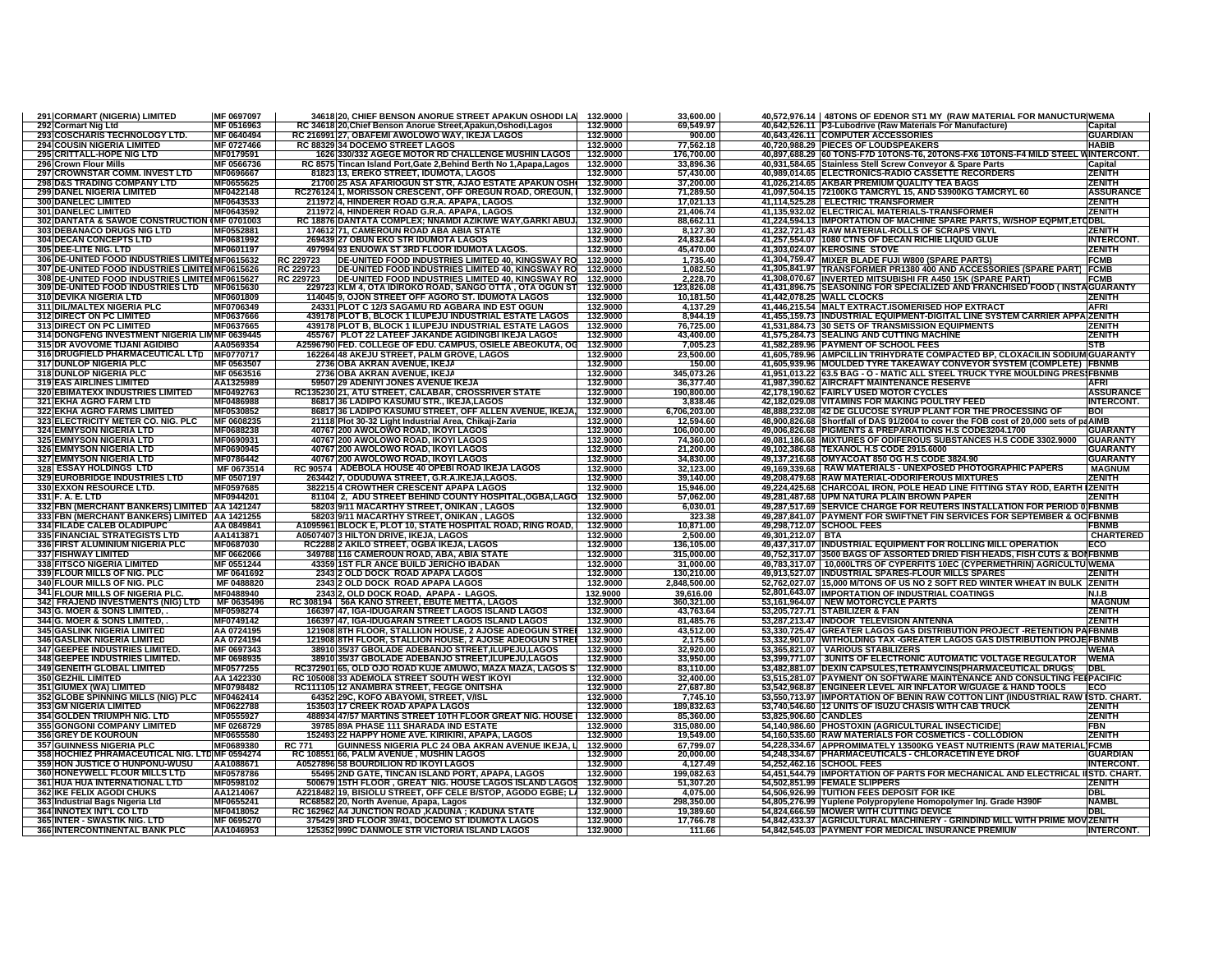| 367 INTERIOR WOODWORK LTD                                                          | MF0102663               | RC356949 7 LADI KWALI WAY ZONE 4 WUSE ABUJA NIGERIA                                                                      | 132.9000             | 13,884.00                |                           | 54,856,429.03 MELAMINE FACED CHIPBOARD                                                                                                                | <b>LIBERTY</b>               |
|------------------------------------------------------------------------------------|-------------------------|--------------------------------------------------------------------------------------------------------------------------|----------------------|--------------------------|---------------------------|-------------------------------------------------------------------------------------------------------------------------------------------------------|------------------------------|
| 368 INTERNATIONAL BREWERIES AND                                                    | MF 0673661              | RC 24211 HOUSE PC 14 AHMED ONIBUDO STREET VI LAGOS                                                                       | 132.9000             | 2,145,000.00             |                           | 57,001,429.03 BOTTLING LINE/BREWERY EQUIPMENT                                                                                                         | <b>MAGNUM</b>                |
| <b>369 INTER-SWASTIK NIG. LTD</b>                                                  | MF0695264               | 375429 39/41 DOCEMO STREET, IDUMOTA, LAGOS.                                                                              | 132.9000             | 44.23                    |                           | 57,001,473.26 PRIME MOVER-AGRICULTURAL MACHINERY (SHORTFALL                                                                                           | ZENITH                       |
| <b>370 INTER-SWASTIK NIG. LTD</b>                                                  | MF 0637133              | 375429 39/41 DOCEMO STREET, IDUMOTA, LAGOS                                                                               | 132.9000             | 9,100.00                 |                           | 57,010,573.26 QUARTZ CLOCK                                                                                                                            | ZENITH                       |
| 371 INTERWORLD PRODUCTS NIG. LTD., . MF 0552036                                    |                         | 268357 66 AKANRO STREET, ILASAMAJA, OFF OSHODI APAPA EXP                                                                 | 132.9000             | 50.842.89                |                           | 57,061,416.15 ELECTRONIC-2,220 PCS BINATONE SINGLE ELECTRIC COOKING ZENITH                                                                            |                              |
| <b>372JJ OF NIG LTD</b>                                                            | MF0732865               | 217096 16/18 OYEFESO STREET OBANIKORO SHOMOLU LAGOS                                                                      | 132.9000             | 38.824.50                |                           | 57,100,240.65 2750MT OF SALT                                                                                                                          | UBN                          |
| <b>373 JAMATAL INDUSTRIES NIG LTD</b><br><b>374 JERUTI INDUSTRIAL SERVICES LTD</b> | MF0158685<br>MF 0639655 | 18528 45, OGUNLANA DRIVE, SURULERE. LAGOS.<br>386321 109, OYADIRAN ESTATE SABO YABA LAGOS                                | 132.9000<br>132.9000 | 24,670.00<br>5.500.00    |                           | 57,124,910.65 VARIOUS NEW FIRE FIGHTING EQUIPMENT-2 WAY BREECHING IIZENITH<br>57,130,410.65 STD DUTY ELECTRONIC PUMP DISPSENSER( MIDCO MODEL MEZENITH |                              |
| 375 JMS NIG LTD                                                                    | MF 0428640              | RC 367615 239 KOFO ABAYOMI STREET, VICTORIA ISLAND, LAGOS                                                                | 132.9000             | 30,429.00                |                           | 57,160,839.65 FISH MEAL PACKED IN BAGS                                                                                                                | <b>GATEWAY</b>               |
| 376 JONCOD NIG. LTD                                                                | MF0764060               | 51000 22, OJUELEGBA ROAD SURULERE, LAGOS                                                                                 | 132.9000             | 83,568.00                |                           | 57,244,407.65 AGRICULTURAL MACHINERY - PRIME MOVER FOR GRINDING MILZENITH                                                                             |                              |
| <b>377 JUBAILI AGROTEC LTD</b>                                                     | MF 0047923              | RC 437452 KM 10, GUNDUWAWA DISTRICT, HADEJIA ROAD, KANC                                                                  | 132.9000             | 94,150.00                |                           | 57,338,557.65 IMPORTATION OF AGRICULTURAL CHEMICALS                                                                                                   | FSB                          |
| 378 JUHEL NIG. LTD.                                                                | MF0601501               | <b>104648 1A CROWTHER CRESCENT APAPA LAGOS</b>                                                                           | 132.9000             | 11,400.00                |                           | 57,349,957.65 CAP MOULD - PHARMACEUTICAL MACHINERY                                                                                                    | <b>ZENITH</b>                |
| 379 Jupiter Concerns Limited                                                       | MF0622662               | RC372837 Apapa-Oshodi Expressway, Beside Honda Place, Ijesha-Ted                                                         | 132.9000             | 74,825.00                | 57,424,782.65 Frozen Fish |                                                                                                                                                       | <b>NAMBL</b>                 |
| 380 KAVITA IMPEX LTD                                                               | MF0731451               | RC469107 42 ADELABU STREET, SURULERE, LAGOS                                                                              | 132.9000             | 142,441.62               |                           | 57,567,224.27 EMBROIDERY MACHINE                                                                                                                      | <b>CHARTERED</b>             |
| 381 KGM INDUSTRIES NIGERIA LTD                                                     | MF 0637165              | 118795 CHESEBROUGH WAY, BLOCK A, PLOT 6 ISOLO. SCHEME                                                                    | 132.9000             | 55,307.87                |                           | 57,622,532.14 PLASTIC RAW MATERIAL- PP INJECTION                                                                                                      | ZENITH                       |
| 382 KGM INDUSTRIES NIGERIA LTD.                                                    | MF 0637168              | 118795 CHESEBROUGH WAY, BLOCK A, PLOT 6 ISOLO. SCHEME   132.9000                                                         |                      | 125,944.26               |                           | 57,748,476.40 INDUSTRIAL MACHINERIES MOULDS & SPARE PARTS FOR PLA ZENITH                                                                              |                              |
| 383 KINGSMAT AGRO ALLIED CO. LTD                                                   | MF0797744               | RC 136005 30B BABS ANIMASHUAN ROAD, SURULERE LAGOS STATE 132.9000                                                        |                      | 55,904.00                |                           | 57,804,380.40 BOTTLE FILLER & CAPPER/ACCESSORIES; DOMINION DATE COIDBL                                                                                |                              |
| 384 KNEIPE NIG. LTD                                                                | MF0764946               | 36887 12, AERODROME ROAD APAPA LAGOS                                                                                     | 132.9000             | 115,000.00               |                           | 57,919,380.40 ALUMINIUM LAMINATED FOIL                                                                                                                | <b>ZENITH</b>                |
| 385 KNEIPE NIG. LTD                                                                | MF0764950               | 36887 12, AERODROME ROAD APAPA LAGOS                                                                                     | 132,9000             | 584,142.20               |                           | 58,503,522.60 DANO POWDERED MILK                                                                                                                      | <b>ZENITH</b>                |
| 386 KRISHAN NIG. LTD                                                               | MF 0642359              | 468413 2, TOWRY STREET, OFF CATHOLIC MISSION STREET LAG( 132.9000                                                        |                      | 19,000.00                |                           | 58,522,522.60 AGRICULTURAL MACHINERY- PRIME MOVERS                                                                                                    | <b>ZENITH</b>                |
| 387 LASISI TIJANI OYE                                                              | AA1051516               | A2082941 35, PORT HARCOURT DRIVE , OSE, WARRI                                                                            | 132.9000             | 13,500.00                |                           | 58,536,022.60 SCHOOL FEES - BRONTE COLLEGE OF CANADA - LASISI ZAINAEFBN                                                                               |                              |
| 388 LAVIGAR PROCESSING & PACKAGING MF0622699                                       |                         | VINOD ABICHANDANI, P.K. RAO 75, OREGUN ROAD, IKEJA 132.9000<br>RC462.041                                                 |                      | 200,000.00               |                           | 58,736,022.60 FOR THE PART IMPORTATION OF 1250MT OF FROZEN FISH HERIFCMB                                                                              | Capital                      |
| 389 Leventis Motors<br>390 LONGMAN NIGERIA PLC                                     | MF 0690999<br>MF0390785 | RC 1654 2/4 Iddo Road, Iddo House, Oyingbo, Lagos<br>2637 52, OBA AKRAN AVENUE, IKEJA LAGOS                              | 132.9000<br>132.9000 | 28,844.74<br>46.848.47   |                           | 58,764,867.34 Components Parts For Vehicles (Goods Are New)<br>58,811,715.81 EDUCATIONAL TEXT BOOK -NEW POCKET ENGLISH DICTIONAR FBN                  |                              |
| <b>391 LONGMAN NIGERIA PLC</b>                                                     | MF0270121               | 2637 52, OBA AKRAN AVENUE, IKEJA LAGOS                                                                                   | 132.9000             | 1,802.81                 |                           | 58,813,518.62 EDUCATIONAL TEXT BOOK -FREEMAN BIOLOGICAL SCIENCE, LIFBN                                                                                |                              |
| <b>392 LONGMAN NIGERIA PLC</b>                                                     | MF0270126               | 2637 52, OBA AKRAN AVENUE, IKEJA LAGOS                                                                                   | 132.9000             | 1,826.06                 |                           | 58,815,344.68 EDUCATIONAL TEXT BOOK -KEEGAN GLOBAL MARKETING , LO(FBN                                                                                 |                              |
| 393 MAHASHIV KRIPA LIMITED                                                         | MF0529915               | RC346519 MCLVER HOUSE 61 MARINA LAGOS                                                                                    | 132.9000             | 24,296.23                |                           | 58,839,640.91 STATIONERY: MATHSET, FOLDERS                                                                                                            | <b>ETB</b>                   |
| <b>394 MATEF LIMITED</b>                                                           | MF 0451615              | 8538 103 IBADAN STREET (EAST) EBUTE METTA LAGOS                                                                          | 132.9000             | 5,608.16                 |                           | 58,845,249.07 GRANITE POLISHED SLAB                                                                                                                   | <b>ZENITH</b>                |
| <b>395 MD GRANDS LTD</b>                                                           | MF0493551               | RC405141 2A, COLLIERY AVENUE, G.R.A, ENUGU                                                                               | 132.9000             | 28,200.68                |                           | 58,873,449.75 LC SHORTFALL                                                                                                                            | <b>ASSURANCE</b>             |
| 396 MERCURY MANAUFACTURING LIMITEIMF 0727468                                       |                         | RC 172184 PLT 2 SHD 1 ADEBOWALE COMP LATEEF JAKANDE                                                                      | 132.9000             | 44,418.16                |                           | 58,917,867.91 INJECTION MOULDING MACHINE                                                                                                              | HABIB                        |
| <b>397 METALUM LTD</b>                                                             | MF0620343               | 17800 BLOCK D, PLOT 5, WEMPCO ROAD, OGBA INDUSTRIAL LA                                                                   | 132.9000             | 25,090.03                |                           | 58,942,957.94 IMPORTATION OF PLASTIC HANDGLOVES, CLEANING PAPER, SIUBNMB                                                                              |                              |
| <b>398 MIDDLE PONIT NIG LTD</b>                                                    | MF0664915               | 86497 2A RAYMOND NJOKU STREET FALOMO IKOYI LAGOS                                                                         | 132.9000             | 272,111.47               |                           | 59,215,069.41 OIL ADDITIVE, POLYGUARD PRODUCTS                                                                                                        | UBN                          |
| 399 MIDWAY VENTURES LTD                                                            | MF 0707924              | 78434 21 OLOSA STREET, VICTORIA ISLAND LAGOS.                                                                            | 132.9000             | 39,331.70                |                           | 59,254,401.11 INDUSTRIAL RAW MATERIAL FOR PLASTIC INDUSTRY - HD FILM ZENITH                                                                           |                              |
| <b>400 MOPSON PHARMACEUTICAL LTD</b>                                               | MF 0797913              | RC315627 47, OSOLO WAY, AJAO ESTATE, ISOLO; LAGOS STATE                                                                  | 132.9000             | 95,000.00                |                           | 59,349,401.11 PHARMACEUTICAL RAW MATERIAL. VITAMIN C                                                                                                  | <b>DBL</b>                   |
| <b>401 MOSURO THE BOOKSELLERS LTD</b>                                              | MF0573896               | 200968 5, OLUWARE OBASA STREET, IBADAN.                                                                                  | 132.9000             | 56,000.00                |                           | 59,405,401.11 VARIOUS PRINTED EDUCATIONAL TEXTBOOKS                                                                                                   | <b>UBNMB</b>                 |
| 402 MRS.ADEBISI .O.SOLUADE                                                         | AA1094488               | AI447177 31 ADEMOLA STREET, S.W. IKOYI, LAGOS                                                                            | 132.9000             | 15,664.00                |                           | 59,421,065.11 SCHOOL FEES 2004/2005 & LIVING ALLOWANCE (MR.ADEWALE (FBN                                                                               |                              |
| 403 MTN NIG COMMUNICATIONS LIMITED MF0621330                                       |                         | 395010 CHURCHGATE TOWERS, 30, AFRIBANK STREET, VICTORI                                                                   | 132.9000<br>132,9000 | 748.000.00<br>169.681.00 |                           | 60,169,065.11 N750 RECHARGE VOUCHER                                                                                                                   | <b>ACCESS</b><br><b>JUBA</b> |
| 404 MTN NIGERIA COMMUNICATION LIMITEMF0736801                                      |                         | 395010 CHURCHGATE TOWERS 30, AFRIBANK STREET, VICTORIA                                                                   |                      |                          |                           | 60,338,746.11 SSU 2000 E-0019 SYBCHRONISATION SOURCE AND ANTENNA K                                                                                    |                              |
| <b>405 NADINA INDUSTRIES LIMITED</b><br><b>406 NAL BANK PLC</b>                    | MF0461082<br>AA 1053305 | RC185508 PLOT 4A BLK A PA OSHUNKEYE CRESCENT, GBADAD IND<br>RC 2392 NAL TOWERS, 20 MARINA, LAGOS                         | 132.9000<br>132.9000 | 231.600.00<br>1,509.42   |                           | 60,570,346.11 ABOUT 400 TONS OF WRITING PAPER IN SHEETS<br>60,571,855.53 PAYMENT OF ECONOMIST CONFERENCES COURSE FEE                                  | ECO<br><b>NAL</b>            |
| <b>407 NAMPAK NIG.PLC</b>                                                          | MF0672713               | 2,073 3-7, METAL BOX ROAD, OGBA INDUSTRIAL ESTATE                                                                        | 132.9000             | 45,251.02                |                           | 60,617,106.55  IMPORTATION OF TIN COATED STEEL SHEETS (INDUSTRIAL RA\STD. CHART.                                                                      |                              |
| <b>408 NAMPAK NIG.PLC</b>                                                          | MF0672729               | 2073 3-7, METAL BOX ROAD, OGBA IND ESTATE, IKEJA                                                                         | 132.9000             | 37,884.00                |                           | 60,654,990.55 IMPORTATION OF 502 DIA PEEL OFF MEMBRANE ENDS (MADE OSTD. CHART.                                                                        |                              |
| 409 NESS PLASPRUFE LTD.                                                            | MF0615422               | NESS PLASPRUFF LIMITED 90 OPEBI ROAD REAR WING H<br><b>RC 95866</b>                                                      | 132.9000             | 31.847.12                |                           | 60,686,837.67 460 ROLLS OF PARADIALS WATERPROOFING MATERIALS OF FFFCMB                                                                                |                              |
| 410 NIGERIA ENGINEERING WORKS LTD. MF0824901                                       |                         | 3841 49 TRANS AMADI INDUSTRIAL LAYOUT PORT HARCOURT                                                                      | 132.9000             | 12,853.89                |                           | 60,699,691.56 ELECTRIC FAN MOTOR ASSEMBLY "NEWCLIME" MARK, RUBBEIZENITH                                                                               |                              |
| 411 NIGERIAN GERMAN CHEMICALS PLC MF0654890                                        |                         | 3677 144 OBA AKRAN AVENUE IKEJA                                                                                          | 132.9000             | 87,771.14                |                           | 60,787,462.70 VARIOUS ALUFOIL FOR COLIPAN,DAGA ETC                                                                                                    | AFRI                         |
| <b>412 NIGERITE LIMITED/ GMT LIMITED</b>                                           | MF0711091               | 1894 41, OBA AKRAN AVENUE, IKEJA LAGOS                                                                                   | 132.9000             | 307,140.00               |                           | 61,094,602.70 PVA FIBRES FOR CEMENT APPLICATON                                                                                                        | <b>UBA</b>                   |
| <b>413 NOCLINK VENTURES LTD</b>                                                    | MF0623034               | RC288454 92 FREDMACWEN STREET, LAGOS ISLAND, LAGOS                                                                       | 132.9000             | 36,545.00                |                           | 61,131,147.70 SOYA BEAN MILK                                                                                                                          | <b>CHARTERED</b>             |
| <b>414 NOSAK AGENCIES LTD</b>                                                      | MF0686426               | 47998 116 OGUDU OJOTA ROAD, GRA OGUDU LAGOS                                                                              | 132.9000             | 260,000.00               |                           | 61,391,147.70 3,000MT OF BASE OIL                                                                                                                     | GUARANTY                     |
| <b>415 NUCLEUS VENTURES LTD</b>                                                    | MF0165580               | RC 129768 PLOT 1B BLK E FATAI ATERE WAY MATORI LAGOS                                                                     | 132.9000             | 203,322.00               |                           | 61,594,469.70 550MT UNCOATED WOODFREE PAPER IN SHEETS                                                                                                 | <b>NATIONAL</b>              |
| <b>416 NUCLEUS VENTURES LTD</b>                                                    | MF0562845               | RC 129768 PLOT 1B BLOCK E FATAI ATERE WAY MATORI LAGOS                                                                   | 132.9000             | 222.984.00               |                           | 61,817,453.70 500MT WHITE W/F OFFSET PAPER IN SHEETS                                                                                                  | <b>NATIONAL</b>              |
| <b>417 NUCLEUS VENTURES LTD</b>                                                    | MF0562843               | RC 129768 NUCLEUS HOUSE 1B BLOCK E FATAI ATERE WAY MATOR 132.9000                                                        |                      | 72,755.08                |                           | 61,890,208.78 PRINTING BOARD IN SHEETS                                                                                                                | <b>NATIONAL</b>              |
| 418 O.M. SIMONS NIG LTD                                                            | MF0595100<br>MF0792489  | 124825 9 ALHAJI TOKUNBO ALLI STREET IKEJA LAOS                                                                           | 132.9000             | 20,000.00<br>4.699.96    |                           | 61,910,208.78 MYCOTOXIN BINDER(MYCOFIX SELECT)-CHEMICAL RAW MATE                                                                                      | <b>RZENITH</b>               |
| 419 OANDO PLC<br>420 OK SWEET,                                                     | MF0790508               | 6474 STALLION HOUSE, 10TH FLOOR, 2 AJOSE ADEOGUN STRE 132.9000<br>216477 7A ILASAMAJA SCHEME ITIRE JUNCTION, ISOLO LAGOS | 132.9000             | 48,422.00                |                           | 61,914,908.74 IMPORTATION OF 7,500 METRIC TONS OF JET A1<br>61,963,330.74 40,320KGS GUM BASE CASTILLA                                                 | STD. CHART.<br><b>ZENITH</b> |
| <b>421 OLADOTUN ONAYEMI</b>                                                        | AA 1076825              | A 2555748 85. MARINE ROAD, APAPA, LAGOS                                                                                  | 132.9000             | 2.000.00                 |                           | 61,965,330.74 PERSONAL TRAVEL ALLOWANCE                                                                                                               | <b>FSB</b>                   |
| 422 OLATUNBOSUN KUNMI IDOWU A                                                      | AA1317574               | A0742591 63/71 BROAD STREET LAGOS                                                                                        | 132.9000             | 1,284.71                 |                           | 61,966,615.45 PERM. RESIDENCE PROCESSING FEE                                                                                                          | <b>AFRI</b>                  |
| <b>423 OMNIK LIMITED</b>                                                           | MF0530230               | RC209397 586 IKORUDO ROAD KOSOFE KETU LAGOS                                                                              | 132.9000             | 110,687.50               |                           | 62,077,302.95 RAW MATERIALS-FILM GRADE LLDPE                                                                                                          | <b>ETB</b>                   |
| <b>424 OWOSENI FOLUKE ENIOLA</b>                                                   | AA1387795               | A1807868 15, HOSPITAL ROAD, AKURE, ONDO                                                                                  | 132.9000             | 2,000.00                 | 62,079,302.95 PTA         |                                                                                                                                                       | <b>PRUDENT</b>               |
| 425 PAL PHARMACEUTICAL IN LTD                                                      | MF0734704               | 210546 PLOT 101 MAGANDA RD, BOMPAI KANO STATE                                                                            | 132.9000             | 35,475.00                |                           | 62,114,777.95 PIFER PROOF CAPS-PHARMACEUTICAL RAW MATERIALS                                                                                           | <b>INTERCONT.</b>            |
| 426 Paramount Spinners                                                             | MF 0362805              | RC 132388 20, Chief Benson Anorue Street, Apakun, Oshodi, Lagos                                                          | 132.9000             | 482,021.45               |                           | 62,596,799.40 Benin Cotton Zana                                                                                                                       | Capital                      |
| <b>427 PEEGEE NIG. LIMITED</b>                                                     | MF0639113               | 366124 23, ASSOCIATION AVENUE, ILUPEJU, LAGOS                                                                            | 132.9000             | 47,906.71                |                           | 62,644,706.11 2 FCL=27.36M/TONS HTH-CALCIUM HYPOCHLORITE,MIN.65%(ES\ZENITH                                                                            |                              |
| <b>428 PENTAC INT'L LIMITED</b>                                                    | MF0582381               | RC449416 16, OLABISI STREET, ILUPEJU - LAGOS                                                                             | 132.9000             | 461,250.00               |                           | 63,105,956.11 PARBOILED RICE                                                                                                                          | <b>OCEANIC</b>               |
| <b>429 PEUGEOT AUTO NIG LTD</b>                                                    | MF0335489               | 10961 PLOT 1144 MALLAM KULBI RD, KAKURI IND.EST. KADUNA                                                                  | 132.9000             | 1,300,151.95             |                           | 64,406,108.06 BUILT UP PEUGEOUT VEHINCLE                                                                                                              | UBN                          |
| <b>430 PHARCHEM INDUSTRIES LIMITED</b>                                             | MF0764936               | 5612 PLOT J INDUSTRIAL STREET ILUPEJU. LAGOS.                                                                            | 132.9000             | 39,780.00                |                           | 64,445,888.06 97.5 MTS OF CORN STARCH                                                                                                                 | <b>ZENITH</b>                |
| 431 PLANTGERIA COMPANY LIMITED                                                     | MF0524438               | 44076 4 HINDERER ROAD, APAPA GRA, APAPA, LAGOS                                                                           | 132.9000             | 10,127.92                |                           | 64,456,015.98 ELECTRIC TRANSFORMER                                                                                                                    | ZENITH                       |
| 432 PLANTGERIA COMPANY LIMITED                                                     | MF0637312               | 44076 4 HINDERER ROAD, APAPA GRA, APAPA, LAGOS                                                                           | 132.9000             | 15,841.80                |                           | 64,471,857.78 ELECTRIC DRYER                                                                                                                          | <b>ZENITH</b>                |
| 433 Plastifarm Limited                                                             | MF 0464476              | RC 240057 23/25, Bombay Crescent, Apapa, Lagos                                                                           | 132.9000             | 30,100.00                |                           | 64,501,957.78 Raw Materials For The Pharmaceutical Industry (Goods Are New)                                                                           | Capital                      |
| <b>434 PURECHEM INDUSTRIES LIMITED</b><br><b>435 PURECHEM INDUSTRIES LIMITED</b>   | MF0603415<br>MF0624756  | 115657 19, TOWN PLANNING WAY, 2ND FLOOR, ILUPEJU LAGOS<br>115657 19, TOWN PLANNING WAY, ILUPEJU.LAGOS                    | 132.9000<br>132.9000 | 39,194.34<br>9.398.33    |                           | 64,541,152.12 INDUSTRIAL RAW MATERIALS: BAYPRENE<br>64,550,550.45 VINYL ACETATE MOMOMER (VAM)                                                         | N.I.B<br>UBA                 |
| <b>436 PURECHEM INDUSTRIES LIMITED</b>                                             | MF0602787               | 115657 19, TOWN PLANNING WAY, ILUPEJU.LAGOS                                                                              | 132.9000             | 7,652.47                 |                           | 64,558,202.92 PELTEX - 30 AND ETHYL ACETATE                                                                                                           | UBA                          |
| <b>437 RANONA LIMITED</b>                                                          | MF0742912               | 256515 7A, CREEK ROAD, APAPA LAGOS                                                                                       | 132.9000             | 48,500.00                |                           | 64,606,702.92 INSTANT FULL CREAM MILK POWDER                                                                                                          | N.I.B                        |
| 438 RAYBROS ENT. NIG. LTD                                                          | MF0680977               | 93409 363/366 ALABA INTERNATIONAL MARKET OJO ALABA LA(                                                                   | 132.9000             | 28,050.00                |                           | 64,634,752.92 330 UNITS OF NEW RECO YAMAHA WATER PUMP                                                                                                 | UTB                          |
| <b>439 REDSTAR EXPRESS</b>                                                         | AA01365216              | 200303 70 INT'L AIRPORT ROAD, MAFOLUKU, IKEJA LAGOS                                                                      | 132.9000             | 121,539.16               |                           | 64,756,292.08 DELIVERY SERVICE CHARGE                                                                                                                 | <b>GUARANTY</b>              |
| 440 REGATTA IND. LTD.                                                              | MF0584464               | 290623 44, DOCEMO STREET, LAGOS                                                                                          | 132.9000             | 74,200.00                |                           | 64,830,492.08 INDUSTRIAL RAW MATERIALS - BAYPRENE CHEMICAL                                                                                            | <b>GLOBAL</b>                |
| 441 REGATTA IND. LTD.                                                              | MF0753062               | 290623 44, DOCEMO STREET, LAGOS                                                                                          | 132.9000             | 16,000.00                |                           | 64,846,492.08 GLYCERINE KPG OIL 25000 KILOS                                                                                                           | <b>GLOBAL</b>                |
| 442 REGATTA IND. LTD.                                                              | MF0584465               | 290623 44, DOCEMO STREET, LAGOS                                                                                          | 132.9000             | 29,952.00                |                           | 64,876,444.08 I.P.A. INDUSTRIAL RAW MATERIAL                                                                                                          | <b>GLOBAL</b>                |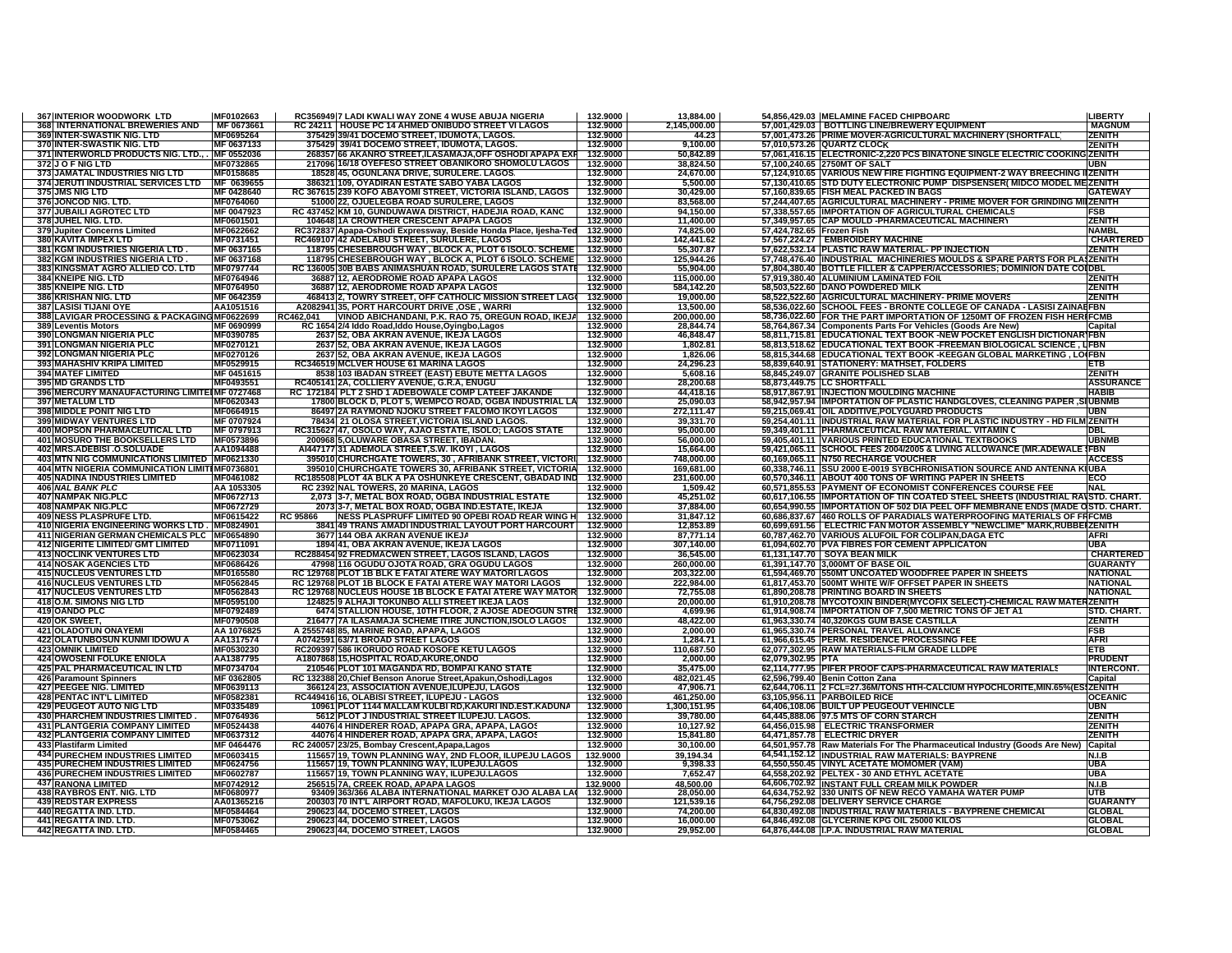| 443 RELIANCE TEXTILE INDUSTRIES LIMIT MF0730523                            |                           | 164500 PLOT 6, BLOCK A OGBA INDUSTRIAL ESTATE LAGOS                                                                                   | 132.9000             | 16,008.30               |                        | 64,892,452.38 IMPORTATION OF SIEGLING TRANSILION PRINTING BLANKETS STD. CHART.                                                                      |                                |
|----------------------------------------------------------------------------|---------------------------|---------------------------------------------------------------------------------------------------------------------------------------|----------------------|-------------------------|------------------------|-----------------------------------------------------------------------------------------------------------------------------------------------------|--------------------------------|
| <b>444 ROBINSON VENTURES</b>                                               | MF0734927                 | 113640 39 LADIPO STR MUSHIN LAGOS                                                                                                     | 132.9000             | 61,584.44               |                        | 64,954,036.82 6MT ARALDITE GT7071, 3.6 ARALDITE GZ7071 X 75PERCENT                                                                                  | <b>INTERCONT.</b>              |
| <b>445 ROTIC WINNERS LTD</b>                                               | MF0320477                 | 244015 21B ISSA WILLIAMS STREET LAGOS ISLAND LAGOS                                                                                    | 132.9000             | 31,500.00               |                        | 64,985,536.82 DOOR LOCKS                                                                                                                            | <b>ZENITH</b>                  |
| <b>446 ROYAL SALT LIMITED</b>                                              | MF-0269173                | RC242552 NORTHERN WAREHOUSE KIRIKIRI TERMINAL PHASE 1 LA 132.9000                                                                     |                      | 620,200.00              |                        | 65,605,736.82 13,000 MTS CRUDE SALT                                                                                                                 | <b>DBL</b><br>UTB              |
| <b>447 SACVIN (NIGERIA) LIMITED</b><br><b>448 SANDLE FARMS NIG LTD</b>     | MF0662578<br>MF0609815    | 41859 4/5 GODMON ROAD, OKOTA, LAGOS.<br>133006 NO. 20 SERE CLOSE, ILUPEJU LAGOS                                                       | 132.9000<br>132.9000 | 89,700.00<br>45,400.00  |                        | 65,695,436.82 ARTIFICIAL RESINS POLYPROPYLENE<br>65,740,836.82 BICYCLE COMPONENTS FOR ASSEMBLING BICYCLE                                            | <b>GUARANTY</b>                |
| 449 Saturn Frozen Foods                                                    | MF 0362752                | RC 462310 71, Trans Amadi Industrial Layout, Portharcourt                                                                             | 132.9000             | 323.001.00              |                        | 66,063,837.82 (Sardinella)Frozen Fish                                                                                                               | Capital                        |
| 450 SEVEN-UP BOTTLING COMPANY PLC                                          | MF0676553                 | 1928 247, MOSHOOD ABIOLA WAY, IJORA, LAGOS                                                                                            | 132.9000             | 612,512.60              |                        | 66,676,350.42 IMPORTATION OF 10 IVECO TRACTOR TRUCKS                                                                                                | STD. CHART.                    |
| 451 SEVEN-UP BOTTLING COMPANY PLC MF0676519                                |                           | 1928 247, MOSHOOD ABIOLA WAY, IJORA, LAGOS                                                                                            | 132.9000             | 340,286.16              |                        | 67,016,636.58 IMPORTATION OF MOJONNIER SANITARY MIX PROCESSING SYSSTD. CHART.                                                                       |                                |
| <b>452 SHRI NIGERIA LTD</b>                                                | MF0640455                 | 375480 PLT 1617 DANMOLE STR, VICTORIA ISLAND,LAGOS                                                                                    | 132.9000             | 19,205.10               |                        | 67,035,841.68 WHITE CEMENT                                                                                                                          | <b>ZENITH</b>                  |
| <b>453 SKIN BEAUTY LIMITED</b>                                             | MF0764497                 | 336925 4, MOBOLAJI BANK ANTHONY WAY, IKEJA, LAGOS                                                                                     | 132.9000             | 14.384.06               |                        | 67,050,225.74 BOTTLES CLEAR AND WHITE WITH CAPS                                                                                                     | <b>ZENITH</b>                  |
| <b>454 SKIN BEAUTY LIMITED</b>                                             | MF0764498                 | 336925 4, MOBOLAJI BANK ANTHONY WAY, IKEJA, LAGOS                                                                                     | 132.9000             | 22.560.00               |                        | 67,072,785.74 SCREW TOP JARS AND SCREW TOP LIDS                                                                                                     | <b>ZENITH</b>                  |
| 455 SOCIETE DE COMPOUNDAGE (NIGERIAMF0604581                               |                           | 360377 16/18 YOUNG SHALL GROW ROAD, SATELLITE TOWN, LAC                                                                               | 132.9000             | 30,800.00               |                        | 67,103,585.74 ACK BLOWING AGENTS (INDUSTRIAL RAW MATERIAL                                                                                           | <b>UBA</b>                     |
| <b>456 SONA BREWERIES PLC</b><br><b>457 SOSACO NIGERIA LIMITED</b>         | MF 0673666<br>MF0643320   | RC 22949   KM 40 LAGOS ABEOKUTA ROAD SANGO<br>347146 86A ALLEN AVENUE IKEJA LAGOS                                                     | 132.9000<br>132.9000 | 7.560.60<br>77,120.40   |                        | 67.111.146.34 S.S. SEAMLESS PIPES<br>67,188,266.74 GROCERIES-MAYONNAISE                                                                             | <b>MAGNUM</b><br><b>ZENITH</b> |
| <b>458 SOSOLISO AIRLINES</b>                                               | AA0980984                 | RC253680 73B ABA JOHNSON CRESCENT, IKEJA LAGOS STATE                                                                                  | 132.9000             | 54,051.37               |                        | 67,242,318.11 AIRCRAFT LEASE PAYMENT                                                                                                                | DBL                            |
| <b>459 SPINTEX MILLS NIG. LTD</b>                                          | MF 0687048                | 6864 PLOT 37/38/39 IGANMU IND. EST IGANMU LAGOS                                                                                       | 132.9000             | 33,982.00               |                        | 67,276,300.11 TEXTILE INDUSTRY RAW MATERIAL-IMPORTATION OF TEXTURGZENITH                                                                            |                                |
| 460 SPINTEX MILLS NIG. LTD                                                 | MF 0687043                | 6864 PLOT 37/38/39 IGANMU IND. EST IGANMU LAGOS                                                                                       | 132.9000             | 62,208.18               |                        | 67,338,508.29 RAW MATERIAL-16,800 KGS OF DRYFIRIL                                                                                                   | <b>ZENITH</b>                  |
| 461 STANDARD CHARTERED BANK NIG LTAA1075726                                |                           | 356,853 105B, AJOSE ADEOGUN STREET, V/I, LAGOS                                                                                        | 132.9000             | 518,587.44              |                        | 67,857,095.73 PAYMENT OF SUPPORT COSTS, GROUP INSURANCE PREMIUM                                                                                     | STD. CHART.                    |
| <b>462 STARCOMMS LIMITED</b>                                               | MF 0475208                | RC 276160 PLOT 1261, BISHOP KALE CLOSE, V/I, LAGOS                                                                                    | 132.9000             | 764,240.00              |                        | 68,621,335.73   Importation of Wireless Transmission & Telephony Equipment (mdSOCBAN                                                                |                                |
| 463 STYLEDECOR NIG. LTD.                                                   | MF 0555217                | 158732 24 KUDIRAT ABIOLA WAY, OLUSONSU IKEJA LAGOS                                                                                    | 132.9000             | 17,915.00               |                        | 68,639,250.73 GALVANISED ALUMINIUM ALLOY SECURITY DOORS& FRAMES ZENITH                                                                              |                                |
| <b>464 SUNFLAG NIG LTD</b>                                                 | MF0740780                 | 2651 PLOTS 37/39 IGANMU IND.EST.IGANMU LAGOS                                                                                          | 132.9000             | 247,950.00              |                        | 68,887,200.73 171000KGS OF POLYETHLENE TEREPHTHALATE CHIPS SEMI DUUBN                                                                               |                                |
| 465 SUNGLASS LIMITED / SEVEN-UP                                            | MF0676552                 | 198508 PLOT 4-8, KUDENDA INDUSTRIAL AREA, BY-PASS ROAD,                                                                               | 132.9000             | 120,315.00              |                        | 69,007,515.73 SODA ACH DENSE                                                                                                                        | <b>UBA</b><br><b>UBA</b>       |
| 466 SUNGLASS LIMITED / SEVEN-UP<br><b>467 SUNPLAST INDUSTRIES LIMITED</b>  | MF0695952<br>MF0701481    | 198508 PLOT 4-8, KUDENDA INDUSTRIAL AREA, BY-PASS ROAD, 132.9000<br>RC 28900 PLOT 4C; BLOCK H; APAPA OSHODI EXPRESSWAY; LAGO 132.9000 |                      | 91,005.00<br>70,000.00  |                        | 69,098,520.73 RAW MATERIAL AND SPARES FOR GLASS MANUFACTURE<br>69,168,520.73 RAW MATERIALS: POLYPROPYLENE                                           | <b>DBL</b>                     |
| 468 SUNSHINE OIL& CHEM DEV.CO.LTD.                                         | MF 0698680                | 261871 PLOT 2, BLK A&B SALIMONU STREET NEW BODIJA IBADAI 132.9000                                                                     |                      | 252,000.00              |                        | 69,420,520.73 1,200MTS OF SODA ASH LIGHT                                                                                                            | <b>WEMA</b>                    |
| <b>469 SUSHIRA LIMITED</b>                                                 | MF0633733                 | RC600206 34 IDUMAGBO AVENUE, LAGOS                                                                                                    | 132.9000             | 13,772.87               |                        | 69,434,293.60 VACUUM FLASKS                                                                                                                         | <b>CITIZENS</b>                |
| <b>470 SWISS PHARM</b>                                                     | MF 0701563                | RC 16,806 5,DOPEMU ROAD AGEGE; LAGOS STATE                                                                                            | 132,9000             | 76.425.00               |                        | 69.510.718.60 WATERS ALLIANCE HPLC SYSTEM                                                                                                           | <b>DBL</b>                     |
| <b>471 TANU NIGERIA LIMITED</b>                                            | MF0469641                 | 20547 KM 1 OPOBO RD ABA NIGERIA                                                                                                       | 132.9000             | 73,815.70               |                        | 69,584,534.30 AUTOMOTIVE BATTERIES(VARTA BLUE DYNAMIC                                                                                               | <b>AFRI</b>                    |
| <b>472 TAYLEK DRUGS CO LTD</b>                                             | MF0764679                 | 131625 PLOT 8 ABIMBOLA STREET. ISOLO LAGOS                                                                                            | 132.9000             | 113.843.60              |                        | 69.698.377.90 BIVACYN AND GENTALEK--PHARMACEUTICAL RAW MATERIAL                                                                                     | <b>ZENITH</b>                  |
| <b>473 TECHNOLOGY DISTRIBUTIONS LTD</b>                                    | MF0475865                 | RC351814 13A, IDOWU MARTINS STREET, VICTORIA ISLAND, LAGOS 132.9000                                                                   |                      | 63,285.17               |                        | 69,761,663.07 COMPONENTS FOR COMPUTER DESKTOPS, PRINTERS & CONVEASSURANCE                                                                           |                                |
| <b>474 TECHNOLOGY DISTRIBUTIONS LTD</b>                                    | AA1085021                 | RC351814 13A, IDOWU MARTINS STREET, VICTORIA ISLAND, LAGOS 132.9000                                                                   |                      | 113,855.43              |                        | 69,875,518.50 SOFTWARE ROYALTY                                                                                                                      | <b>ASSURANCE</b>               |
| <b>475 TOMEZ NIGERIA LIMITEL</b><br><b>476 TOUCHDOWN TRAVELS</b>           | MF 0472769<br>AA1287493   | RC 126236 2ND FLOOR, 5/7 QUEENS BARRACKS ROAD, OFF WAREH( 132.9000<br>258233 73 COKER ROAD, ILUPEJU LAGOS                             | 132.9000             | 68,238.00<br>183.65     |                        | 69,943,756.50 IMPORTATION OF CKD BICYCLE COMPONENTS<br>69,943,940.15 PAYMENT OF IATA ANNUAL FEES                                                    | <b>NAL</b><br><b>GUARANTY</b>  |
| <b>477 TOWER ALUMINIUM NIGERIA PLC</b>                                     | MF0554284                 | 2002 9.OBA AKRAN AVENUE, IKEJA, LAGOS                                                                                                 | 132.9000             | 28,521.83               |                        | 69,972,461.98 KITCHEN APPLIANCE - CASSEROLES/FRYPANS                                                                                                | <b>ZENITH</b>                  |
| 478 TOWER GALVANISED PRODUCTS NIG. MF0258994                               |                           | 15032 PLOT 9C, INDUSTRIAL AREA KADUNA KADUNA STATE                                                                                    | 132.9000             | 396,472.50              |                        | 70,368,934.48 APPROX. 502.500 KGS HOT ROLLED STEEL COILS                                                                                            | <b>ZENITH</b>                  |
| <b>479 TSG NIGERIA LIMITED</b>                                             | MF0741990                 | 21171 KLM 9, IWO ROAD, IBADAN                                                                                                         | 132.9000             | 82,899.26               |                        | 70,451,833.74   DOLYUINYL BUTYRAL SHEETING FOR GLASS PRODUCTION                                                                                     | <b>UBA</b>                     |
| <b>480 TSG NIGERIA LIMITED</b>                                             | MF0741991                 | 21171 KLM 9, IWO ROAD, IBADAN                                                                                                         | 132.9000             | 66,424.75               |                        | 70,518,258.49 FLOAT GLASS FOR BONAFIDE GLASS PRODUCTION                                                                                             | UBA                            |
| <b>481 ULISON VENTURES LTD</b>                                             | MF0703875                 | RC367884 20, OYEKAN STREET, SURULERE, LAGOS STATE                                                                                     | 132.9000             | 50,591.00               |                        | 70,568,849.49 RADIO CASSETTE RECORDERS                                                                                                              | dbl                            |
| <b>482 ULYSSES NIGERIA LIMITED</b>                                         | MF0603687                 | 100725 227, APAPA ROAD, IGANMU INDUSTRIAL ESTATE, LAGOS                                                                               | 132.9000             | 38,953.62               |                        | 70,607,803.11 SELF ADHESIVE LABELS, SHRINK FILM A/F LABELS AND LAMII                                                                                | <b>UBA</b>                     |
| <b>483 ULYSSES NIGERIA LIMITED</b>                                         | MF0604608                 | 100725 227, APAPA ROAD, IGANMU INDUSTRIAL ESTATE, LAGOS 132.9000                                                                      |                      | 32,760.00               |                        | 70,640,563.11 REFINED SNOW WHITE NAPHTHALENE CRYSTALS                                                                                               | <b>UBA</b>                     |
| 484 VIBGYOR INT'L.                                                         | MF 0508740<br>MF0590428   | 989735 13, AJOKE SALAKO STREET IFAKO GBAGADA LAGOS                                                                                    | 132.9000<br>132.9000 | 89,012.48               |                        | 70,729,575.59 AGRICULTURAL MACHINERY- GRINDING MILLS WITH PRIME MO ZENITH                                                                           | DBL                            |
| <b>485 VIRAMSUN NIGERIA LIMITED</b><br><b>486 VISTA INTERNATIONAL LTD</b>  | MF0689327                 | RC 25980 PLOT 4C BLOCK H; APAPA OSHODI EXPRESSWAY; LAGO<br>208914 PLOT 44, BLOCK I, JIMOH ODUTOLA STREET, OFF ERIC M(132.9000)        |                      | 36,048.81<br>260.805.40 |                        | 70,765,624.40 RAW MATERIALS: XYLENE<br>71,026,429.80 RAW MATERIALS FOR EXERCISE BOOKS INDUSTRY: WOOD FREIGUARANTY                                   |                                |
| <b>487 VISTA INTERNATIONAL LTD</b>                                         | MF0689270                 | 208914 PLOT 44, BLOCK I, JIMOH ODUTOLA STREET, OFF ERIC M(                                                                            | 132.9000             | 236.354.42              |                        | 71,262,784.22 RAW MATERIALS FOR PAPER & PRINTING INDUSTRY: WRITING FIGUARANTY                                                                       |                                |
| 488 WAHUM PACK CO. LTD                                                     | MF 0623245                | 14694 2, ADENIYI JONES AVENUE IKEJA. LAGOS                                                                                            | 132.9000             | 99,191.04               |                        | 71,361,975.26 INDUSTRIAL RAW MATERIAL-SEMI CHEMICAL FLUTING PAPER                                                                                   | <b>ZENITH</b>                  |
| 489 WAINSCOT NIGERIA LIMITED.                                              | MF 0555495                | 64765 135-137 ADENIJI ADELE ROAD IDUMOTA LAGOS                                                                                        | 132.9000             | 23,360.00               |                        | 71,385,335.26 CORN GRINDING MILL SPARES & DIESEL ENGINE                                                                                             | ZENITH                         |
| <b>490 WAMCO NIG PLC</b>                                                   | MF0672282                 | 11330 PLOT 7B ACME RD IKOYI LAGOS                                                                                                     | 132.9000             | 16,485.60               |                        | 71,401,820.86 VARIOUS IND CHEMICALS (E.G NATIONAL ETIMELT 270E EASY                                                                                 | <b>NINTERCONT.</b>             |
| 491 WAS LAME INT'L AGENCIES NIG. LTD                                       | MF0492605                 | RC91399 2, ASESI LANE, 3RD FLOOR, OFF ADENIJI ADELE ROAD, IS                                                                          | 132.9000             | 19,182.00               |                        | 71,421,002.86 NEW BICYCLE TYRE & TUBE                                                                                                               | <b>ASSURANCE</b>               |
| <b>492 ZINOX TECHNOLOGIES LIMITED</b>                                      | MF0493771                 | RC388769 13A, IDOWU MARTINS STREET, VICTORIA ISLAND, LAGOS                                                                            | 132.9000             | 174,788.94              |                        | 71,595,791.80 NEW COMPUTERS/ CONVERTERS                                                                                                             | <b>ASSURANCE</b>               |
| <b>493 EKIUWA OGUNBOR</b>                                                  | AA 0535879                | C445116   116 OGUDU ROAD OGUDU GRA LAGOS                                                                                              | 132.8900             | 2,000.00                |                        | 71,597,791.80 PERSONAL TRAVEL ALLOWANCE                                                                                                             | <b>MAGNUM</b>                  |
| <b>494 NOSAK AGENCIES LTD</b><br><b>495 WEST AFRICAN BUILDING MATERIAL</b> | AA 0535877<br>SMF-0623246 | RC 47998 116 OGUDU ROAD OGUDU GRA LAGOS<br>31343 3 ADENIYI JONES STREET IKEJA LAGOS                                                   | 132.8900<br>132.8900 | 2,500.00<br>26,000.00   |                        | 71,600,291.80 BUSINESS TRAVEL ALLOWANCE<br>71,626,291.80 IMPORTATION OF INDUSTRIAL SPARE PARTS FOR GALVANIZINGSTD. CHART.                           | <b>MAGNUM</b>                  |
| 496 A & Y ENT LTD                                                          | MF0409060                 | 211307 PLOT 5 & 6 BLK X IND.EST.WASIMI OTA OGUN STATE                                                                                 | 132.8900             | 47,400.00               |                        | 71,673,691.80 8000MELAMINE IMPREGNATED ADHESIVE PAPER,I LOT MACHIN UBN                                                                              |                                |
| 497 AL-TINEZ PHARMA LTD                                                    | MF0681975                 | 370753 18 JONES ST EBUTE-METTA LAGOS                                                                                                  | 132.8900             | 58,300.00               |                        | 71,731,991.80 50000 BOXES OF ENDIX-G CREAM 20G, 40000 BOXEX OF AVIS A INTERCONT.                                                                    |                                |
| <b>498 BANKOLE S. ABIODUN</b>                                              | AA 0544625                | A 1687407 DEPT. OF ECONOMICS, UNIVERSITY OF IBADAN, OYO STA 132.8900                                                                  |                      | 2,000.00                |                        | 71,733,991.80 PERSONAL TRAVEL ALLOWANCE                                                                                                             | <b>FSB</b>                     |
| <b>499 BOLAJI VENTURES</b>                                                 | MF0790859                 | LAZ069233 10 AMU TIMBER MARKET OLORUNSHOGO, MUSHIN, LAGO 132.8900                                                                     |                      | 224,650.00              |                        | 71,958,641.80 POLYSTYRENE TAKEAWAY BOX                                                                                                              | ECO                            |
| 500 CHELLARAMS PLC                                                         | MF0743685                 | <b>639 2 GORIOLA STREET V/I LAGOS</b>                                                                                                 | 132.8900             | 84,914.63               |                        | 72,043,556.43 METHYLENE CHLORIDE AMYLENE PPM ,ASSORTED CHEESE                                                                                       | <b>UBN</b>                     |
| <b>501 CKS INTERNATIONAL LIMITED</b>                                       | MF0485963                 | 360439 6, SAPELE ROAD, APAPA LAGOS                                                                                                    | 132.8900             | 172,650.80              |                        | 72,216,207.23 PRODUCT OF AGRICULTURE (MADE FORM CANE MOLASSES                                                                                       | N.I.B                          |
| <b>502 CKS INTERNATIONAL LTD</b>                                           | MF0068148                 | 360439 6 SAPELE ROAD, APAPA LAGOS                                                                                                     | 132.8900             | 165,744.10              |                        | 72,381,951.33 PRODUCT OF AGRICULTURE, GLUTAMIC ACID                                                                                                 | <b>GUARANTY</b>                |
| 503 DUNLOP NIGERIA PLC                                                     | MF0662312                 | 2736 OBA AKRAN AVENUE IKEJA                                                                                                           | 132.8900             | 248,679.00              |                        | 72,630,630.33 6X40" CONTAINERS DUNLOP BRAND TYRES                                                                                                   | <b>AFRI</b><br><b>AFRI</b>     |
|                                                                            |                           |                                                                                                                                       |                      |                         |                        |                                                                                                                                                     |                                |
| 504 DUNLOP NIGERIA PLC                                                     | MF0662304                 | 2736 OBA AKRAN AVENUE IKEJA                                                                                                           | 132.8900             | 13,865.44               |                        | 72,644,495.77 21MT RECLAIM RUBBER TO DUNLOP CODE 1106                                                                                               |                                |
| 505 DUNLOP NIGERIA PLC                                                     | MF0707298                 | 2736 OBA AKRAN AVENUE IKEJA                                                                                                           | 132.8900             | 52,760.00               |                        | 72,697,255.77 TYRE TRINGLE 0.96MM DIAMETER                                                                                                          | <b>AFRI</b>                    |
| 506 GLAXOSMITHKLINE CONSUMER NIG P MF0304656<br>507 J UDEAGBALA & SONS LTD | MF0724671                 | RC8726 KLM 16, IKORODU ROAD, OJOTA, LAGOS<br>47919 152 ABA OWERRI ROAD ABA ABIA STATE                                                 | 132.8900<br>132.8900 | 130,955.00<br>1,566.38  | 72,828,210.77 VACCINES | 72,829,777.15 RAW MAT FOR MANF OF MATCHES (SHORT FALL                                                                                               | <b>CHARTERED</b><br><b>UBN</b> |
| 508 KABOB RESOURCES LTD                                                    | MF0485964                 | 365776 7A CREEK ROAD, APAPA LAGOS                                                                                                     | 132.8900             | 84,210.00               |                        | 72,913,987.15 HIGH POWER METAL BLADE & ROD                                                                                                          | GUARANTY                       |
| 509 MARDIX INT'L CO. LTD                                                   | MF0712043                 | RC311001 BB5 ALABA INT'L MARKET, OJO, LAGOS                                                                                           | 132.8900             | 70,880.00               |                        | 72,984,867.15 NEW PORTABLE GASOLINE GENERATORS                                                                                                      | <b>OCEANIC</b>                 |
| 510 MICROVIEW NIG LTD                                                      | MF0622841                 | RC264030 55 OGUNLANA DRIVE SURULERE, LAGOS                                                                                            | 132.8900             | 59,395.57               |                        | 73,044,262.72 COMPUTER ACCESSORIES-                                                                                                                 | <b>CHARTERED</b>               |
| 511 NIG BAG MANF CO LTD                                                    | MF0724291                 | 3584 1 ERIC MOORE ROAD IGANMU LAGOS                                                                                                   | 132.8900             | 509,850.00              |                        | 73,554,112.72 POLYPROPYLENE IN GRANULAR                                                                                                             | UBN                            |
| 512 NIGERIAN BREWERIES PLC                                                 | MF0690010                 | 613 1 ABEBE VILLAGE ROAD, IGANMU LAGOS                                                                                                | 132.8900             | 7,747.76                |                        | 73,561,860.48 TETRA BRIK ASEPTIC PACKAGING MATERIALS                                                                                                | GUARANTY                       |
| 513 NIGERIAN ROPES PLC                                                     | M 0144472                 | 2113 66/68 ERIC MOORE ROAD, IGANMU, SURULERE, LAGOS                                                                                   | 132.8900             | 18,481.26               |                        | 73,580,341.74 GALVANIZED STEEL WIRE FOR STAY WIRE                                                                                                   | <b>FBNMB</b>                   |
| <b>514 NIGERITE LIMITED</b>                                                | MF0163675                 | 1894 41, OBA AKRAN AVENUE, IKEJA                                                                                                      | 132.8900             | 157,588.53              |                        | 73,737,930.27 IMPORTATION OF RAW MATERIALS, CONSUMABLES, EQUIPMENSTD. CHART.                                                                        |                                |
| 515 NYCIL LTD                                                              | MF0711695                 | 27148 24 TALABI STREET OFF ADENIYI JONES AVENUE IKEJA                                                                                 | 132.8900             | 39,350.40               |                        | 73,777,280.67 30.4MTS VINYL ACETATE MONOMER                                                                                                         | UBN                            |
| 516 PETER IGBINOVIA<br>517 PIONEER METAL PRODUCT COMPANY MF0689197         | AA 1075401                | A1184274 ELF PETROLEUM, TRANS AMADI IND. LAYOUT, PH<br>RC2840 138, OBA AKRAN AVENUE, IKEJA, LAGOS                                     | 132.8900<br>132,8900 | 12,317.90<br>78.220.00  |                        | 73,789,598.57 SCHOOL FEES IFO RUTGERS THE STATE UNIVERSITY OF NEW J STD. CHRTD.<br>73,867,818.57 ONE LOT INDUSTRIAL SPARE PART FOR GALVANISING LINE | <b>CHARTERED</b>               |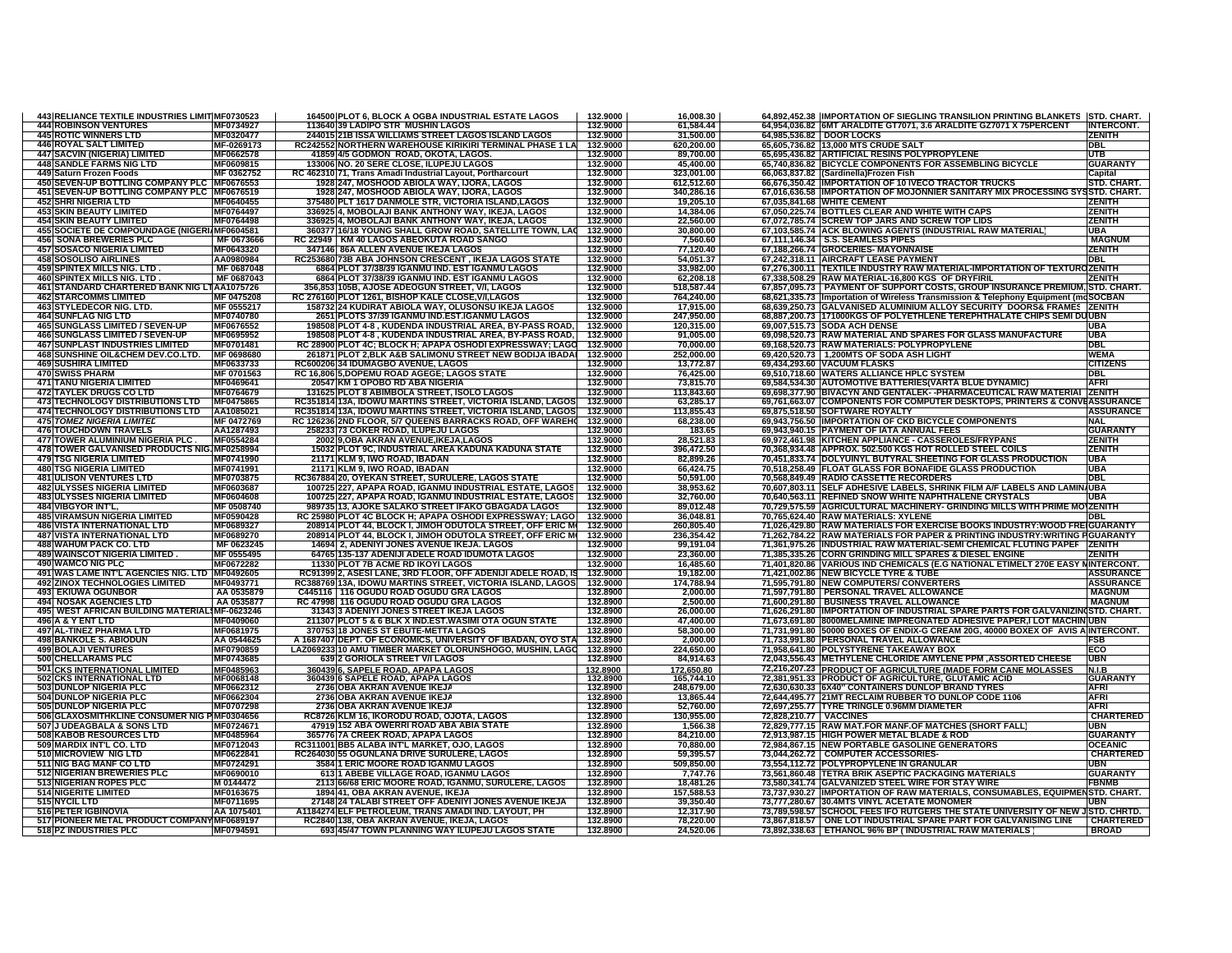## **SUMMARY FOR AUCTION 95 OF 06 - 12 - 2004**

## **EXPLANATORY NOTES FOR UNSUCCESSFUL BIDS:**

| 519 SUBAYA METALWARE (NIGERIA) LTD MF0499304<br>520 TOYOTA NIGERIA LIMITED MF0690473               |                        |                                                                                                                     | 132.8900             |                           |                           | 74,017,851.84 ESSENTIAL INDUSTRIAL PARTS: MOTOR & REGULATOR<br>74,118,506.32 IMPORTATION OF PIECES OF TMME ALLOY WHEELS               | <b>N.I.B</b>                        |
|----------------------------------------------------------------------------------------------------|------------------------|---------------------------------------------------------------------------------------------------------------------|----------------------|---------------------------|---------------------------|---------------------------------------------------------------------------------------------------------------------------------------|-------------------------------------|
|                                                                                                    |                        | <u>_29697 6, SAPELE ROAD, APAPA LAGOS</u><br>281837 PLOT 2, BLOCK G, ISOLO EXPRESS ROAD ISOLO LAGOS                 | 132.8900             | 125,513.21<br>100,654.47  |                           |                                                                                                                                       | STD. CHART.                         |
| <b>521 TOYOTA NIGERIA LIMITED</b>                                                                  | MF 0824409             | 281837 PLOT 2 BLOCK G ISOLO LAGOS                                                                                   | 132.8900             | 596,308.00                |                           | 74,714,814.32 52UNITS OF CONDOR TOYOTA MOTOR VEHICLES                                                                                 | <b>WEMA</b>                         |
| 522 UNIVERSAL STEELS LTD.                                                                          | MF0654823<br>MF0598032 | 7146 UNIVERSAL STEELS CRESCENT, OFF SURULERE IND.ROAI                                                               | 132.8900             | 77.147.00                 |                           | 74,791,961.32 REFRACTORIES FOR REHEATING FURNANCE                                                                                     | <b>FBN</b>                          |
| 523 VIN-CHINNY NIG. LTD<br><b>524 WAHUM PACKAGING LIMITED</b>                                      | MF0623243              | 180909 12 OLADIPO LABINJO CRESENT SURULERE LAGOS<br>RC14694 3, ADENIYI JONES AVENUE, IKEJA, LAGOS                   | 132.8900<br>132.8900 | 51.800.00<br>319,812.48   |                           | 74,843,761.32 RAW MATERIAL-28000 KGS OF CETYL ALCOHOL IN 2*20 CONTAIZENITH<br>75,163,573.80 500MT KRAFTLINER BOARD IN REELS           | <b>CHARTERED</b>                    |
| 525 AGRO ALLIED DEV.ENT LTD                                                                        | MF0607345              | 94859 12B AKIN OLUGBADE STREET V/I LAGOS                                                                            | 132.8800             | 249,000.00                |                           | 75,412,573.80 110M/TONS FROZEN FISH PACKED IN EXPORT                                                                                  | <b>UBN</b>                          |
| <b>526 BRITISH AMERICAN TOBACCO</b>                                                                | MF0695635              | 384467 PC35. IDOWU TAYLOR STREET. V/ISL                                                                             | 132.8800             | 50.371.16                 |                           | 75,462,944.96 IMPORTATION OF ALUMINIUM FOIL (INDUSTRIAL RAW MATERIA STD. CHART.                                                       |                                     |
| 527 BRITISH AMERICAN TOBACCO                                                                       | MF0800512              | 384467 PC 35, IDOWU TAYLOR STREET, V/ISL, LAGOS                                                                     | 132.8800             | 341,774.55                |                           | 75,804,719.51 IMPORTATION OF POLYPROPELENE FILM TYPE (INDUSTRIAL RASTD. CHART.                                                        |                                     |
| <b>528 BRITISH AMERICAN TOBACCO</b>                                                                | MF0800509              | 384467 PC 35, IDOWU TAYLOR STREET, V/ISLAND LAGOS                                                                   | 132.8800             | 8,916.31                  |                           | 75,813,635.82 SPARES FOR TOBACCO INDUSTRY.;TIMING BELT, SPRING, TRAN ZENITH                                                           |                                     |
| 529 BRITISH AMERICAN TOBACCO                                                                       | MF0800510              | 384467 PC 35, IDOWU TAYLOR STREET, V/ISLAND LAGOS                                                                   | 132.8800             | 10,906.78                 |                           | 75,824,542.60 POLYPROPYLENE SELF-ADHESIVE TEAR TAPE                                                                                   | ZENITH                              |
| 530 BRITISH AMERICAN TOBACCO                                                                       | MF0688126              | 384467 PC 35, IDOWU TAYLOR STREET, V/ISLAND LAGOS                                                                   | 132.8800             | 16,200.00                 |                           | 75,840,742.60 INDUSTRIAL RAW MATERIAL-TOBACCO FLAVOUR                                                                                 | <b>ZENITH</b>                       |
| 531 BRITISH AMERICAN TOBACCO                                                                       | MF0602894              | 384467 PC 35, IDOWU TAYLOR STREET, V/ISLAND LAGOS                                                                   | 132.8800             | 44,545.68                 |                           | 75,885,288.28 ALUMINIUM FOIL                                                                                                          | <b>ZENITH</b>                       |
| 532 BRITISH AMERICAN TOBACCO<br>533 BRITISH AMERICAN TOBACCO                                       | MF0800505<br>MF0800503 | 384467 PC 35, IDOWU TAYLOR STREET, V/ISLAND LAGOS<br>384467 PC 35, IDOWU TAYLOR STREET, V/ISLAND LAGOS              | 132.8800<br>132.8800 | 51,955.20<br>74,232.91    |                           | 75,937,243.48 INDUSTRIAL RAW MATERIAL-TRIACETIN (TILBOX)<br>76,011,476.39 TOBACCO ADHESIVES-RAW MATERIAL                              | <b>ZENITH</b><br><b>ZENITH</b>      |
| <b>534 BRITISH AMERICAN TOBACCO</b>                                                                | MF0641251              | 384467 PC 35, IDOWU TAYLOR STREET, V/ISLAND LAGOS                                                                   | 132.8800             | 117,660.00                |                           | 76,129,136.39 UNMANUFACTURED TOBACCO LEAF                                                                                             | <b>ZENITH</b>                       |
| 535 BRITISH AMERICAN TOBACCO                                                                       | MF0800506              | 384467 PC 35, IDOWU TAYLOR STREET, V/ISLAND LAGOS                                                                   | 132.8800             | 127,180.80                |                           | 76,256,317.19 BENSON AND HEDGES DISPLAY OUTERS                                                                                        | ZENITH                              |
| 536 BRITISH AMERICAN TOBACCO                                                                       | MF0690600              | 384467 PC 35, IDOWU TAYLOR STREET, V/ISLAND LAGOS                                                                   | 132.8800             | 134,602.07                |                           | 76,390,919.26 POLYPROPYLENE SELF ADHESIVE TEAR TAPE                                                                                   | ZENITH                              |
| 537 BRITISH AMERICAN TOBACCO NIG                                                                   | MF0623514              | 384467 35 IDOWU TAYLOR STREET, V/I LAGOS                                                                            | 132.8800             | 345,025.45                |                           | 76,735,944.71 UNMANUFACTURED STEM TOBACCO                                                                                             | <b>GUARANTY</b>                     |
| 538 BRITISH AMERICAN TOBACCO NIG                                                                   | MF0641252              | 384467 35 IDOWU TAYLOR STREET, V/I LAGOS                                                                            | 132.8800             | 9,073.20                  |                           | 76,745,017.91 INNER FRAME BOARD 95.0 X 720M                                                                                           | <b>GUARANTY</b>                     |
| 539 BRITISH AMERICAN TOBACCO NIG                                                                   | MF0732944              | 384467 35 IDOWU TAYLOR STREET, V/I LAGOS                                                                            | 132.8800             | 337,440.00                |                           | 77,082,457.91 UNMANUFACTURED TOBACCO LEAF                                                                                             | <b>GUARANTY</b>                     |
| 540 BRITISH AMERICAN TOBACCO NIG                                                                   | MF0800502              | 384467 35 IDOWU TAYLOR STREET, V/I LAGOS                                                                            | 132.8800             | 136,355.95                |                           | 77,218,813.86 20 GLS POLYPROPYLENE FILM                                                                                               | <b>GUARANTY</b>                     |
| 541 BRITISH AMERICAN TOBACCO NIG                                                                   | MF0800504              | 384467 35 IDOWU TAYLOR STREET, V/I LAGOS                                                                            | 132.8800             | 74.232.91                 |                           | 77,293,046.77 TOBACCO ADHESIVES                                                                                                       | <b>GUARANTY</b>                     |
| 542 BRITISH AMERICAN TOBACCO NIG<br>543 BRITISH AMERICAN TOBACCO NIG LTIMF0800508                  | MF0800507              | 384467 35 IDOWU TAYLOR STREET, V/I LAGOS<br>RC384467 PLOT 35 IDOWU TAYLOR STREET, VICTORIA ISLAND, LAG              | 132.8800<br>132.8800 | 137,692.80<br>137,692.80  |                           | 77,430,739.57 GOLD ALUMINIUM FOIL<br>77,568,432.37 GOLD ALUMINIUM FOIL                                                                | <b>GUARANTY</b><br><b>CHARTERED</b> |
| 544 ENVOY OIL IND. LTD.                                                                            | MF0800817              | 332105 120 UPPER IWEKA ROAD ONITSHA ANAMBRA STATE                                                                   | 132.8800             | 48,870.00                 |                           | 77,617,302.37 INDUSTRIAL MACHINERY-OIL BLEACHING PLANT, SOAP WRAPPIZENITH                                                             |                                     |
| 545 FAREAST MERCANTILE CO LTD                                                                      | MF0635808              | RC1104 721 ADETOKUNBO ADEMOLA STREET, VICTORIA ISLAND,                                                              | 132.8800             | 60,238.98                 |                           | 77,677,541.35 STOCK FISH HEADS                                                                                                        | <b>CHARTERED</b>                    |
| 546 G N IHEAKU & CO LTD                                                                            | MF0758417              | RC37325 24 OLD MARKET ROAD, ONITSHA                                                                                 | 132.8800             | 226,800.00                | 77,904,341.35 FROZEN FISH |                                                                                                                                       | <b>CHARTERED</b>                    |
| 547 INTERCONTINENTAL BANK PLC                                                                      | AA1046961              | 125352 999C DANMOLE STR VICTORIA ISLAND LAGOS                                                                       | 132.8800             | 139.91                    |                           | 77,904,481.26 REGISTRATION FEES                                                                                                       | <b>INTERCONT.</b>                   |
| 548 INTERCONTINENTAL BANK PLC                                                                      | AA1046960              | 125352 999C DANMOLE STR VICTORIA ISLAND LAGOS                                                                       | 132.8800             | 157.44                    | 77,904,638.70 COURSE FEES |                                                                                                                                       | <b>INTERCONT.</b>                   |
| <b>549 JIMSINA INTERNATIONAL LIMITED</b>                                                           | AA0967885              | RC133182 5 KRIS NWOSU CLOSE OGUDU GRA LAGOS                                                                         | 132.8800             | 1,509.17                  |                           | 77,906,147.87 PAYMENT FOR V-SAT BANDWIDTH 64/32 KBPS                                                                                  | <b>ETB</b>                          |
| 550 MARBLITE NIG. LTD                                                                              | MF-0650187             | RC30562 PLOT 721 ADETOKUNBO ADEMOLA STREET V.I. LAGOS ST                                                            | 132.8800             | 33,063.26                 |                           | 77,939,211.13 267 NOS LPG APPLIANCE - IGNIS GAS COOKERS                                                                               | <b>DBL</b>                          |
| 551 MEDICAL FINDINGS DELIVERY SERVICMF0711361<br>552 NATIONAL TRUCK MANUFACTURERS IMF0024117       |                        | 115932 161,OLD OJO ROAD, AGBOJU AMUWO ,LAGOS<br>RC 19398 KM 11, ZARIA ROAD; KANO; KANO STATE                        | 132.8800<br>132,8800 | 1,300.00<br>960,000.00    |                           | 77,940,511.13 MEDICAL BOOKS - ULTRASOUND IN OBSTETRICS AND GYNAEC FBN                                                                 | DBL                                 |
| 553 NIGERIAN BALL-POINT PEN INDUSTRIIMF0765760                                                     |                        | 10744 ISRAEL ADEBAJO CLOSE IKEJA INDUSTRIAL ESTATE IKE.                                                             | 132,8800             | 87,876.29                 |                           | 78,900,511.13 30 UNITS OF STEYR 4X2 PRIME MOVERS LHD MODEL<br>78,988,387.42 INDUSTRIAL RAW MATERIALS-HOSTAFORM AND MASTERBATC ZENITH  |                                     |
| 554 NIGERIAN NATIONAL PETROLEUM COIMF0653664                                                       |                        | ACT1977 NNPC TOWERS, HERBERT MACAULAY WAY CENTRAL BUI 132.8800                                                      |                      | 265,000.00                |                           | 79,253,387.42 SPARE PARTS FOR MARINE LOADING ARMS AT OKRIKA JETTY INTERCONT.                                                          |                                     |
| 555 OLYMPIC INKS LIMITED                                                                           | MF0705769              | RC133210 4 DABARA STREET OLOWOGBOWO LAGOS                                                                           | 132.8800             | 67,617.45                 |                           | 79,321,004.87 MISC RAW MATERIALS FOR MANUFACTURING                                                                                    | <b>CITIZENS</b>                     |
| 556 OMO WOOD INDUSTRY LTD                                                                          | MF0488209              | 157591 18, WEMPCO ROAD, PLOT 1A, BLOCK D, OGBA SCHEME                                                               | 132.8800             | 380,028.00                |                           | 79,701,032.87 420.9 MT ADHESIVE                                                                                                       | N.I.B                               |
| 557 PROCTER & GAMBLE NIGERIA LTD.                                                                  | MF0488364              | 180434 ALL SEASONS PLAZA, LATEEF JAKANDE ROAD, IKEJA                                                                | 132.8800             | 9,104.09                  |                           | 79,710,136.96 ALWAYS POLYBAGS, PAMPERS POLYBAGS USED FOR ALWAYSN.I.B                                                                  |                                     |
| 558 PROCTER & GAMBLE NIGERIA LTD.                                                                  | MF0489810              | 180434 ALL SEASONS PLAZA, LATEEF JAKANDE ROAD, IKEJA                                                                | 132.8800             | 5,654.65                  |                           | 79,715,791.61 RECLOSURE TAPE FOR ALWAYS PRODUCTION                                                                                    | N.I.B                               |
| 559 PROCTER & GAMBLE NIGERIA LTD.                                                                  | MF0489806              | 180434 ALL SEASONS PLAZA, LATEEF JAKANDE ROAD, IKEJA                                                                | 132.8800             | 27,361.39                 |                           | 79,743,153.00 CAST POLYPROPYLENE ECOWIST IN VICKS BLUE USED FOR                                                                       | N.I.B                               |
| 560 TAF SHEET METAL MFG CO LTD                                                                     | MF0800484              | RC11626 7 ADELABU CLOSE, SURULERE, LAGOS                                                                            | 132.8800             | 15,800.00                 |                           | 79,758,953.00 PAYMENT FOR FILLER (RAW MATERIAL)                                                                                       | <b>STB</b>                          |
| 561 UNIVERSAL NIGERIA INDUSTRIES CO. MF-0672118<br>562 UNIVERSAL NIGERIA INDUSTRIES CO. MF-0672140 |                        | RC5558 18, WEMPCO ROAD, PLOT 1A, BLOCK D, OGBA SCHEME,<br>RC5558 18, WEMPCO ROAD, PLOT 1A, BLOCK D, OGBA SCHEME, II | 132.8800<br>132.8800 | 99.740.30<br>211,350.00   |                           | 79,858,693.30 INDUSTRIAL MACHINERY & ACCESSORIES - PUMP WITH MOTOR DBL<br>80,070,043.30 INDUSTRIAL RAW MATERIAL - ENAMEL FRIT - WHITE | <b>DBL</b>                          |
| 563 WORLDWIDE COMM VENTURES LTD MF0687021                                                          |                        | 325074 24 ADEOLA ODEKU STRRET, V/I LAGOS                                                                            | 132.8800             | 283.342.76                |                           | 80,353,386.06 10650 CARTONS OF COAST FULL CREAM EVAPORATED MILK                                                                       | <b>ALLSTATES</b>                    |
| <b>564 NEIMETH INT PHARM PLC</b>                                                                   | MF 0592475             | 1557 1, HENRY CARR STREET, IKEJA, LAGOS                                                                             | 132.8500             | 50,000.00                 |                           | 80,403,386.06 10 UNITS OF PIROXICAM (RAW MATERIAL FOR MANUFACTURIN WEMA                                                               |                                     |
|                                                                                                    |                        |                                                                                                                     |                      | 80,403,386.06             |                           |                                                                                                                                       |                                     |
| <b>B. UNSUCCESSFUL BIDS</b>                                                                        |                        |                                                                                                                     |                      |                           |                           |                                                                                                                                       |                                     |
| <b>565 DEMBAL NIGERIA LIMITED</b>                                                                  | <b>MF0103027</b>       | 97429 12, SULE ABUKA CRESCENT, OFF OPEBIRD, IKEJA                                                                   | 132.8000             | 30.900.00                 |                           | 80,434,286.06 BRAND NEW GENERATORS WITH PERKINS ENGINE                                                                                | <b>UBNMB</b>                        |
|                                                                                                    |                        |                                                                                                                     |                      | 30,900.00                 |                           |                                                                                                                                       |                                     |
| <b>C. DISQUALIFIED BIDS</b>                                                                        |                        |                                                                                                                     |                      |                           |                           |                                                                                                                                       |                                     |
| 566 NIGERIAN EAGLE FLOUR MILLS LIMITIMF069585                                                      |                        | 30737 TOLL POINT IBADAN /LAGOS EXPRESSWAY                                                                           | 132.9000             | 13,604.88                 |                           | 80,447,890.94 5,000 METRIC TONS IN BIULK NO 3 BETTER CWRS WHEAT                                                                       | FBN                                 |
| 567 SARPLAST (W/A) LIMITED                                                                         | MF277300               | RC 221714 PLOT 3261 OFF NILE STREET MAITAMA ABUJA                                                                   | 133.0000             | 500.000.00                |                           | 80,947,890.94 GRP PIPES & FITTINGS WITH ACCESSORIES                                                                                   | IBN                                 |
| <b>568 MOUKA LTD</b>                                                                               | MF 0475440             | RC 209244 PLOT M AWOSIKA ESTATE ; IKEJA. LAGOS STATE                                                                | 132.9500             | 334,924.00                |                           | 81,282,814.94 458,800 KGS HOT ROLLED STEEL COILS                                                                                      | <b>DBL</b>                          |
| 569 APEX PAINTS LTD                                                                                | AA-1216760             | RC27462 KM 8 ABEOKUTA/LAGOS ROAD, ABEOKUTA; OGUN STAT                                                               | 132.9000             | 102,769.65                |                           | 81,385,584.59 MANAGEMENT FEE FOR 2003(SERFIN CORPORATION                                                                              | <b>DBL</b>                          |
| 570 APEX PAINTS LTD                                                                                | AA-1216761             | RC27462 KM 8 ABEOKUTA/LAGOS ROAD, ABEOKUTA; OGUN STAT 132.9000                                                      |                      | 2,687.95                  |                           | 81,388,272.54 TECHNICAL FEE FOR 2003 - SERFIN CORPORATION                                                                             | <b>DBL</b>                          |
| <b>571 EKO HOTELS LIMITED</b>                                                                      | AA 1115201             | 10383 PLOT 1415, ADETOKUNBO ADEMOLA STREET, V/I, LAGOS 132.9000                                                     |                      | 1,063,431.00              |                           | 82,451,703.54 DIVIDEND PAYMENT TO FOREIGN SHARE HOLDER                                                                                | <b>MBC</b>                          |
| 572 FIRST SECURITIES DISCOUNT HOUSE AA1388527<br>573 INTERNATIONAL TEXT IND NIG LTD                | M0311877               | RC198528 6TH FLOOR, NIGER HOUSE, 1-5 ODUNLAMI STREET, LAGOS<br>6575 PLOT 10 BLK E ISOLO IND.EST.ISOLO               | 132.9000<br>132.9000 | 103,696.39<br>14,608.00   |                           | 82,555,399.93 DIVIDEND REMITTANCE TO INTERMARKET SERVICES LTD<br>82,570,007.93 880KG OLEOPHOBOL S                                     | <b>PRUDENT</b><br><b>UBN</b>        |
| 574 NIKE LAKE RESORT HOTEL LIMITED AA 1044133                                                      |                        | RC74414 C/O NIKE LAKE HOTEL, NIKE LAKE ROAD, NIKE TOWN, EN 133.0000                                                 |                      | 41,388.47                 |                           | 82,611,396.40 AUGUST 2004 MANAGEMENT FEES                                                                                             | <b>DBL</b>                          |
| 575 NIKE LAKE RESORT HOTEL LIMITED AA1044135                                                       |                        | RC74414 C/O NIKE LAKE HOTEL, NIKE LAKE ROAD, NIKE TOWN, EN 133.0000                                                 |                      | 15.693.10                 |                           | 82,627,089.50 SEPTEMBER 2004 MANAGEMENT FEES                                                                                          | <b>DBL</b>                          |
| 576 NIKE LAKE RESORT HOTEL LIMITED AA1044134                                                       |                        | RC74414 C/O NIKE LAKE HOTEL, NIKE LAKE ROAD, NIKE TOWN, EN 133.0000                                                 |                      | 14,176.47                 |                           | 82,641,265.97 OCTOBER 2004 MANAGEMENT FEES                                                                                            | <b>DBL</b>                          |
| <b>577 SUSHIRA LIMITED</b>                                                                         | MF0633731              | RC600206 34 IDUMAGBO AVENUE, LAGOS                                                                                  | 132.9000             | 12,384.38                 |                           | 82,653,650.35 BLACK LOCKS                                                                                                             | <b>CITIZENS</b>                     |
| <b>578 INFINITY TYRES LIMITED</b>                                                                  | MF0691259              | RC44960 PLOT 233 NO 35 ADEOLA ODEKU STREET VI LAGOS                                                                 | 132.9100             | 81,200.00                 | 82,734,850.35 TYRES       |                                                                                                                                       | <b>ETB</b>                          |
| <b>579 INFINITY TYRES LIMITED</b>                                                                  | MF0691262              | RC44960 PLOT 233 NO 35 ADEOLA ODEKU STREET VI LAGOS                                                                 | 132.9100             | 140,000.00                | 82,874,850.35 TYRES       |                                                                                                                                       | ETB                                 |
| 580 LM ERICSSON (NIG) LTD                                                                          | AA1049751              | 23525 17 WALTER CARRINGTON CRESCENT, V/I LAGOS                                                                      | 133.0000             | 10,890.00                 |                           | 82,885,740.35 SERVICE CHARGE FOR REPAIRS/MAINTENANCE IN NIGERIA BY N.I.B                                                              |                                     |
| 581 LM ERICSSON (NIG) LTD                                                                          | AA1049753              | 23525 17 WALTER CARRINGTON CRESCENT, V/I LAGOS                                                                      | 133.0000             | 62,960.00                 |                           | 82,948,700.35 SERVICE CHARGE FOR REPAIRS/MAINTENANCE IN NIGERIA BY N.I.B                                                              |                                     |
| 582 LM ERICSSON (NIG) LTD                                                                          | AA1049754              | 23525 17 WALTER CARRINGTON CRESCENT, V/I LAGOS                                                                      | 133.0000             | 56,415.64<br>2,570,829.93 |                           | 83,005,115.99 SERVICE CHARGE FOR REPAIRS/MAINTENANCE IN NIGERIA BY N.I.B                                                              |                                     |
|                                                                                                    |                        |                                                                                                                     |                      |                           |                           |                                                                                                                                       |                                     |
| $TOTAL(A + B + C)$                                                                                 |                        |                                                                                                                     |                      | 83,005,115.99             |                           |                                                                                                                                       |                                     |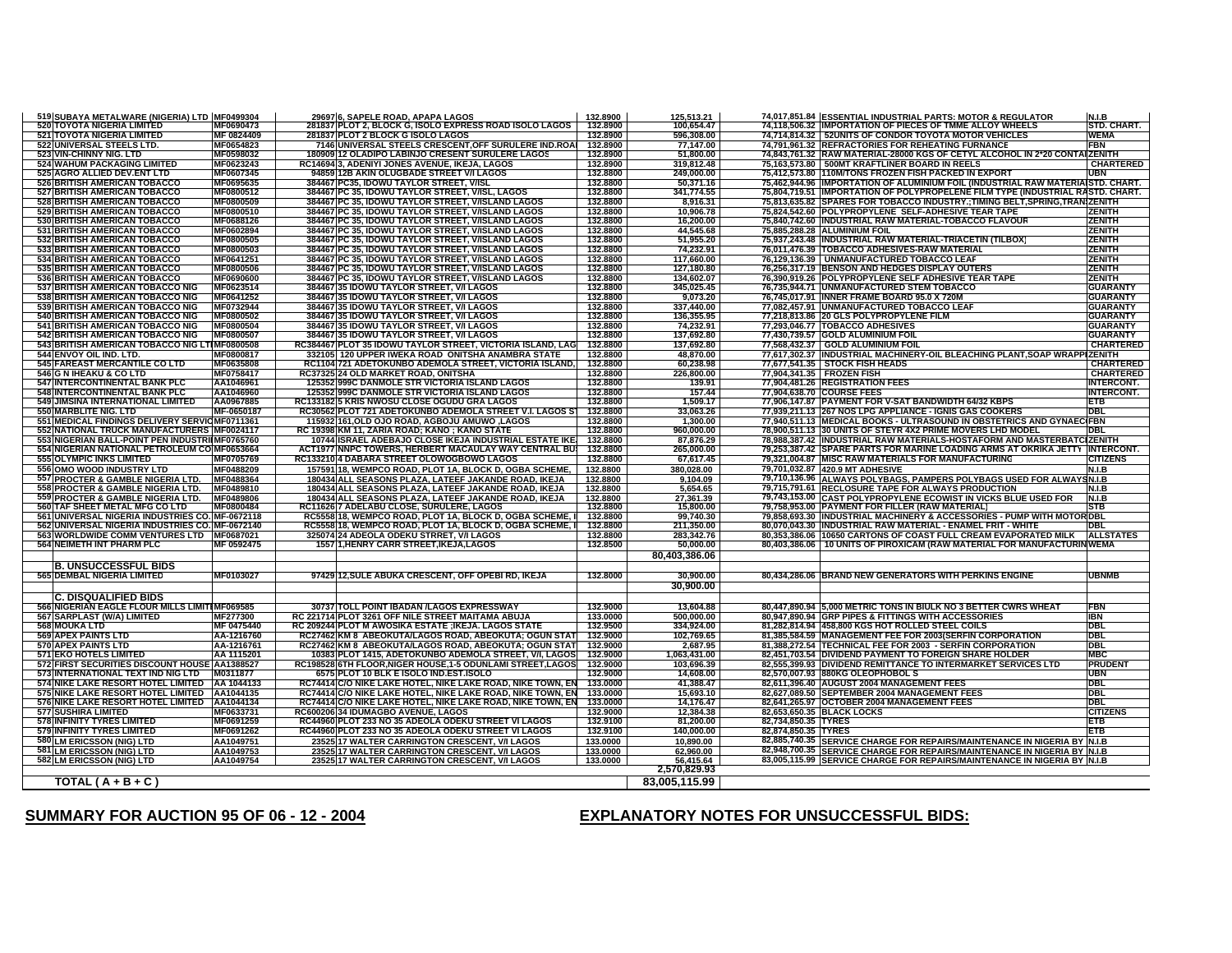| <b>1 AMOUNT OFFERED FOR SALE</b> |     |    | US\$80,000,000.00    |            | <b>1 INCOMPLETE FORM 'M' NUMBER</b> |
|----------------------------------|-----|----|----------------------|------------|-------------------------------------|
| <b>2 TOTAL AMOUNT DEMANDED</b>   |     |    | US\$83,005,115.99    |            | <b>2 INCOMPLETE ADDRESS</b>         |
| <b>3 QUALIFIED BIDS</b>          |     |    | US\$80,403,386.06    |            | <b>3 PURPOSE NOT EXPLICIT</b>       |
| <b>4 DISQUALIFIED BIDS</b>       |     |    | US\$2,570,829.93     |            | <b>4 MULTIPLE BIDS</b>              |
| <b>5 UNSUCESSFUL BIDS</b>        |     |    | <b>US\$30,900.00</b> |            | <b>5 RATES BELOW MARGINAL RATE</b>  |
| <b>6 HIGHEST BID RATE</b>        |     |    | $=N=133.05/US$ \$    |            |                                     |
| <b>7 MARGINAL RATE</b>           |     |    | $=N=132.85/US$ \$    |            |                                     |
| <b>8 LOWEST BID RATE</b>         |     |    | $=N=132.80/US$ \$    |            |                                     |
| <b>9 NO. OF BANKS</b>            |     | 51 | <b>BANKS</b>         |            |                                     |
| 10 Total NO. of Bids             | 582 |    |                      |            |                                     |
| 11 NO. Of Successful Bids        | 564 |    |                      |            |                                     |
| 12 NO. Of Unsuccessful Bids      | 18  |    |                      | * Weiahtec | 132.9164                            |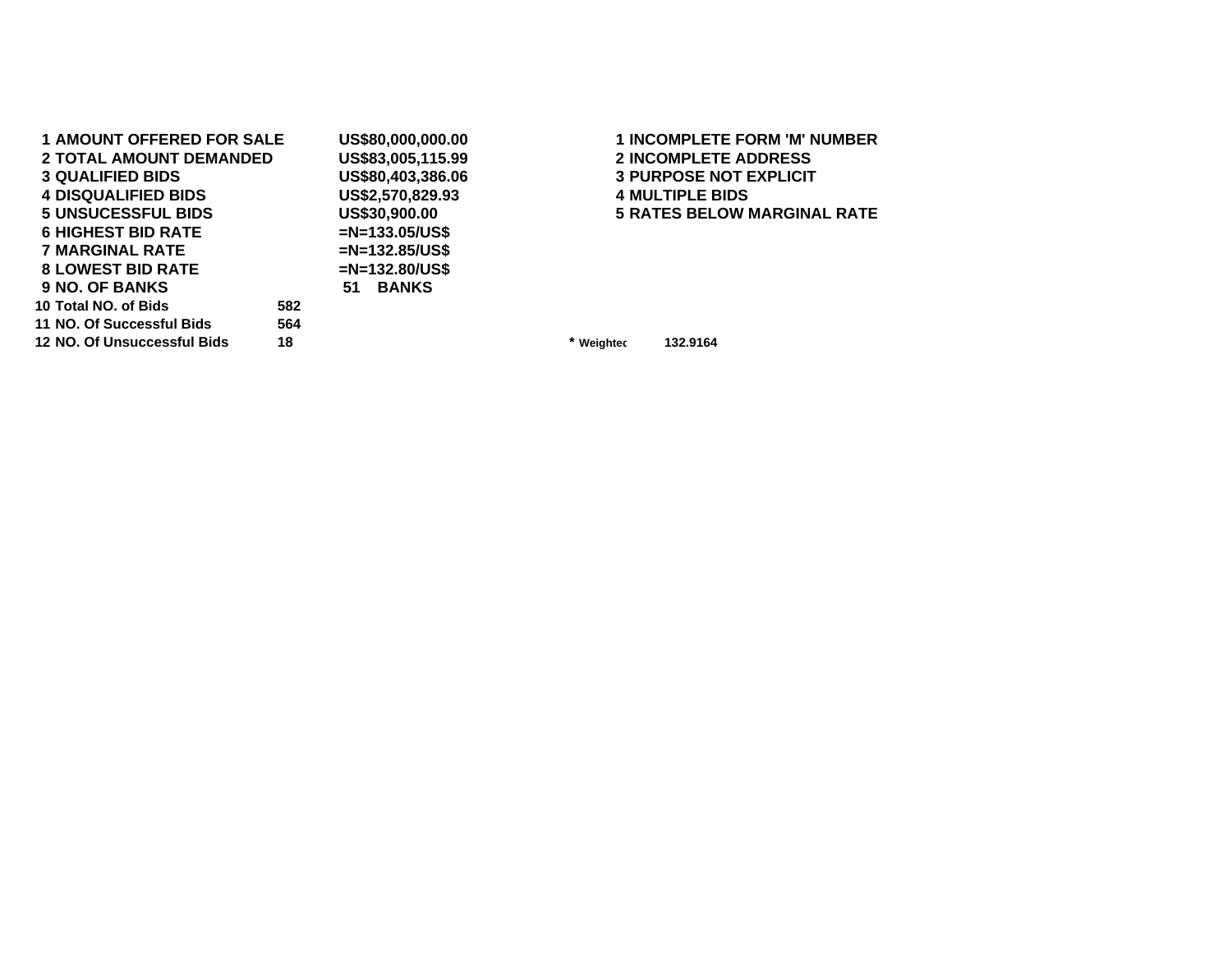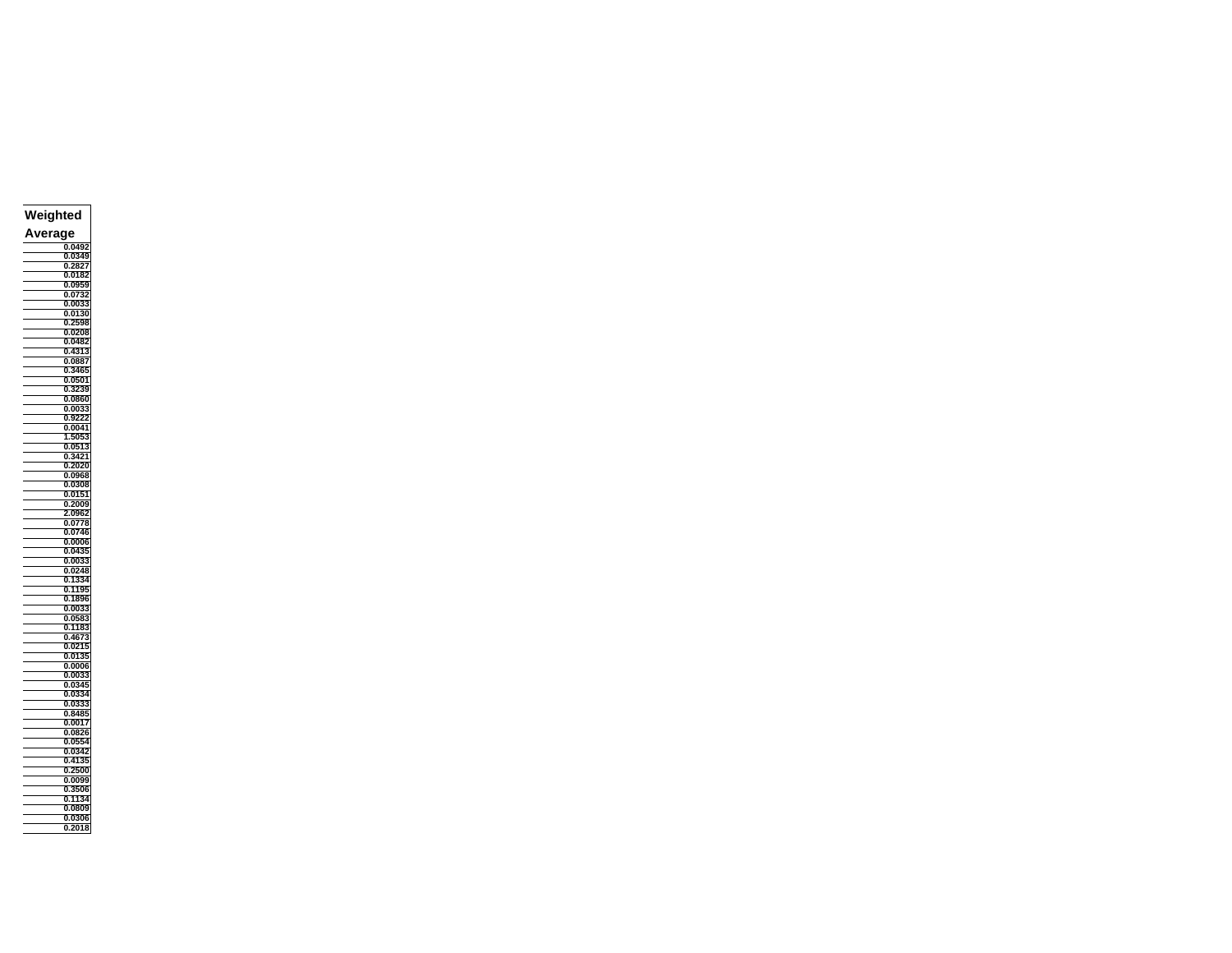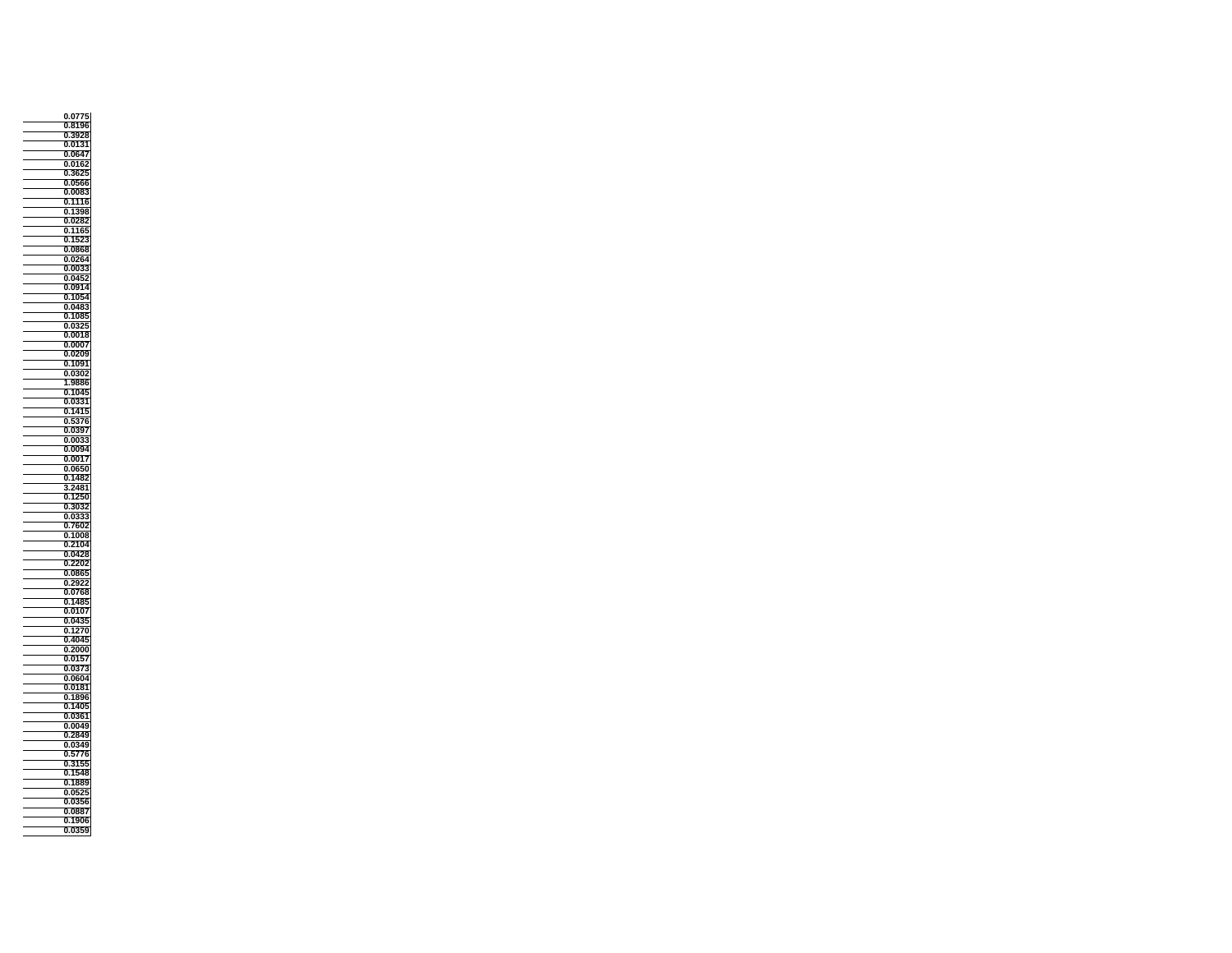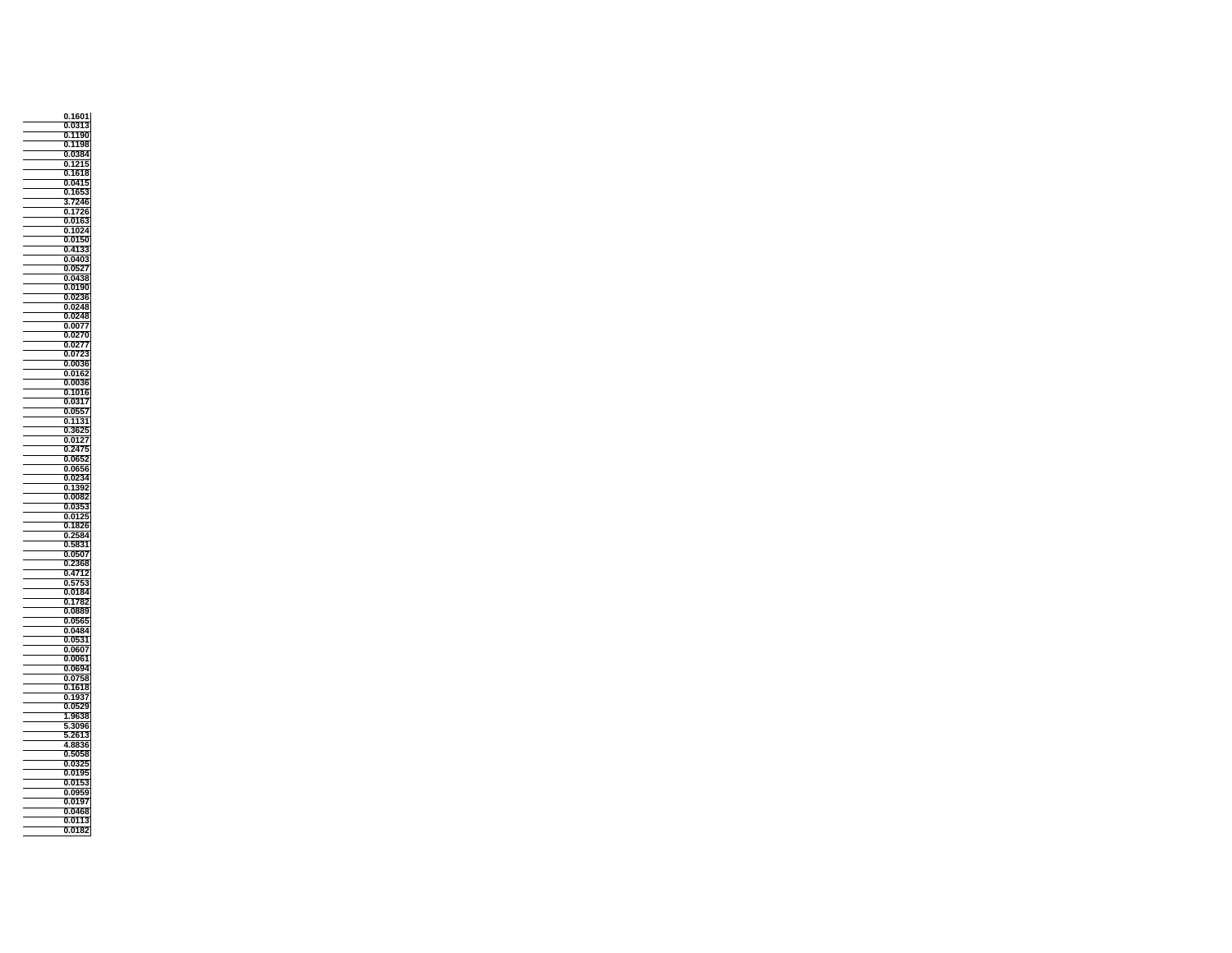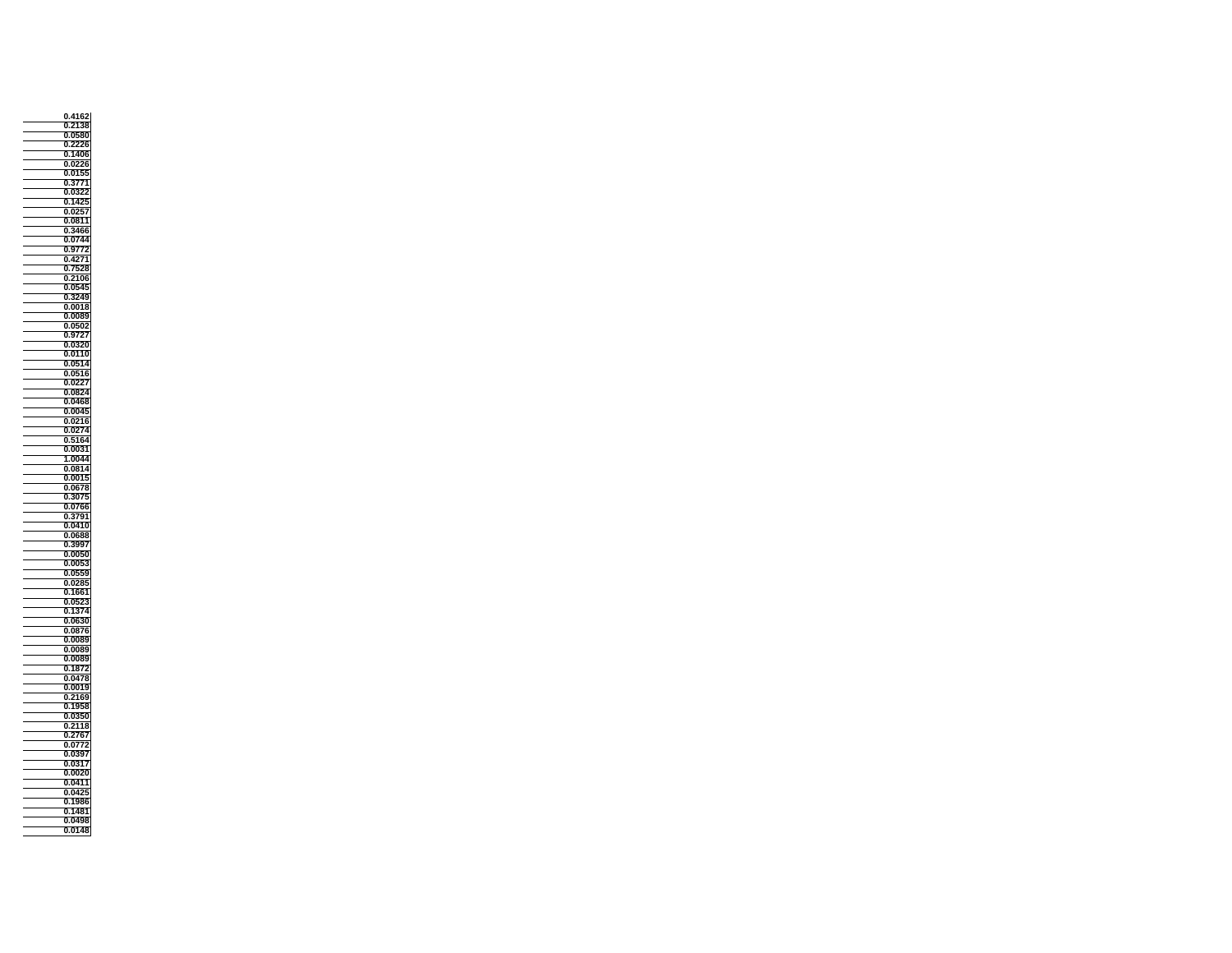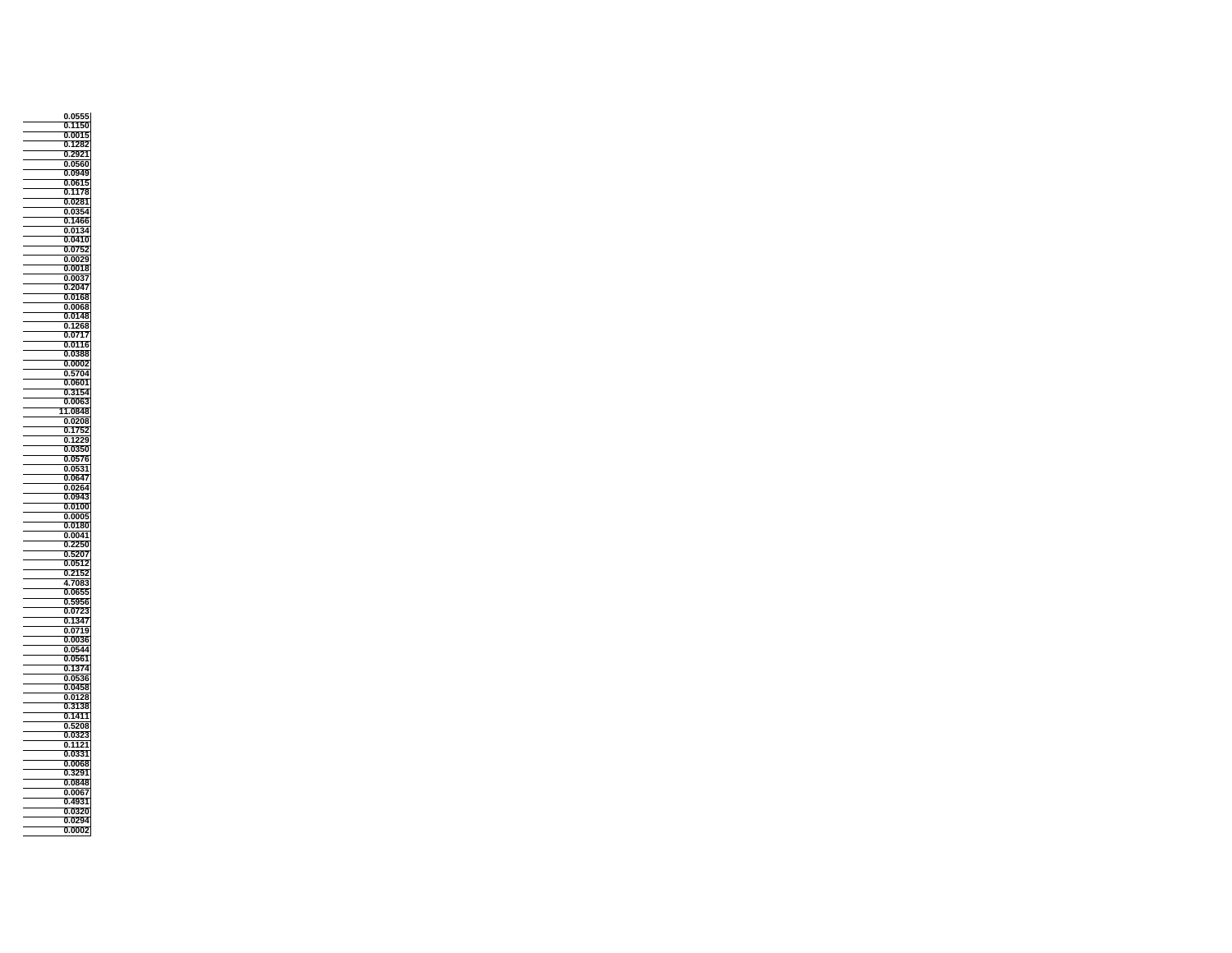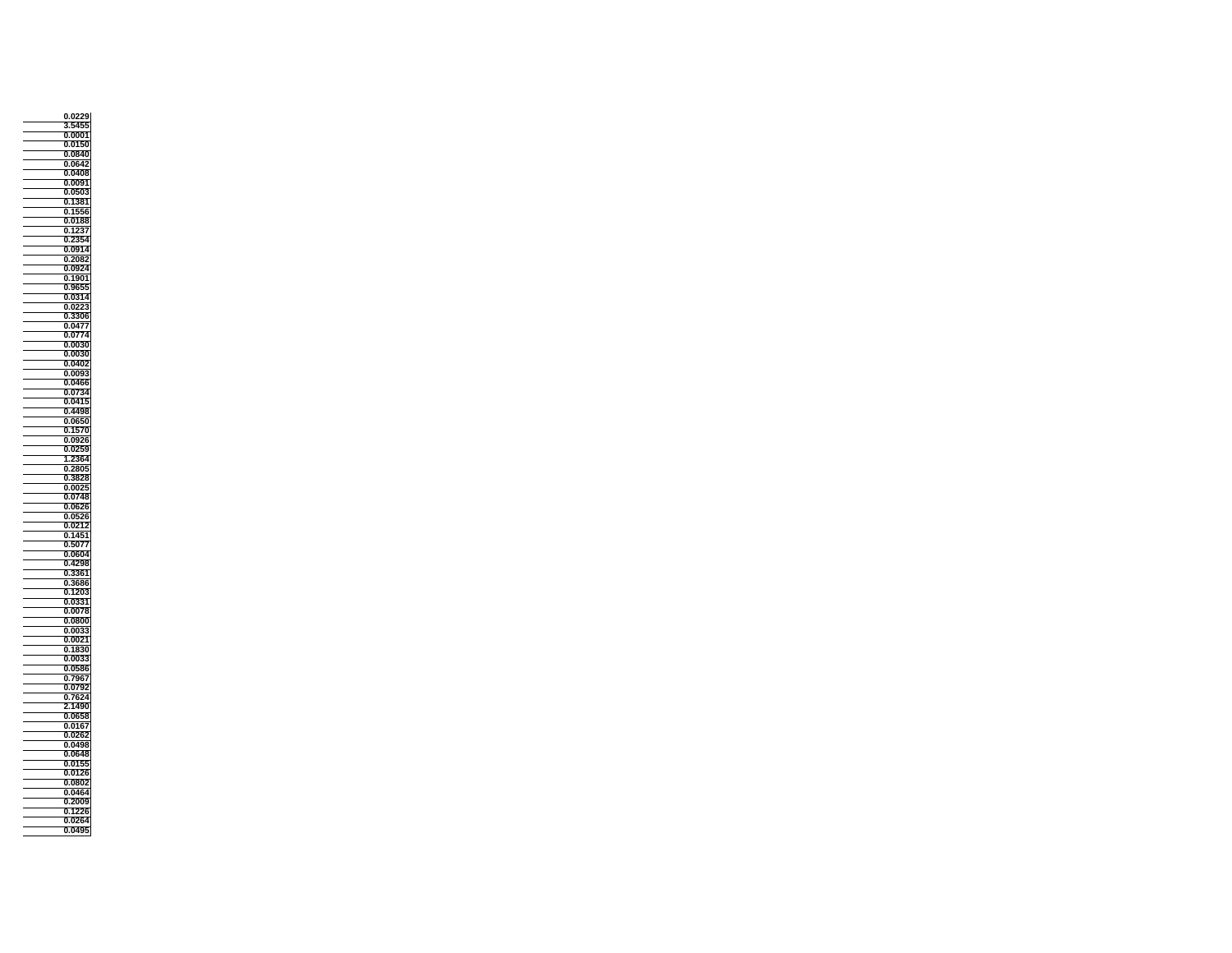